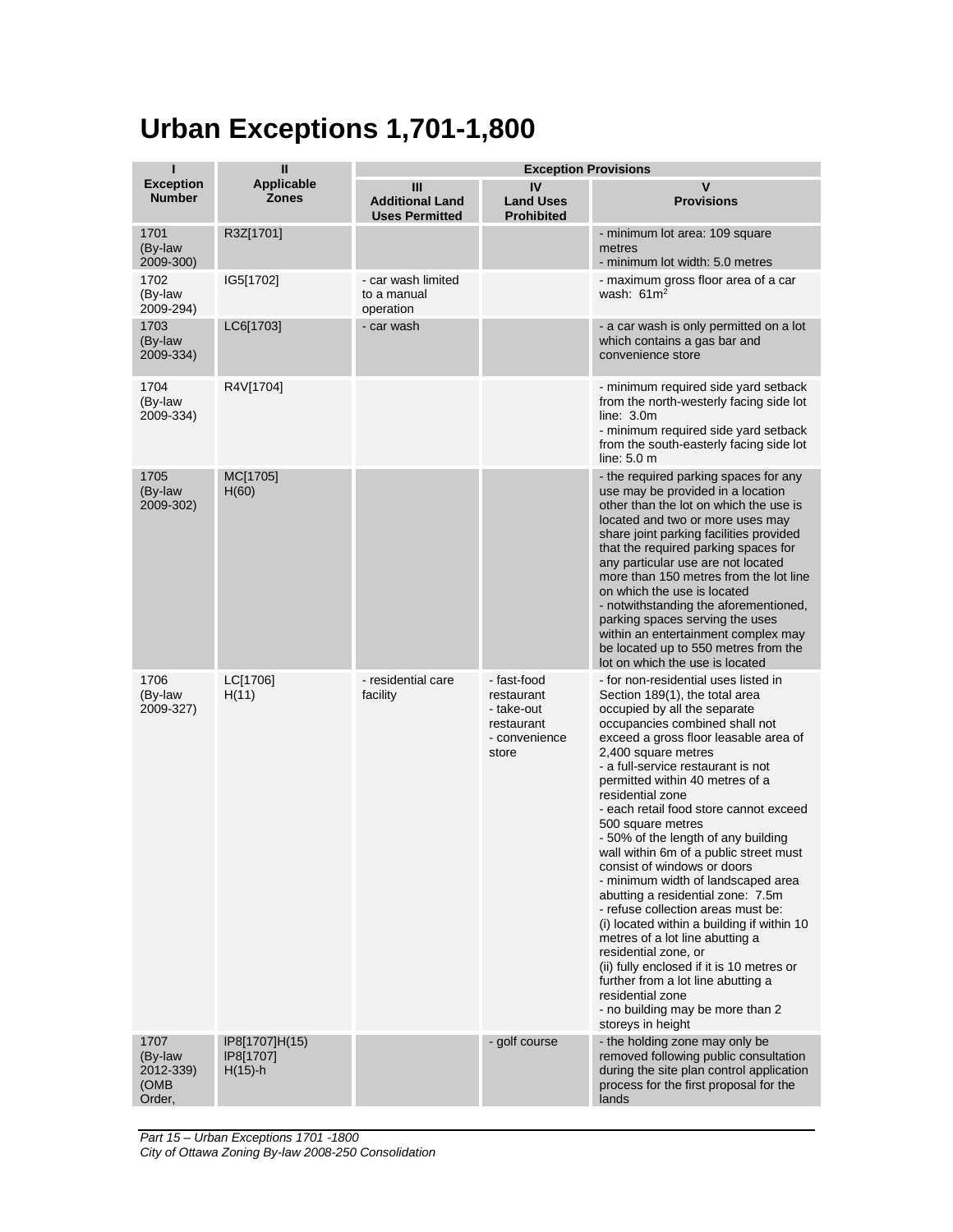| ı                                                                            | П                                 |                                                                                                                                                                                                                                                             | <b>Exception Provisions</b>                 |                                                                                                                                                                                                                                                                                                                                                                                                                                                                                                                                                                                                                                                                                                                                                                                                                                                                                                                                                                     |
|------------------------------------------------------------------------------|-----------------------------------|-------------------------------------------------------------------------------------------------------------------------------------------------------------------------------------------------------------------------------------------------------------|---------------------------------------------|---------------------------------------------------------------------------------------------------------------------------------------------------------------------------------------------------------------------------------------------------------------------------------------------------------------------------------------------------------------------------------------------------------------------------------------------------------------------------------------------------------------------------------------------------------------------------------------------------------------------------------------------------------------------------------------------------------------------------------------------------------------------------------------------------------------------------------------------------------------------------------------------------------------------------------------------------------------------|
| <b>Exception</b><br><b>Number</b>                                            | <b>Applicable</b><br><b>Zones</b> | Ш<br><b>Additional Land</b><br><b>Uses Permitted</b>                                                                                                                                                                                                        | IV<br><b>Land Uses</b><br><b>Prohibited</b> | $\mathsf{V}$<br><b>Provisions</b>                                                                                                                                                                                                                                                                                                                                                                                                                                                                                                                                                                                                                                                                                                                                                                                                                                                                                                                                   |
| #PL080959<br>issued<br>September<br>18, 2009)                                |                                   |                                                                                                                                                                                                                                                             |                                             |                                                                                                                                                                                                                                                                                                                                                                                                                                                                                                                                                                                                                                                                                                                                                                                                                                                                                                                                                                     |
| 1708<br>(By-law<br>2009-298)                                                 | GM9[1708]<br>H(18.5)              | - animal care<br>establishment<br>- artist studio<br>- catering<br>establishment<br>- convenience store<br>- personal service<br>business<br>- post office<br>- retail food store<br>- retail store<br>- service repair<br>shop<br>- technology<br>industry | - all residential<br>use buildings          |                                                                                                                                                                                                                                                                                                                                                                                                                                                                                                                                                                                                                                                                                                                                                                                                                                                                                                                                                                     |
| 1709<br>(OMB<br>Order,<br>#PL080959<br>issued<br>September<br>18, 2009)      | 1P8[1709]<br>$H(15)-h$            |                                                                                                                                                                                                                                                             |                                             | - the holding zone may only be<br>removed following:<br>i) public consultation during the site<br>plan control application process for<br>the first proposal for the lands; and<br>ii) submission of an Environmental<br>Impact Statement to determine the<br>environmental value of the site,<br>applying the Urban Natural Areas of<br><b>Environment Evaluation Study</b><br>evaluation criteria at the time of<br>development review                                                                                                                                                                                                                                                                                                                                                                                                                                                                                                                            |
| 1710<br>(By-law<br>2012-334)<br>(By-law<br>2009-301)                         | R3N[1710]                         |                                                                                                                                                                                                                                                             |                                             | - despite clause $100(1)(c)$ , the<br>maximum number of driveways<br>permitted for a townhouse dwelling is<br>two<br>- a severed townhouse dwelling that<br>does not include a driveway for each<br>dwelling unit will be considered to<br>comply with provisions for driveways                                                                                                                                                                                                                                                                                                                                                                                                                                                                                                                                                                                                                                                                                     |
| 1711<br>(By-law<br>2010-354)<br>(By-law<br>2010-307)<br>(By-law<br>2009-348) | AM[1711]<br>S248, 249             |                                                                                                                                                                                                                                                             |                                             | 1. only one large format retail use<br>building is permitted within the zone.<br>2. for the purpose of this zone, a<br>large format retail use building has a<br>minimum 2787 m <sup>2</sup> GFA and a<br>maximum of 13935 $m2$ GFA<br>3. notwithstanding any future<br>severances or other land divisions, the<br>entire lot will be considered one lot for<br>by-law purposes<br>4. residential use buildings are only<br>permitted along the northern portion of<br>the site adjacent to the Central Park<br>community.<br>5. except for any building located<br>within the area to be reserved for<br>residential or office development as<br>set out in clause 20(c) the ground floor<br>of buildings as referenced by<br>subsection 13 shall be restricted to the<br>main commercial uses of this AM<br>zone with lobby areas and access<br>areas for upper floor uses being<br>limited to an aggregate maximum 15%<br>of the GFA of the ground floor of each |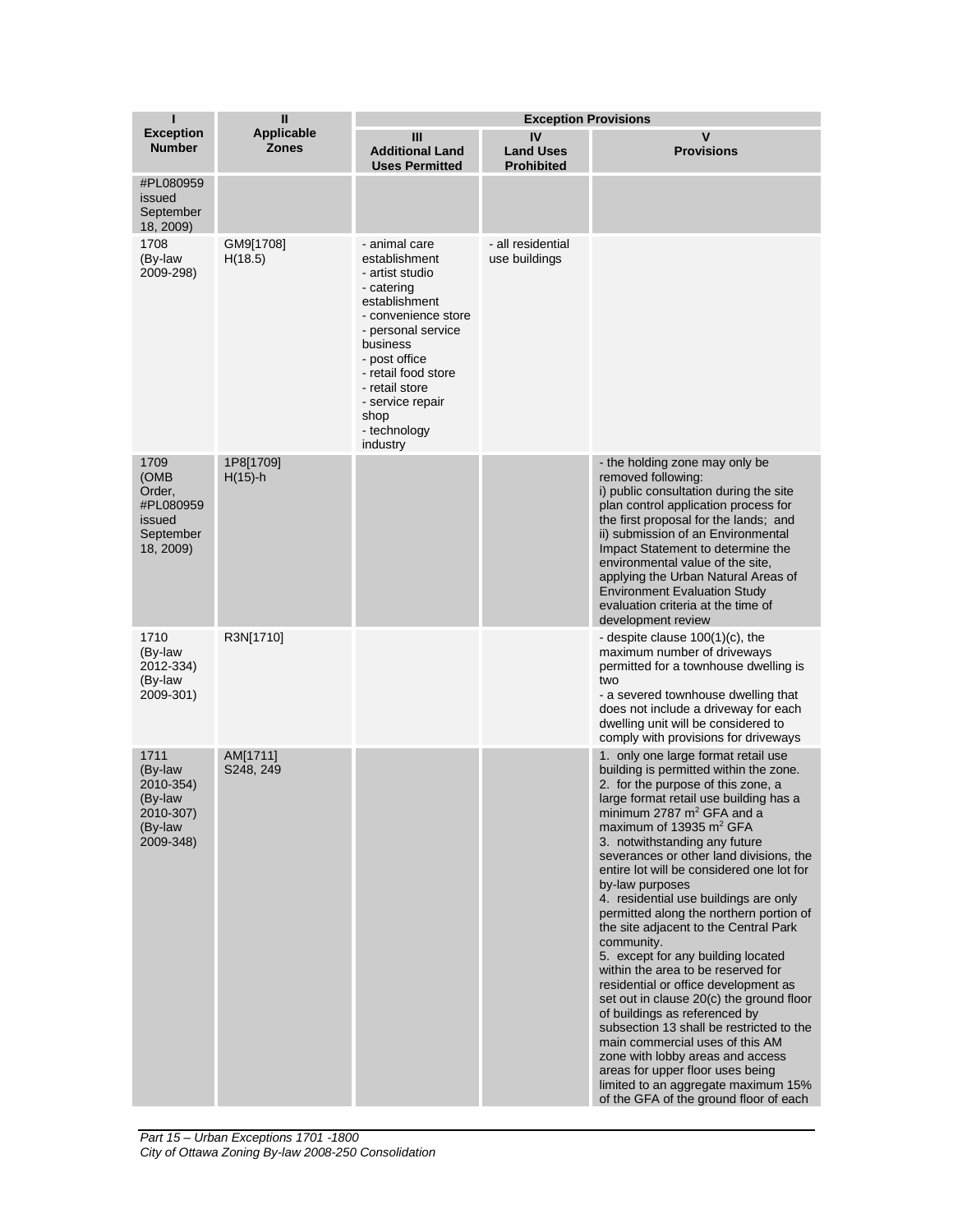| ī                                 | $\mathbf{I}$                      | <b>Exception Provisions</b>                          |                                             |                                                                                                                                                                                                                                                                                                                                                                                                                                                                                                                                                                                                                                                                                                                                                                                                                                                                                                                                                                                                                                                                                                                                                                                                                                                                                                                                                                                                                                                                                                                                                                                                                                                                                                                                                                                                                                                                                                                                                                                                                                                                                                                                                                                                                                                                                                                    |
|-----------------------------------|-----------------------------------|------------------------------------------------------|---------------------------------------------|--------------------------------------------------------------------------------------------------------------------------------------------------------------------------------------------------------------------------------------------------------------------------------------------------------------------------------------------------------------------------------------------------------------------------------------------------------------------------------------------------------------------------------------------------------------------------------------------------------------------------------------------------------------------------------------------------------------------------------------------------------------------------------------------------------------------------------------------------------------------------------------------------------------------------------------------------------------------------------------------------------------------------------------------------------------------------------------------------------------------------------------------------------------------------------------------------------------------------------------------------------------------------------------------------------------------------------------------------------------------------------------------------------------------------------------------------------------------------------------------------------------------------------------------------------------------------------------------------------------------------------------------------------------------------------------------------------------------------------------------------------------------------------------------------------------------------------------------------------------------------------------------------------------------------------------------------------------------------------------------------------------------------------------------------------------------------------------------------------------------------------------------------------------------------------------------------------------------------------------------------------------------------------------------------------------------|
| <b>Exception</b><br><b>Number</b> | <b>Applicable</b><br><b>Zones</b> | Ш<br><b>Additional Land</b><br><b>Uses Permitted</b> | IV<br><b>Land Uses</b><br><b>Prohibited</b> | v<br><b>Provisions</b>                                                                                                                                                                                                                                                                                                                                                                                                                                                                                                                                                                                                                                                                                                                                                                                                                                                                                                                                                                                                                                                                                                                                                                                                                                                                                                                                                                                                                                                                                                                                                                                                                                                                                                                                                                                                                                                                                                                                                                                                                                                                                                                                                                                                                                                                                             |
|                                   |                                   |                                                      |                                             | building.<br>6. for a building or buildings located<br>within the area to be reserved for<br>future residential and/or office<br>development as set out in clause<br>20(c), the requirements set out in<br>subsection 5 for ground floor uses and<br>the limitation of 15% of GFA of ground<br>floor area for second floor access and<br>lobbies will only apply for that portion<br>of a building that is not a residential<br>use building located within 20 metres<br>of the Clyde Avenue lot line<br>7. the following non-residential uses<br>are not permitted on the ground floor<br>of any building as referenced by<br>subsection 13.<br>(i) broadcasting studio,<br>(ii) catering establishment,<br>(iii) diplomatic mission,<br>(iv) place of assembly,<br>(v) place of worship,<br>(vi) production studio,<br>(vii) research and development centre,<br>(viii)school,<br>(ix) technology industry, and<br>(x) training centre,<br>in the case of the following uses:<br>(i) amusement center<br>(ii) instructional facility<br>(iii) office<br>(iv) medical facility<br>an individual use or the aggregate of<br>these uses located on the ground floor<br>of a building as referenced by<br>subsection 13 is/are limited to an area<br>of 500 sq. m. per building.<br>8. an above grade parking garage is<br>only permitted where it is screened<br>from view from the street and adjacent<br>residential zones by landscaping and<br>architectural features.<br>9. the following uses are not<br>permitted in this zone:<br>(i) automobile dealership,<br>(ii) automobile rental establishment,<br>(iii) automobile service station<br>(iv) car wash<br>(v) drive-through facility<br>10. any commercial use located on<br>the ground floor within a building<br>setback as referenced by subsection<br>13 from a lot line abutting Baseline<br>Road and/or Clyde Avenue must:<br>(a) have its customer main entrance<br>and primary see through windows<br>facing that street; and,<br>(b) only have a secondary customer<br>entrance facing the interior of the site.<br>(c) have all loading areas located<br>internal to the site with access<br>provided from internal roads and/or<br>service driveways<br>11. tenancies occupying less than<br>140m <sup>2</sup> GLFA on the ground floor, may |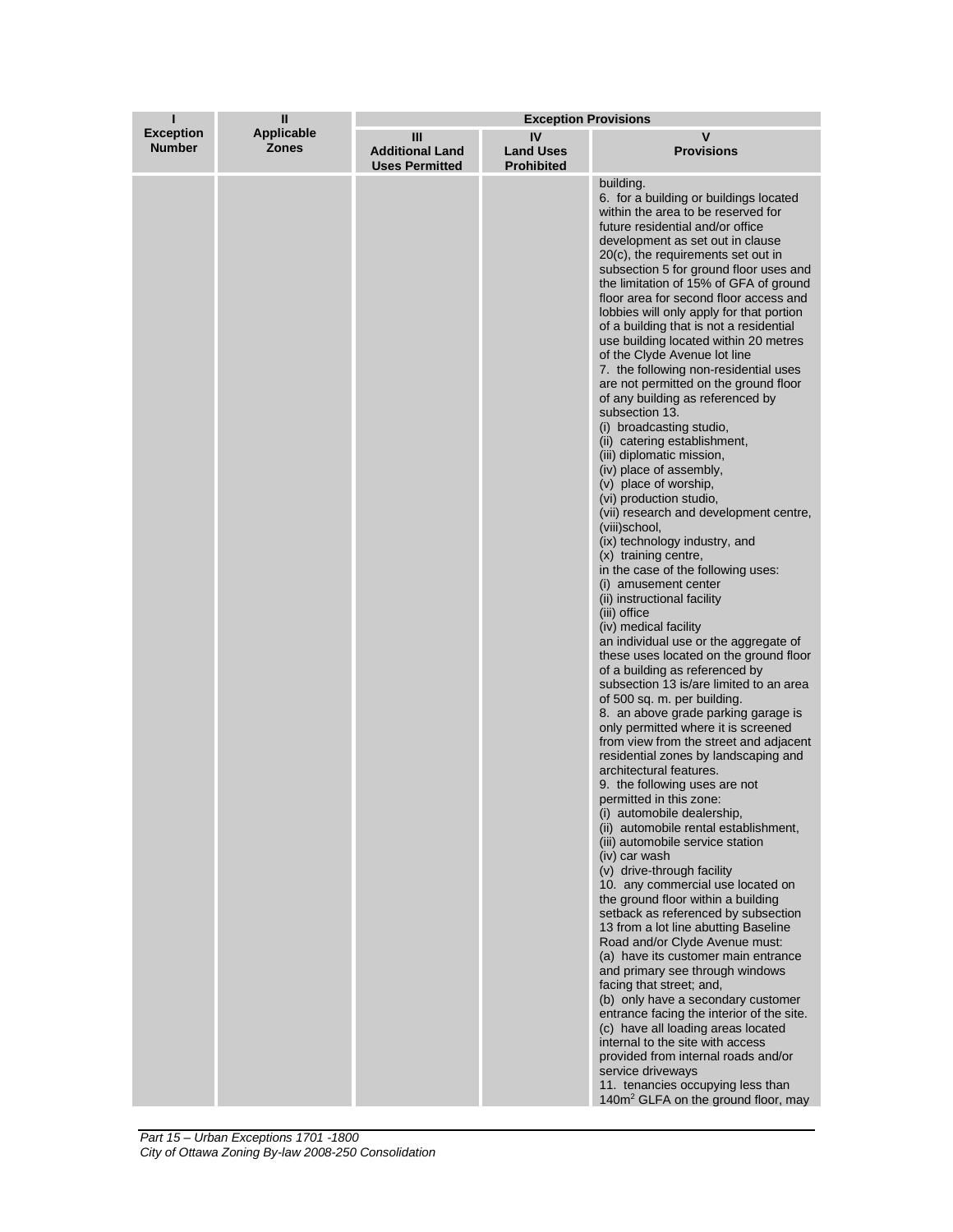| ı                                 | $\mathbf{I}$               | <b>Exception Provisions</b>                          |                                             |                                                                                                                                                                                                                                                                                                                                                                                                                                                                                                                                                                                                                                                                                                                                                                                                                                                                                                                                                                                                                                                                                                                                                                                                                                                                                                                                                                                                                                                                                                                                                                                                                                                                                                                                                                                                                                                                                                                                                                                                                                                                                                                                                                                                                                                                                                                                                                                                                                       |  |
|-----------------------------------|----------------------------|------------------------------------------------------|---------------------------------------------|---------------------------------------------------------------------------------------------------------------------------------------------------------------------------------------------------------------------------------------------------------------------------------------------------------------------------------------------------------------------------------------------------------------------------------------------------------------------------------------------------------------------------------------------------------------------------------------------------------------------------------------------------------------------------------------------------------------------------------------------------------------------------------------------------------------------------------------------------------------------------------------------------------------------------------------------------------------------------------------------------------------------------------------------------------------------------------------------------------------------------------------------------------------------------------------------------------------------------------------------------------------------------------------------------------------------------------------------------------------------------------------------------------------------------------------------------------------------------------------------------------------------------------------------------------------------------------------------------------------------------------------------------------------------------------------------------------------------------------------------------------------------------------------------------------------------------------------------------------------------------------------------------------------------------------------------------------------------------------------------------------------------------------------------------------------------------------------------------------------------------------------------------------------------------------------------------------------------------------------------------------------------------------------------------------------------------------------------------------------------------------------------------------------------------------------|--|
| <b>Exception</b><br><b>Number</b> | Applicable<br><b>Zones</b> | Ш<br><b>Additional Land</b><br><b>Uses Permitted</b> | IV<br><b>Land Uses</b><br><b>Prohibited</b> | v<br><b>Provisions</b>                                                                                                                                                                                                                                                                                                                                                                                                                                                                                                                                                                                                                                                                                                                                                                                                                                                                                                                                                                                                                                                                                                                                                                                                                                                                                                                                                                                                                                                                                                                                                                                                                                                                                                                                                                                                                                                                                                                                                                                                                                                                                                                                                                                                                                                                                                                                                                                                                |  |
|                                   |                            |                                                      |                                             | be oriented to and have their primary<br>entrance provided from the interior of<br>the site only where such tenancies do<br>not occupy more then an aggregate<br>total of 25% of the ground floor area of<br>the building. Tenancies occupying<br>less than 140m <sup>2</sup> GLFA that have their<br>orientation to the interior of the site<br>may not abut one and other.<br>12. the minimum and maximum<br>building heights are set out on<br>Schedule 248.<br>13. any building located within 20<br>metres of Baseline Road or Clyde<br>Avenue must be setback to provide a<br>minimum distance of 6.0 metres<br>between the curb of any widened<br>right-of-way secured through a site<br>plan approval along Baseline Road<br>and Clyde Avenue and may not be<br>setback more than a maximum of 7.0<br>metres from the street edge lot line.<br>14. minimum required interior side<br>vard setback:<br>(a) where abutting a residential zone:<br>9 metres all of which must be<br>landscaped with soft landscaping,<br>(b) all other cases: 7.5 metres.<br>15. minimum required rear yard<br>setback: 7.5 metres<br>16. minimum required number of<br>loading spaces for all uses up to a 0.5<br>FSI on the lot: 2<br>17. any loading areas shall be located<br>or screened so as not to be visible<br>from the abutting streets, residential<br>areas and from a pedestrian linkage<br>from the Central Park Community to<br>Baseline Road.<br>18. a maximum of 750 surface<br>parking spaces may be provided for<br>the entire site; the parking spaces<br>may be installed as the development<br>proceeds in phases; the parking<br>spaces may not be located in the<br>required or provided front or side<br>yards abutting a street, or more<br>particularly in the setback of said<br>yards which setback may not exceed<br>7.0 metres.<br>19. none of the permitted uses are<br>allowed until the holding symbol is<br>removed in whole or in part<br>20. the design and development or<br>redevelopment of 1357 Baseline Road<br>is subject to the following in addition to<br>all other applicable City of Ottawa<br>Design Guidelines as approved by<br>City Council:<br>(1) provide for clear demonstration<br>how future more intense and mixed<br>use development over an effective FSI<br>of 0.5 will be accommodated and<br>integrated into the initial development<br>program for the site if the intent is to |  |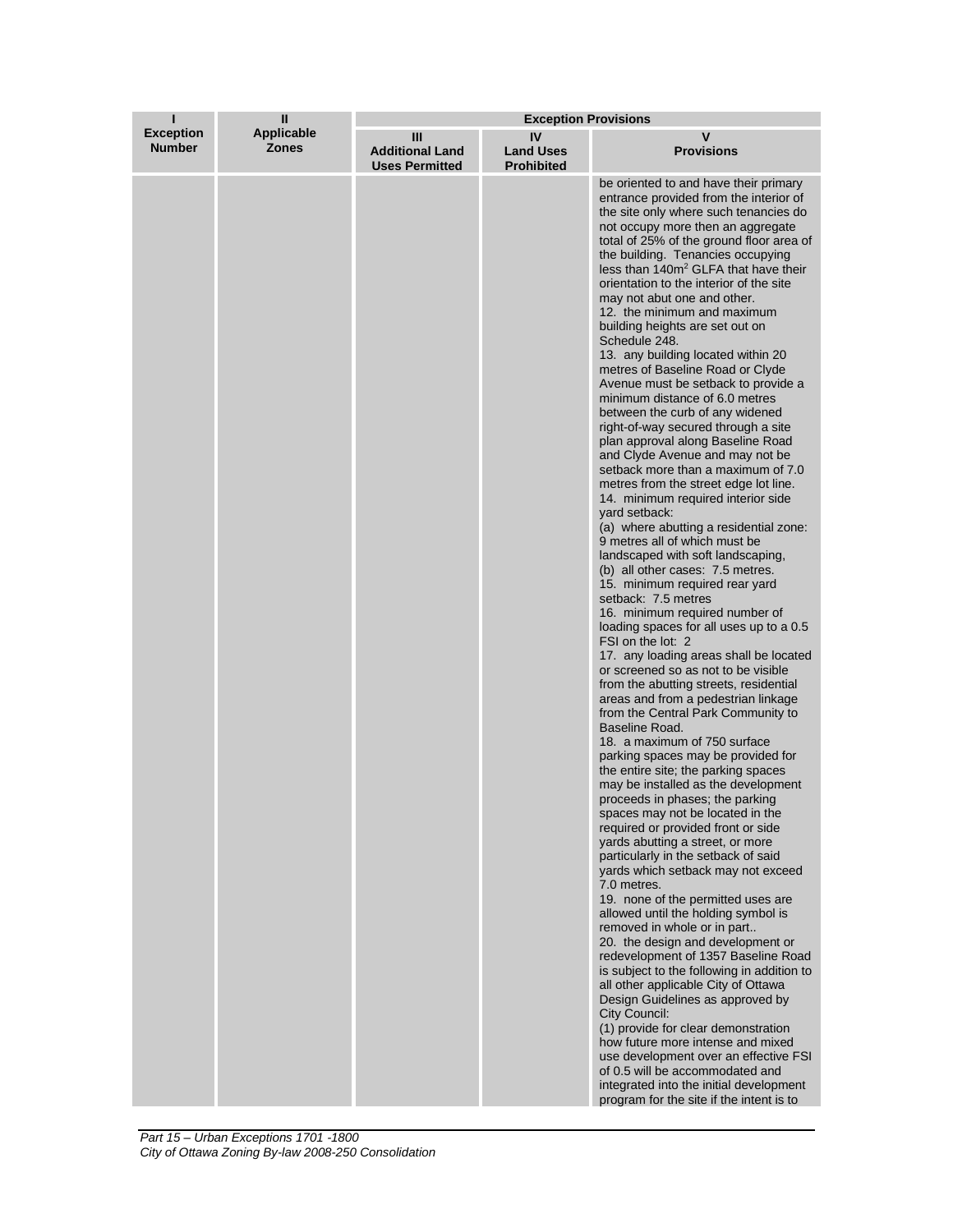| ı                                 | $\mathbf{I}$               | <b>Exception Provisions</b>                          |                                             |                                                                                                                                                                                                                                                                                                                                                                                                                                                                                                                                                                                                                                                                                                                                                                                                                                                                                                                                                                                                                                                                                                                                                                                                                                                                                                                                                                                                                                                                                                                                                                                                                                                                                                                                                                                                                                                                                                                                                                                                                                                                                                                                                                                                                                                                                                                                                                                                                                                                                     |
|-----------------------------------|----------------------------|------------------------------------------------------|---------------------------------------------|-------------------------------------------------------------------------------------------------------------------------------------------------------------------------------------------------------------------------------------------------------------------------------------------------------------------------------------------------------------------------------------------------------------------------------------------------------------------------------------------------------------------------------------------------------------------------------------------------------------------------------------------------------------------------------------------------------------------------------------------------------------------------------------------------------------------------------------------------------------------------------------------------------------------------------------------------------------------------------------------------------------------------------------------------------------------------------------------------------------------------------------------------------------------------------------------------------------------------------------------------------------------------------------------------------------------------------------------------------------------------------------------------------------------------------------------------------------------------------------------------------------------------------------------------------------------------------------------------------------------------------------------------------------------------------------------------------------------------------------------------------------------------------------------------------------------------------------------------------------------------------------------------------------------------------------------------------------------------------------------------------------------------------------------------------------------------------------------------------------------------------------------------------------------------------------------------------------------------------------------------------------------------------------------------------------------------------------------------------------------------------------------------------------------------------------------------------------------------------------|
| <b>Exception</b><br><b>Number</b> | Applicable<br><b>Zones</b> | Ш<br><b>Additional Land</b><br><b>Uses Permitted</b> | IV<br><b>Land Uses</b><br><b>Prohibited</b> | v<br><b>Provisions</b>                                                                                                                                                                                                                                                                                                                                                                                                                                                                                                                                                                                                                                                                                                                                                                                                                                                                                                                                                                                                                                                                                                                                                                                                                                                                                                                                                                                                                                                                                                                                                                                                                                                                                                                                                                                                                                                                                                                                                                                                                                                                                                                                                                                                                                                                                                                                                                                                                                                              |
|                                   |                            |                                                      |                                             | develop the site initially with an<br>effective FSI at or below 0.5.<br>(2) the provision of a landscaped<br>pedestrian connection from the<br>Central Park Community to Baseline<br>Road along the east side of the zone<br>within a fully landscaped corridor that<br>provides a unique pedestrian<br>experience through the landscape<br>design and provides appropriate<br>separation and buffering from<br>vehicular routes.<br>(3) development of a focal element on<br>the corner of Baseline Road and<br>Clyde Avenue. This may be an open<br>space focus that is animated and<br>provides for a connection to the<br>interior of the site or may be a higher<br>profile building within the height limits<br>set out under the zoning.<br>(4) development of an internal street<br>system serving as access drives and<br>service corridors that are<br>distinguished and separate from the<br>key pedestrian routes and links to be<br>provided on site.<br>(5) clearly defined pedestrian corridors<br>with animation that direct users to<br>street edges.<br>(6) provision of extensive berming and<br>landscaping using well developed<br>trees with a minimum calliper of 10cm<br>to screen the back wall of the single<br>large format retail store that is<br>permitted on the rear portion of the<br>site.<br>(7) building elevation plans for all<br>proposed buildings in each stage of<br>development reflecting a high<br>architectural standard that provides<br>interest and animation of facades with<br>extensive glazing in the form of see<br>through display windows, articulation,<br>landscaping features, street furniture<br>and primary entrance doors facing<br>street edge sidewalks and upper floor<br>windows, to avoid expansive stretches<br>of blank wall conditions along street<br>edge sidewalks and along key internal<br>pedestrian routes. The elevation<br>plans will be approved as part of the<br>Site Plan for each phase of<br>development.<br>(8) buildings along Baseline Road and<br>Clyde Avenue must provide access for<br>customers and display windows for<br>each business occupying space that<br>extends to the Baseline Road and/or<br>Clyde Avenue fronting building wall in<br>accordance with the requirements set<br>out above. The Owner shall, through<br>the site plan agreement, enforce the<br>requirement to maintain the street<br>accesses and display windows such<br>that a pedestrian oriented street |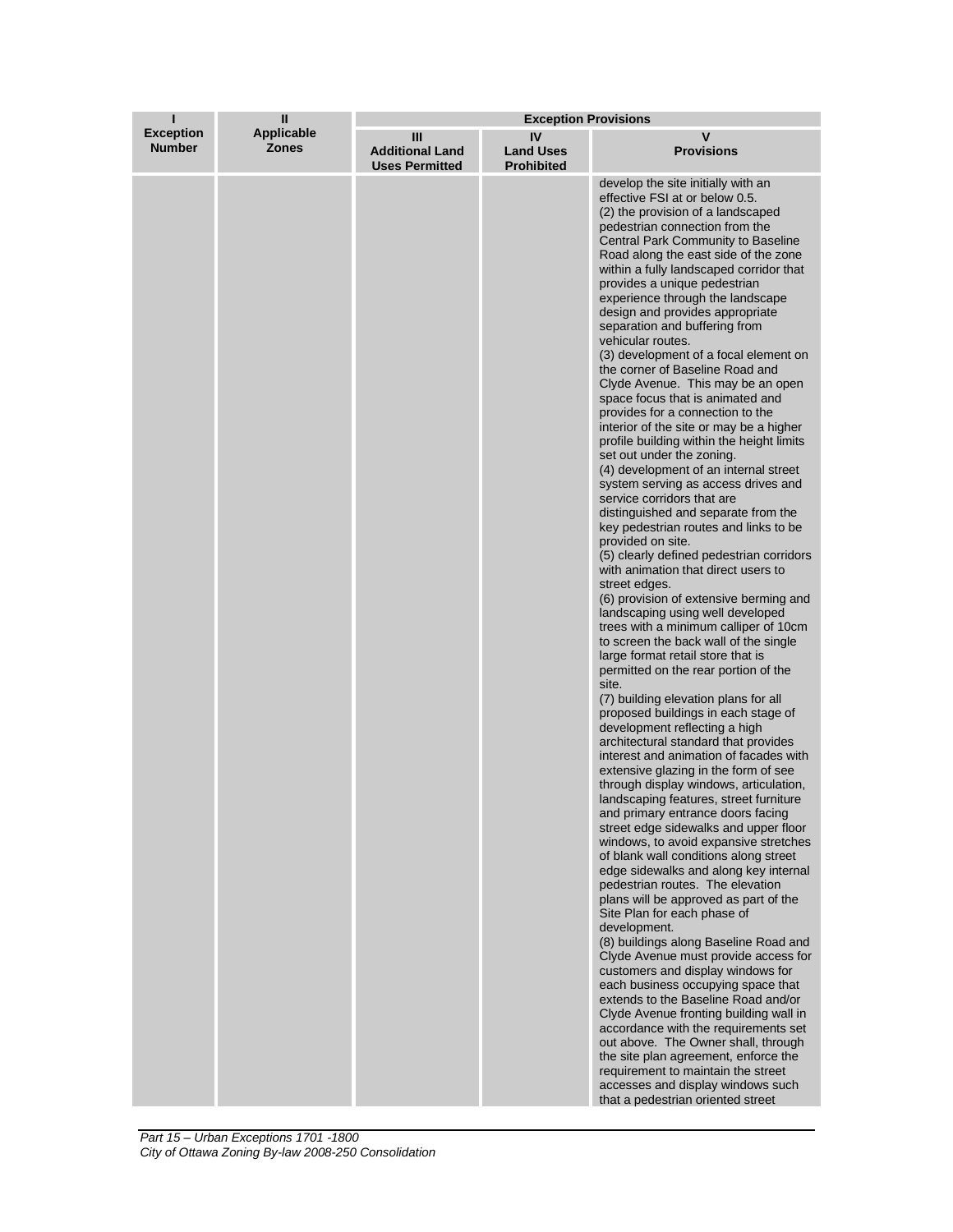| ı                                                                                                  | $\mathbf{I}$                      |                                                                                                                                                                                                                                                                                                                                                                                                                                | <b>Exception Provisions</b>                 |                                                                                                                                                                                                                                                                                                                                                                                                                                                                                                                                                                                                                                                                                                                                                                                                            |
|----------------------------------------------------------------------------------------------------|-----------------------------------|--------------------------------------------------------------------------------------------------------------------------------------------------------------------------------------------------------------------------------------------------------------------------------------------------------------------------------------------------------------------------------------------------------------------------------|---------------------------------------------|------------------------------------------------------------------------------------------------------------------------------------------------------------------------------------------------------------------------------------------------------------------------------------------------------------------------------------------------------------------------------------------------------------------------------------------------------------------------------------------------------------------------------------------------------------------------------------------------------------------------------------------------------------------------------------------------------------------------------------------------------------------------------------------------------------|
| <b>Exception</b><br><b>Number</b>                                                                  | <b>Applicable</b><br><b>Zones</b> | Ш<br><b>Additional Land</b><br><b>Uses Permitted</b>                                                                                                                                                                                                                                                                                                                                                                           | IV<br><b>Land Uses</b><br><b>Prohibited</b> | v<br><b>Provisions</b>                                                                                                                                                                                                                                                                                                                                                                                                                                                                                                                                                                                                                                                                                                                                                                                     |
|                                                                                                    |                                   |                                                                                                                                                                                                                                                                                                                                                                                                                                |                                             | environment is maintained. The<br>Owner must provide and enforce<br>provisions to this effect in the<br>management of the property and/or in<br>purchase or lease agreements with<br>the occupants, failing which the<br>Owner acknowledges and shall also<br>include in all lease agreements<br>provisions that the City will enforce the<br>requirements of the Site Plan<br>Agreement.                                                                                                                                                                                                                                                                                                                                                                                                                  |
| 1712<br>(OMB File<br>#PL080959<br>issued<br>November<br>5, 2009)                                   | I1B[1712]                         |                                                                                                                                                                                                                                                                                                                                                                                                                                |                                             | the church lands in the I1B[1712]<br>zone and the land leased by the<br>church for a parking lot in the<br>O1[1715] zone are considered one lot<br>for zoning purposes                                                                                                                                                                                                                                                                                                                                                                                                                                                                                                                                                                                                                                     |
| 1713<br>(By-law<br>2008-352)                                                                       | IL[1713]                          |                                                                                                                                                                                                                                                                                                                                                                                                                                |                                             | -for driveways having a minimum<br>width of 16 metres leading to parking<br>spaces, clauses 100 (1) (a) and (c) do<br>not apply<br>-maximum gross floor area for<br>restaurant: $464m2$<br>subsections 59 $(1)$ , $(2)$ and $(3)$ do not<br>apply                                                                                                                                                                                                                                                                                                                                                                                                                                                                                                                                                          |
| 1714<br>(By-law<br>2008-352)                                                                       | IH[1714]                          |                                                                                                                                                                                                                                                                                                                                                                                                                                |                                             | -for driveways having a minimum<br>width of 16 metres leading to parking<br>spaces clauses 100 (1) (a) and (c) do<br>not apply<br>-subsections 59 $(1)$ , $(2)$ and $(3)$ do not<br>apply                                                                                                                                                                                                                                                                                                                                                                                                                                                                                                                                                                                                                  |
| 1715<br>(OMB File<br>#PL080959<br>issued<br>November<br>5, 2009)                                   | O1[1715]                          | - parking lot                                                                                                                                                                                                                                                                                                                                                                                                                  |                                             | - the church lands in the I1B[1712]<br>zone and the land leased by the<br>church for a parking lot in the<br>O1[1715] zone are considered one lot<br>for zoning purposes                                                                                                                                                                                                                                                                                                                                                                                                                                                                                                                                                                                                                                   |
| 1716<br>(By-law<br>2009-370                                                                        | LC7[1716]                         | - convenience store                                                                                                                                                                                                                                                                                                                                                                                                            |                                             | - maximum gross leasable floor area:<br>6,000 $m2$                                                                                                                                                                                                                                                                                                                                                                                                                                                                                                                                                                                                                                                                                                                                                         |
| 1717<br>(By-law<br>2015-367)<br>(OMB<br>Order, File<br>#PL080119<br>issued<br>November<br>18, 2009 | R5B[1717]<br>S250<br>F(3.6)       | Within Area A, of<br>Schedule 250, the<br>uses listed in<br>subsection 187(1)<br>are also permitted.<br>Within Area B,<br>which includes<br>Parts 1 to 5<br>inclusive, of<br>Schedule 250, the<br>following uses are<br>also permitted:<br>-parking lot<br>- artist studio<br>- automated teller<br>- community health<br>and social services<br>centre<br>- convenience store<br>- day care<br>- personal service<br>business |                                             | The minimum above grade separation<br>between the building located within<br>Area A on Schedule 250 and any<br>building located within Area B, which<br>includes Parts 1 to 5 inclusive, is 3.6.<br>metres.<br>Within Area B, which includes Parts 1<br>to 5 inclusive, of Schedule 250 the<br>following applies:<br>- the uses in Column III (Additional<br>Land Uses Permitted) are permitted<br>on the ground floor and the first floor<br>below the ground floor of a building<br>accommodating residential uses<br>provided that:<br>a) each occupancy on the ground floor<br>is limited to:<br>i) a maximum of 160.0 square metres,<br>and<br>ii) 16.0 metres of frontage with the<br>total ground floor area of commercial<br>uses not exceeding 35% of the gross<br>floor area of the ground floor |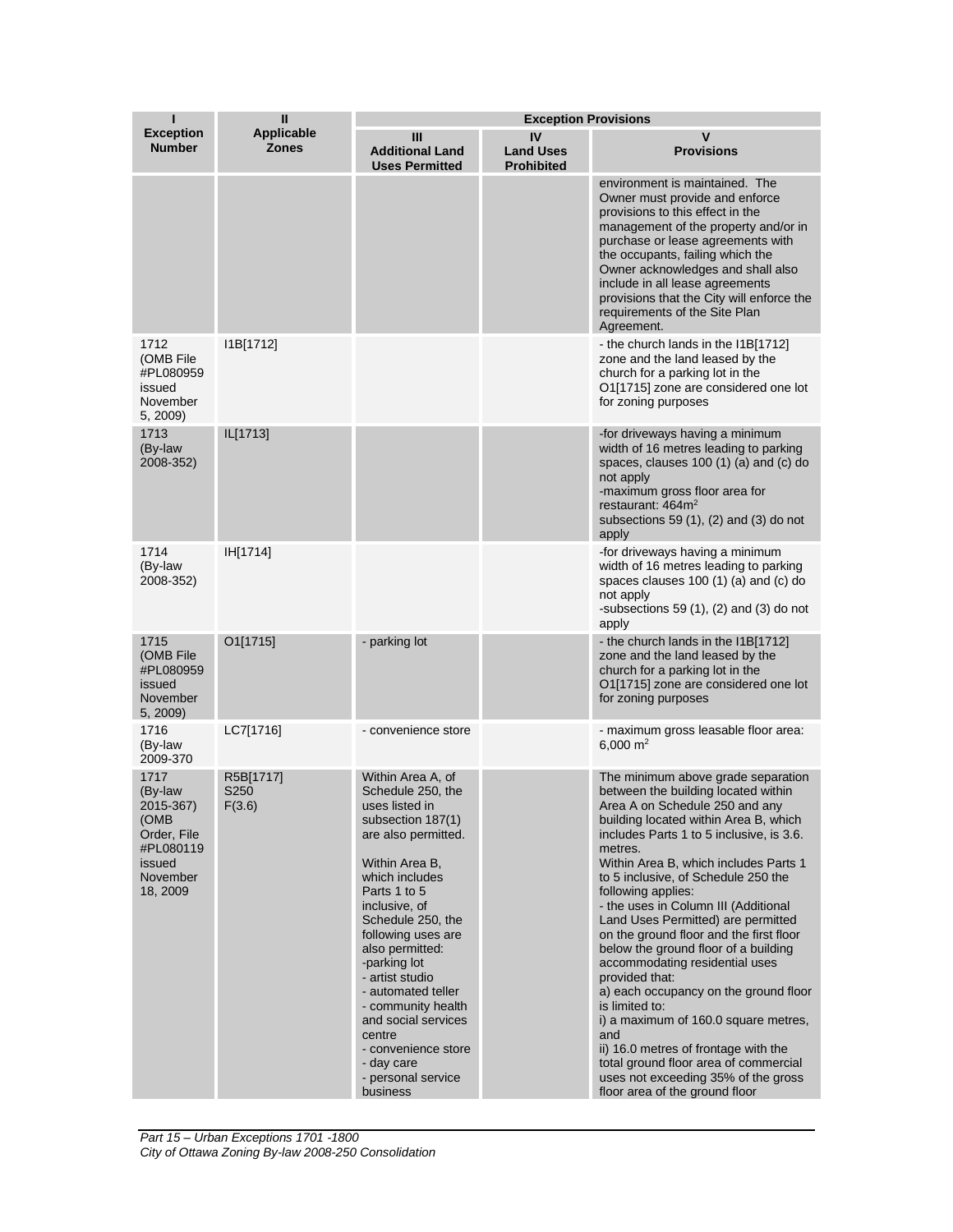| ı                                                      | $\mathbf{I}$                      | <b>Exception Provisions</b>                                                                                                  |                                             |                                                                                                                                                                                                                                                                                                                                                                                                                                                                                                                                                                                                                                                                                                                                                                                                                                                                                                                                                                                                                                                                                                                                                                                                                                                                                                                                                                                                                                                                                                                                                                                                                                                                                                                             |  |
|--------------------------------------------------------|-----------------------------------|------------------------------------------------------------------------------------------------------------------------------|---------------------------------------------|-----------------------------------------------------------------------------------------------------------------------------------------------------------------------------------------------------------------------------------------------------------------------------------------------------------------------------------------------------------------------------------------------------------------------------------------------------------------------------------------------------------------------------------------------------------------------------------------------------------------------------------------------------------------------------------------------------------------------------------------------------------------------------------------------------------------------------------------------------------------------------------------------------------------------------------------------------------------------------------------------------------------------------------------------------------------------------------------------------------------------------------------------------------------------------------------------------------------------------------------------------------------------------------------------------------------------------------------------------------------------------------------------------------------------------------------------------------------------------------------------------------------------------------------------------------------------------------------------------------------------------------------------------------------------------------------------------------------------------|--|
| <b>Exception</b><br><b>Number</b>                      | <b>Applicable</b><br><b>Zones</b> | Ш<br><b>Additional Land</b><br><b>Uses Permitted</b>                                                                         | IV<br><b>Land Uses</b><br><b>Prohibited</b> | v<br><b>Provisions</b>                                                                                                                                                                                                                                                                                                                                                                                                                                                                                                                                                                                                                                                                                                                                                                                                                                                                                                                                                                                                                                                                                                                                                                                                                                                                                                                                                                                                                                                                                                                                                                                                                                                                                                      |  |
|                                                        |                                   | - post office<br>- restaurant, fast<br>food<br>- restaurant, full<br>service                                                 |                                             | b) each occupancy on the first floor<br>below the ground floor is limited to:<br>I) a maximum of 275.0 square metres,<br>with the total cumulative area for<br>these uses not exceeding 2075.0<br>square metres, and not to exceed<br>12% of the total gross floor area of the<br>building.<br>- the maximum building heights are as<br>shown on Schedule 250<br>- the building must be set back from<br>the lot lines as shown on Schedule<br>250<br>- the minimum yards are as shown on<br>Schedule 250<br>- the minimum yards are as shown on<br>Schedule 250<br>- no commercial uses are permitted on<br>the ground floor within 13.0 metres of<br><b>Lewis Street</b><br>Despite the above provisions a<br>parking lot is permitted on a temporary<br>basis starting December 9, 2015, and<br>expiring on December 9, 2018 and is<br>subject to the following:<br>i. Subsection 60(6) does not apply;<br>ii. Despite section $107(1)(a)(ii)$ the<br>minimum required width for a double<br>traffic lane is 6 metres;<br>iii. Despite section 107(1) (c) the<br>minimum required width for aisles is 6<br>metres;<br>iv. Subsection 109(3)(a)(ii) and<br>$109(3)(a)(iii)$ do not apply;<br>v. Despite Table 110 (b) a<br>landscaped buffer not abutting a street<br>for parking lots containing 10 to 100<br>spaces is not required;<br>vi. The maximum number of parking<br>spaces permitted in a parking lot is 44;<br>and,<br>vii. For that parking lot containing less<br>than 11 spaces:<br>a. Section 110(1) does not apply<br>b. No landscaped buffer is required<br>abutting Gilmour Street<br>c. The minimum required aisle width<br>is 3.7 metres;<br>d. The minimum required driveway<br>width is 3.0 metres |  |
| 1718<br>(By-law<br>2009-398)                           | L2[1718]<br>H[15]                 | - emergency<br>service                                                                                                       |                                             | - for that part of the property within<br>100 metres of the east property line,<br>the maximum building height is 11.0<br>metres                                                                                                                                                                                                                                                                                                                                                                                                                                                                                                                                                                                                                                                                                                                                                                                                                                                                                                                                                                                                                                                                                                                                                                                                                                                                                                                                                                                                                                                                                                                                                                                            |  |
| 1719<br>(By-law)<br>2019-93)<br>(By-law<br>$2010 - 19$ | GM1[1719]<br>S251 H(137 a.s.l.)   | - amusement<br>centre<br>- apartment<br>dwelling<br>-apartment<br>dwelling, high-rise<br>- automobile<br>dealership<br>- bar |                                             | - commercial uses limited to 60,385<br>$m2$ gross floor area<br>- an amusement centre, bar, cinema,<br>place of assembly limited to a club,<br>nightclub and theatre are conditional<br>uses and are permitted provided these<br>uses are located in the same building<br>or on the same lot as a broadcasting<br>station, hotel, medical facility, office,                                                                                                                                                                                                                                                                                                                                                                                                                                                                                                                                                                                                                                                                                                                                                                                                                                                                                                                                                                                                                                                                                                                                                                                                                                                                                                                                                                 |  |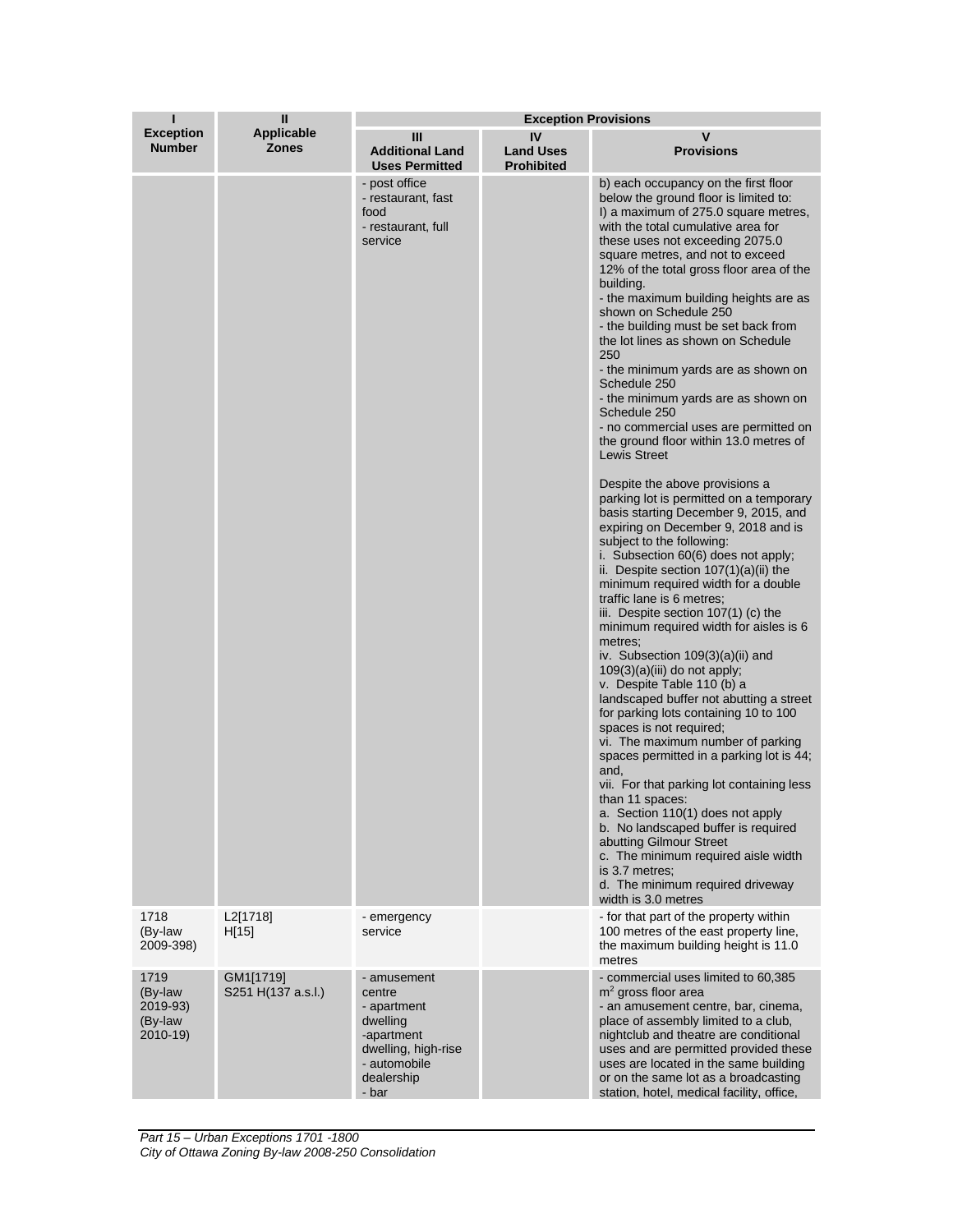| ı                                 | $\mathbf{I}$               | <b>Exception Provisions</b>                                                                                                                                                                                  |                                                                                                                                                                                                                                                                                                                                                                                                                            |                                                                                                                                                                                                                                                                                                                                                                                                                                                                                                                                                                                                                                                                                                                                                                                                                            |  |
|-----------------------------------|----------------------------|--------------------------------------------------------------------------------------------------------------------------------------------------------------------------------------------------------------|----------------------------------------------------------------------------------------------------------------------------------------------------------------------------------------------------------------------------------------------------------------------------------------------------------------------------------------------------------------------------------------------------------------------------|----------------------------------------------------------------------------------------------------------------------------------------------------------------------------------------------------------------------------------------------------------------------------------------------------------------------------------------------------------------------------------------------------------------------------------------------------------------------------------------------------------------------------------------------------------------------------------------------------------------------------------------------------------------------------------------------------------------------------------------------------------------------------------------------------------------------------|--|
| <b>Exception</b><br><b>Number</b> | Applicable<br><b>Zones</b> | Ш<br><b>Additional Land</b><br><b>Uses Permitted</b>                                                                                                                                                         | IV<br><b>Land Uses</b><br><b>Prohibited</b>                                                                                                                                                                                                                                                                                                                                                                                | $\mathsf{v}$<br><b>Provisions</b>                                                                                                                                                                                                                                                                                                                                                                                                                                                                                                                                                                                                                                                                                                                                                                                          |  |
|                                   |                            | - broadcasting<br>station<br>- cinema<br>-high rise<br>- hotel<br>- park<br>- parking garage<br>- parking lot<br>- place of assembly<br>limited to a club<br>- production studio<br>- nightclub<br>- theatre |                                                                                                                                                                                                                                                                                                                                                                                                                            | production studio, research and<br>development centre or training centre,<br>and provided that the total cumulative<br>gross floor area occupied by these<br>uses does not exceed an equivalent<br>amount of total cumulative gross floor<br>area of the other uses in the building,<br>or on the lot<br>- 1.8 parking spaces per 100 square<br>metres of floor area is required for<br>office uses greater than 2500 square<br>metres in gross floor area<br>- parking lot for a park on an adjacent<br>property is permitted<br>-all lands within the GM1[1719] zone<br>are considered one lot for zoning<br>purposes<br>-residential uses are not permitted in<br>Area A on Schedule 251<br>-an automobile dealership use must<br>be located within 120 m from the<br>southernmost lot line on 3960<br>Riverside Drive. |  |
| 1720<br>(By-law<br>2009-392)      | GM[1720]<br>H(14)          |                                                                                                                                                                                                              | - all uses except:<br>- bank<br>- bank machine<br>- convenience<br>store<br>- day care<br>- instructional<br>facility<br>- medical facility<br>- office<br>- personal<br>service business<br>- post office<br>- recreational<br>and athletic<br>facility<br>- full-service<br>restaurant<br>- fast-food<br>restaurant<br>- retail store<br>- retail food store<br>- service and<br>repair shop<br>- technology<br>industry |                                                                                                                                                                                                                                                                                                                                                                                                                                                                                                                                                                                                                                                                                                                                                                                                                            |  |
| 1721<br>(By-law<br>2009-392)      | GM[1721]<br>H(14)          |                                                                                                                                                                                                              | all uses except:<br>- automotive<br>dealership<br>- bank<br>- bank machine<br>- bar<br>- convenience<br>store<br>- day care<br>- drive through<br>facility<br>- instructional<br>facility<br>- medical facility<br>- office                                                                                                                                                                                                |                                                                                                                                                                                                                                                                                                                                                                                                                                                                                                                                                                                                                                                                                                                                                                                                                            |  |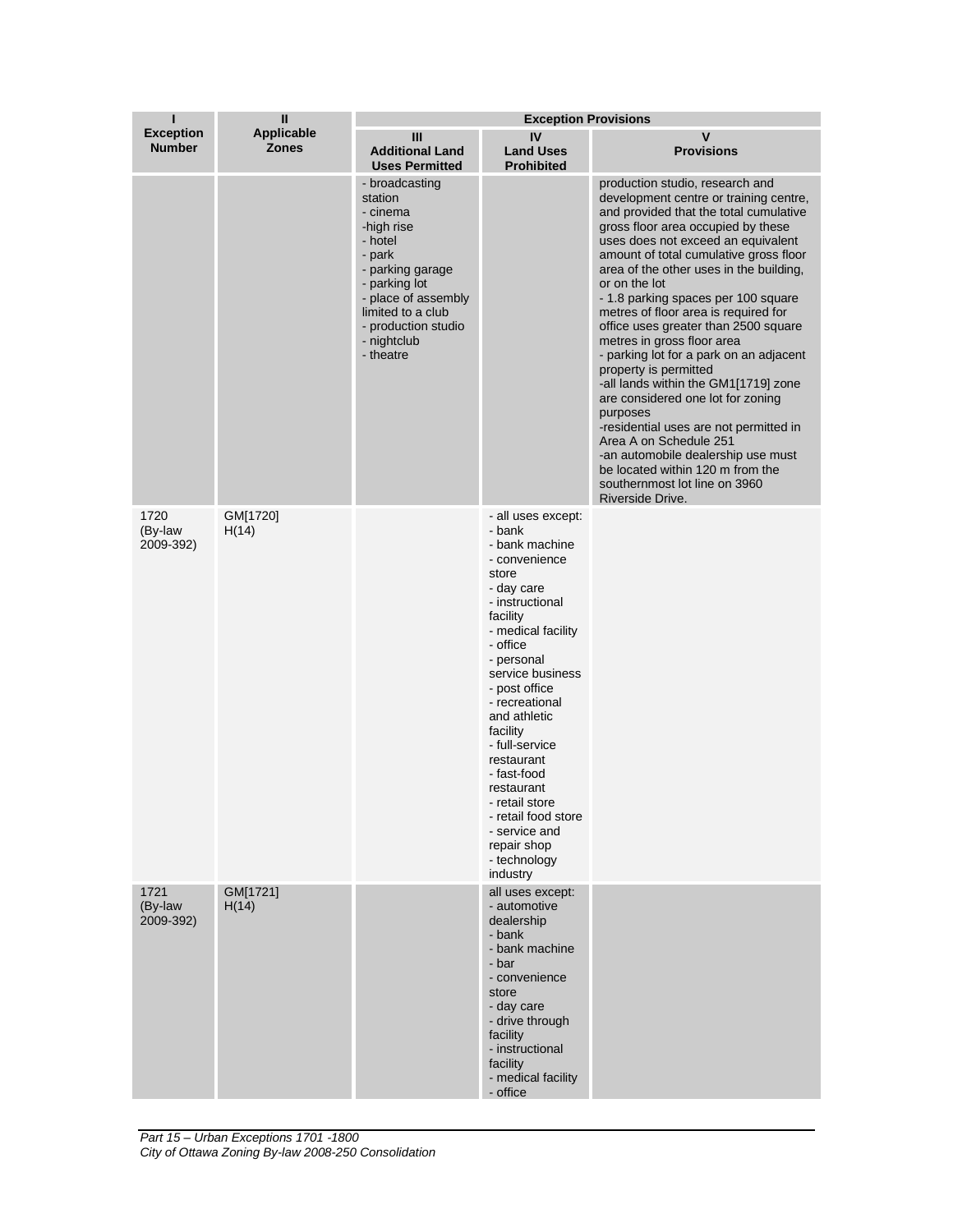| П                                                      | $\mathbf{I}$                      | <b>Exception Provisions</b>                          |                                                                                                                                                                                                                                                                |                                                                                                                                                                                                                                                                                                                                                                     |  |
|--------------------------------------------------------|-----------------------------------|------------------------------------------------------|----------------------------------------------------------------------------------------------------------------------------------------------------------------------------------------------------------------------------------------------------------------|---------------------------------------------------------------------------------------------------------------------------------------------------------------------------------------------------------------------------------------------------------------------------------------------------------------------------------------------------------------------|--|
| <b>Exception</b><br><b>Number</b>                      | <b>Applicable</b><br><b>Zones</b> | Ш<br><b>Additional Land</b><br><b>Uses Permitted</b> | IV<br><b>Land Uses</b><br><b>Prohibited</b>                                                                                                                                                                                                                    | V<br><b>Provisions</b>                                                                                                                                                                                                                                                                                                                                              |  |
|                                                        |                                   |                                                      | - personal<br>service business<br>- post office<br>- recreational<br>and athletic<br>facilty<br>- full-service<br>restaurant<br>- fast-food<br>restaurant<br>- retail store<br>- retail food store<br>- service and<br>repair shop<br>- technology<br>industry |                                                                                                                                                                                                                                                                                                                                                                     |  |
| 1722<br>(By-law<br>2009-392)                           | R1E[1722]                         |                                                      |                                                                                                                                                                                                                                                                | - minimum lot width: 30m                                                                                                                                                                                                                                                                                                                                            |  |
| 1723<br>(By-law<br>2010-25)                            | R2F[1723]                         | - medical facility<br>- office                       |                                                                                                                                                                                                                                                                | - a medical facility and/or office must<br>be located within the building existing<br>on January 13, 2010                                                                                                                                                                                                                                                           |  |
| 1724<br>(By-law<br>2012-334)<br>(By-law<br>2010-33)    | R4Z[1724]<br>I1A/R4Z[1724]        |                                                      |                                                                                                                                                                                                                                                                | - where a side wall of a dwelling unit<br>abuts a rear lot line, the minimum rear<br>yard setback is 3.0 metres<br>- the minimum lot width for a principal<br>dwelling unit in a townhouse dwelling<br>is 4.5 metres                                                                                                                                                |  |
| 1725<br>(By-law<br>2012-334)<br>(By-law<br>2010-33)    | R3Z[1725]                         |                                                      |                                                                                                                                                                                                                                                                | - where a side wall of a dwelling unit<br>abuts a rear lot line, the minimum rear<br>yard setback is 1.2 metres<br>- the minimum lot width for a principal<br>dwelling unit in a townhouse dwelling<br>is 4.5 metres                                                                                                                                                |  |
| 1726<br>(By-law<br>2010-14)                            | MC[1726]                          |                                                      | - parking garage<br>- parking lot                                                                                                                                                                                                                              | - in a mixed use building only<br>commercial uses are permitted on the<br>first floor<br>- minimum building height: 4 storeys<br>- maximum building height: 6 storeys<br>- parking for residential use: 1<br>space/unit for the first 4 storeys, 0.75<br>space/unit for any additional storeys<br>over 4<br>- parking for commercial use: no<br>minimum requirement |  |
| 1727<br>(By-law<br>2010-306)<br>(By-law<br>$2010 - 14$ | R5AA[1727]                        |                                                      |                                                                                                                                                                                                                                                                | - parking for residential uses; 1 space<br>per dwelling unit for the first four<br>storeys; 0.75 spaces per dwelling unit<br>for any additional storeys over 4<br>storeys                                                                                                                                                                                           |  |
| 1728<br>(By-law<br>2015-191)<br>(By-law<br>2010-14)    | R5AA[1728]                        |                                                      |                                                                                                                                                                                                                                                                | - minimum building height: 6 storeys<br>including a basement<br>- maximum building height: 12<br>storeys<br>- only commercial uses are permitted<br>on the first floor of any building<br>- parking for commercial use: no<br>minimum requirement                                                                                                                   |  |
| 1729<br>(OMB)<br>Order<br>#PL080959<br>issued          | LC5[1729]                         | - restaurant, fast-<br>food                          |                                                                                                                                                                                                                                                                |                                                                                                                                                                                                                                                                                                                                                                     |  |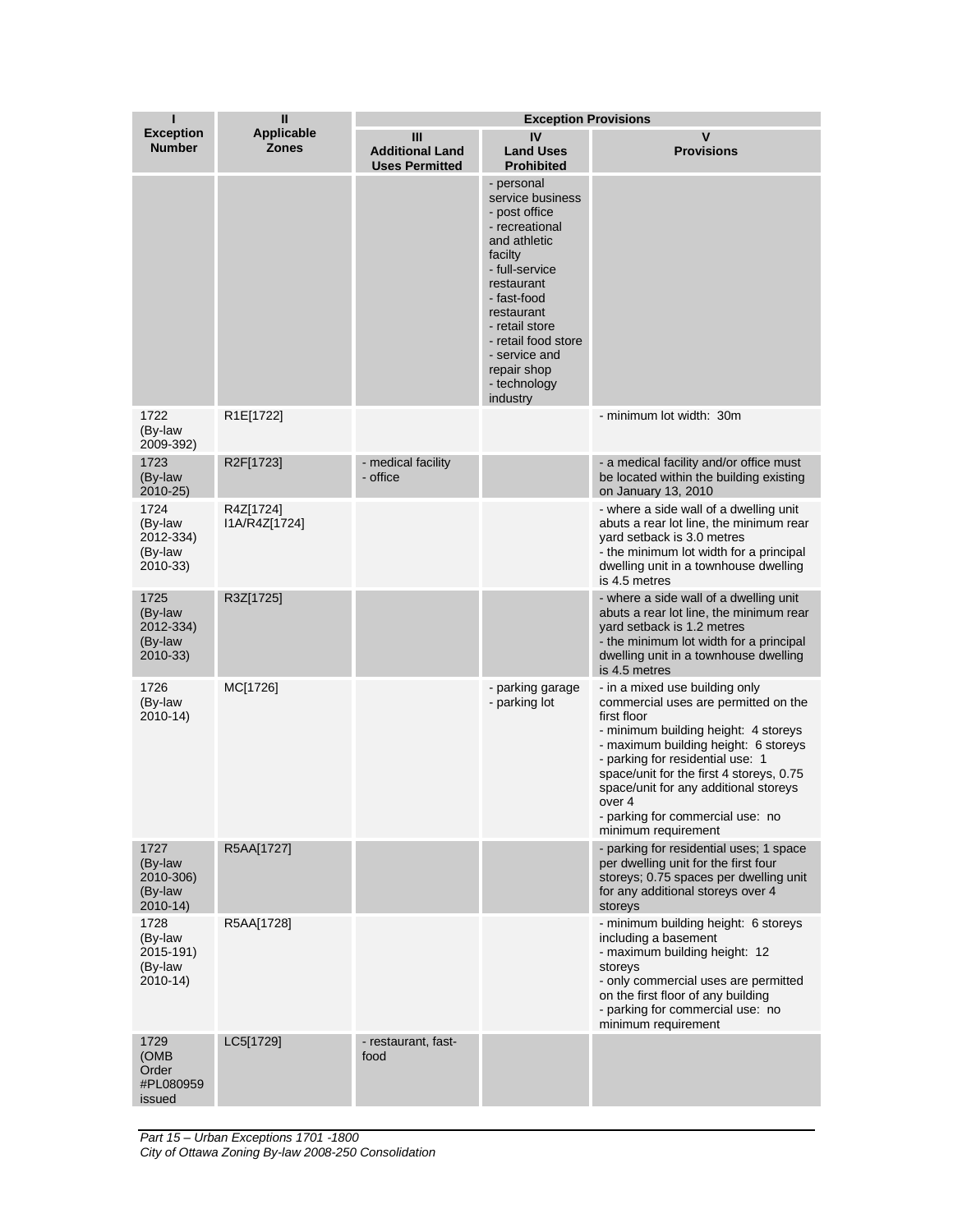| ī                                 | $\mathbf{I}$                      | <b>Exception Provisions</b>                                                                                           |                                             |                                                                                                                                                                                                                                                                                                                                                                                                                                                                                                                                                                                                                                                    |  |
|-----------------------------------|-----------------------------------|-----------------------------------------------------------------------------------------------------------------------|---------------------------------------------|----------------------------------------------------------------------------------------------------------------------------------------------------------------------------------------------------------------------------------------------------------------------------------------------------------------------------------------------------------------------------------------------------------------------------------------------------------------------------------------------------------------------------------------------------------------------------------------------------------------------------------------------------|--|
| <b>Exception</b><br><b>Number</b> | <b>Applicable</b><br><b>Zones</b> | Ш<br><b>Additional Land</b><br><b>Uses Permitted</b>                                                                  | IV<br><b>Land Uses</b><br><b>Prohibited</b> | V<br><b>Provisions</b>                                                                                                                                                                                                                                                                                                                                                                                                                                                                                                                                                                                                                             |  |
| March 18,<br>2010                 |                                   |                                                                                                                       |                                             |                                                                                                                                                                                                                                                                                                                                                                                                                                                                                                                                                                                                                                                    |  |
| 1730<br>(By-law<br>2010-60)       | R1V[1730]                         |                                                                                                                       |                                             | - minimum lot width: 11m<br>- minimum front yard setback: 4m<br>- minimum corner side yard setback:<br>2.6 <sub>m</sub><br>- maximum permitted front yard and<br>corner side yard projection for a<br>porch: 1.5m<br>- minimum rear yard and interior side<br>yard setbacks:<br>(i) main building: 0.6m<br>(ii) other accessory buildings: 1m,<br>unless constructed as an integral part<br>of a fence erected on the lot line<br>- minimum interior side yard must be<br>free of projections and unobstructed<br>from ground to sky, save and except<br>for the projection of eaves to a<br>maximum of 0.3m or a pilaster to a<br>maximum of 0.1m |  |
| 1731<br>(By-law<br>2010-61)       | R2L[1731]                         | - planned unit<br>development                                                                                         |                                             | - balconies and uncovered porches<br>are not permitted on the rear facade of<br>a building, abutting the existing<br>dwellings along Stillwater Drive<br>- minimum rear yard setback: 8.0m<br>- minimum front yard setback: 4.0m<br>- minimum setback for any wall of a<br>residential use building to a private<br>way: 0.0m<br>- minimum setback for any garage or<br>carport: 0.0m                                                                                                                                                                                                                                                              |  |
| 1732<br>(By-law<br>2010-76)       | MD S23[1732]<br>MD S24[1732]      |                                                                                                                       |                                             | - minimum number of parking spaces<br>required: 430<br>- minimum width of driveway aisle<br>along northerly wall: 6.2 metres<br>- the provisions of subsections 60(1),<br>$(2)$ , $(3)$ and $(4)$ do not apply for a high<br>rise office building incorporating the<br>facades of all existing heritage<br>buildings located on the lands zoned<br>MD S23[1732] and MD S24[1732]                                                                                                                                                                                                                                                                   |  |
| 1733<br>(By-law<br>2010-57)       | IL[1733]<br>H(32)                 |                                                                                                                       |                                             | - where a lot is located within 600<br>metres of a rapid transit station<br>identified on Schedule 2A or 2B of this<br>by-law, the maximum front yard<br>setback for a new building to be built<br>on the lot is 10 metres                                                                                                                                                                                                                                                                                                                                                                                                                         |  |
| 1734<br>(By-law<br>2010-55)       | R1O[1734]                         | - community health<br>and resource<br>centre<br>- office ancillary to<br>a community health<br>and resource<br>centre |                                             | - the maximum gross floor area of<br>community health and resource centre<br>and ancillary uses is 1150 square<br>metres, including all basement areas<br>- the maximum gross floor area of<br>office, ancillary to a community health<br>and resource centre, is 350 square<br>metres<br>- all required parking for community<br>health and resource centre and office,<br>ancillary to a community health and<br>resource centre, may be located in the<br>adjacent part at 1480 Alta Vista Drive<br>on lands zoned O1[1735]<br>-driveways and aisles leading to<br>parking provided for a community                                             |  |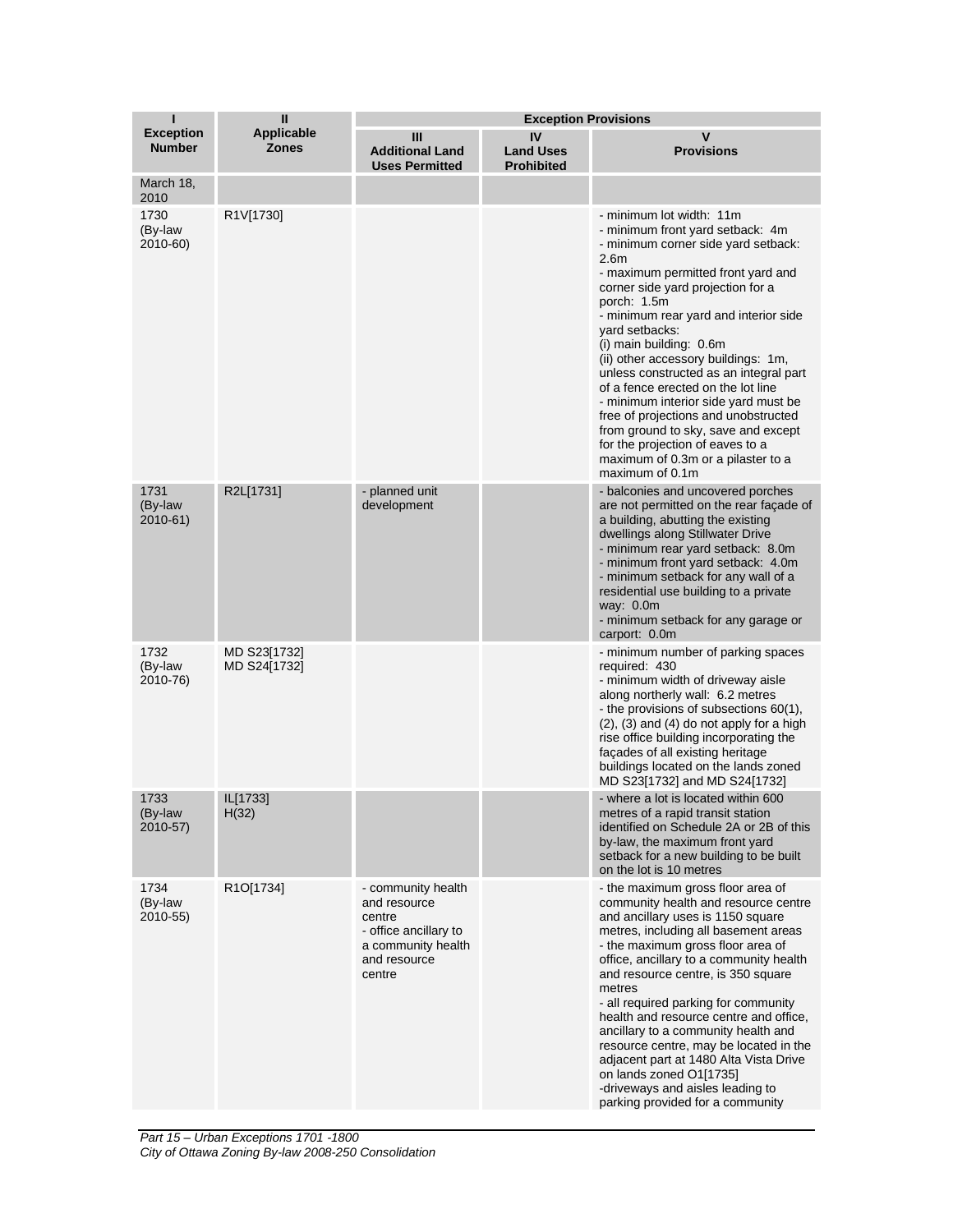| ı                                                   | Ш                                 | <b>Exception Provisions</b>                          |                                             |                                                                                                                                                                                                                                                                                                                                                                                                                                                                                                                                                                                                                                                                                                                                                                                                                                                                                                                                                                                                                                                                                                                                                       |  |
|-----------------------------------------------------|-----------------------------------|------------------------------------------------------|---------------------------------------------|-------------------------------------------------------------------------------------------------------------------------------------------------------------------------------------------------------------------------------------------------------------------------------------------------------------------------------------------------------------------------------------------------------------------------------------------------------------------------------------------------------------------------------------------------------------------------------------------------------------------------------------------------------------------------------------------------------------------------------------------------------------------------------------------------------------------------------------------------------------------------------------------------------------------------------------------------------------------------------------------------------------------------------------------------------------------------------------------------------------------------------------------------------|--|
| <b>Exception</b><br><b>Number</b>                   | <b>Applicable</b><br><b>Zones</b> | Ш<br><b>Additional Land</b><br><b>Uses Permitted</b> | IV<br><b>Land Uses</b><br><b>Prohibited</b> | V<br><b>Provisions</b>                                                                                                                                                                                                                                                                                                                                                                                                                                                                                                                                                                                                                                                                                                                                                                                                                                                                                                                                                                                                                                                                                                                                |  |
|                                                     |                                   |                                                      |                                             | health and resource centre and office,<br>ancillary to a community health and<br>resource centre, may be located on<br>the adjacent park at 1480 Alta Vista<br>Drive on lands zoned O1[1735] and<br>section $100(1)(c)$ does not apply<br>- driveway connection to Caledon<br>Street leading to parking provided for<br>community health and resource centre<br>or for office, ancillary to a community<br>health and resource centre, is not<br>permitted<br>- the minimum front yard for a<br>community health and resource centre<br>and office, ancillary to a community<br>health and resource centre, is 4.0<br>metres<br>- the minimum interior side yard for a<br>community health and resource centre<br>and office, ancillary to a community<br>health and resource centre, is 3.0<br>metres<br>- the minimum corner side yard for a<br>community health and resource centre<br>and an office, ancillary to a community<br>health and resource centre, is 6.0<br>metres<br>- the minimum rear yard for a<br>community health and resource centre<br>and an office, ancillary to a community<br>health and resource centre, is 8.0<br>metres |  |
| 1735<br>(By-law<br>2010-55)                         | O1[1735]                          |                                                      |                                             | - a driveway and aisle are permitted to<br>serve a community health and<br>resource centre and for office,<br>ancillary to a community health and<br>resource centre, located at 1492,<br>1496 and 500 Caledon Street<br>- parking provided for a community<br>health and resource centre and for<br>office, ancillary to a community health<br>and resource centre, on the abutting<br>lands zoned R1O[1734] is permitted<br>and the following restrictions apply:<br>i. A maximum of 40 parking spaces<br>are permitted, of which ten parking<br>spaces are required for a park                                                                                                                                                                                                                                                                                                                                                                                                                                                                                                                                                                     |  |
| 1736<br>(By-law<br>2015-264)<br>(By-law<br>2010-56) | TM9[1736]<br>H(11)                |                                                      |                                             | - maximum front yard setback: 20.0m<br>- minimum corner side yard: 0.44m<br>- clause 110(2)(c) does not apply and<br>opaque screening is not required<br>- Table 197(i)(i) does not apply and a<br>landscaped buffer between a parking<br>lot in a TM zone and a residential<br>zone is not required<br>- clause 197(1)(b) does not apply<br>- the properties at 1539 Stittsville Main<br>Street and 4 Orville Street are<br>deemed one lot for zoning purposes<br>- Where a lot abuts Stittsville Main<br>Street, residential uses are not<br>permitted at grade, within 10 metres of<br>the front lot line.                                                                                                                                                                                                                                                                                                                                                                                                                                                                                                                                         |  |
| 1737                                                | AM2[1737]                         | - recreational and                                   |                                             |                                                                                                                                                                                                                                                                                                                                                                                                                                                                                                                                                                                                                                                                                                                                                                                                                                                                                                                                                                                                                                                                                                                                                       |  |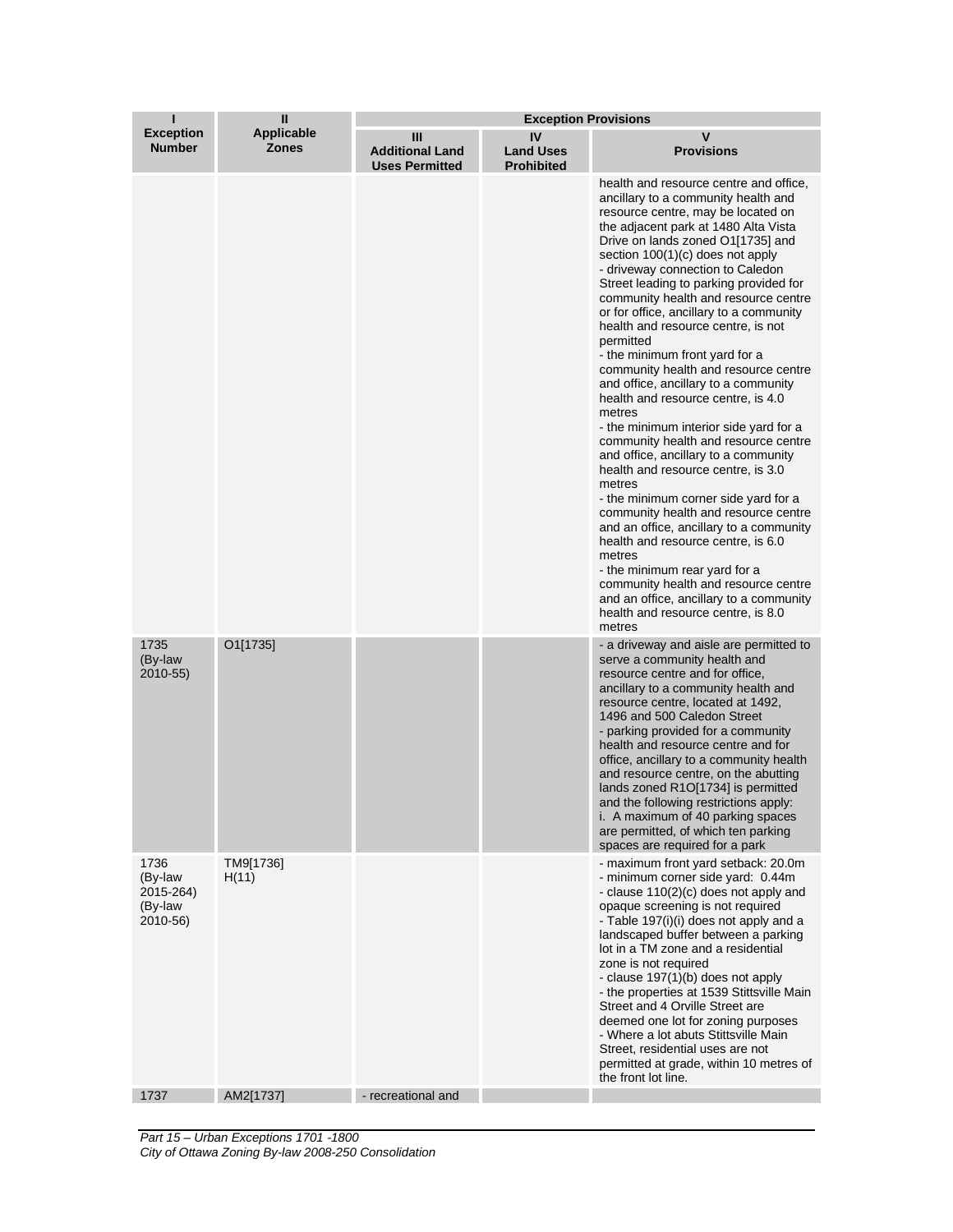| ı                                                                                                                            | $\mathbf{I}$                      | <b>Exception Provisions</b>                          |                                                                                                                                                                                                                                                                                                                                                                                                                                                                                                                                                                                                                                                                                                                                                                                                                                                                            |                                                                                                                                                                                                                                                                                                                                                                                                                                                                                                                                                                                                                                                                                                                                                                                                                                                                       |  |
|------------------------------------------------------------------------------------------------------------------------------|-----------------------------------|------------------------------------------------------|----------------------------------------------------------------------------------------------------------------------------------------------------------------------------------------------------------------------------------------------------------------------------------------------------------------------------------------------------------------------------------------------------------------------------------------------------------------------------------------------------------------------------------------------------------------------------------------------------------------------------------------------------------------------------------------------------------------------------------------------------------------------------------------------------------------------------------------------------------------------------|-----------------------------------------------------------------------------------------------------------------------------------------------------------------------------------------------------------------------------------------------------------------------------------------------------------------------------------------------------------------------------------------------------------------------------------------------------------------------------------------------------------------------------------------------------------------------------------------------------------------------------------------------------------------------------------------------------------------------------------------------------------------------------------------------------------------------------------------------------------------------|--|
| <b>Exception</b><br><b>Number</b>                                                                                            | <b>Applicable</b><br><b>Zones</b> | Ш<br><b>Additional Land</b><br><b>Uses Permitted</b> | IV<br><b>Land Uses</b><br><b>Prohibited</b>                                                                                                                                                                                                                                                                                                                                                                                                                                                                                                                                                                                                                                                                                                                                                                                                                                | v<br><b>Provisions</b>                                                                                                                                                                                                                                                                                                                                                                                                                                                                                                                                                                                                                                                                                                                                                                                                                                                |  |
| (By-law<br>2010-123)                                                                                                         | H(20)                             | athletic facility<br>-cinema<br>-theatre             |                                                                                                                                                                                                                                                                                                                                                                                                                                                                                                                                                                                                                                                                                                                                                                                                                                                                            |                                                                                                                                                                                                                                                                                                                                                                                                                                                                                                                                                                                                                                                                                                                                                                                                                                                                       |  |
| 1738<br>(By-law<br>2018-206)<br>(By-law<br>2015-190)<br>(By-law<br>2014-189)<br>(By-law<br>2012-334)<br>(By-law<br>2010-123) | GM[1738]<br>H(13.5)               |                                                      | All uses<br>prohibited<br>except for:<br>- animal hospital<br>- apartment<br>dwelling, low<br>rise<br>- artist studio<br>- bank machine<br>- bank<br>- bed and<br>breakfast<br>- community<br>centre<br>- community<br>health and<br>resource centre<br>- convenience<br>store<br>- day care<br>- detached<br>dwelling<br>- diplomatic<br>mission<br>- duplex dwelling<br>- dwelling unit<br>- group home<br>- instructional<br>facility<br>- linked<br>detached<br>dwelling<br>- medical facility<br>- townhouse<br>dwelling<br>- office<br>- personal<br>service business<br>- planned unit<br>development<br>- post office<br>- retail food store<br>- retail store<br>- retirement<br>home<br>- retirement<br>home, converted<br>- rooming house<br>- semi-detached<br>dwelling<br>- shelter<br>- stacked<br>dwelling<br>- three unit<br>dwelling<br>- training centre | -no minimum lot area or lot width<br>-minimum front yard of 6 m along<br><b>Johnston Road</b><br>-no minimum side yard setback along<br>Conroy Road<br>- minimum interior side yard setback<br>of 7.5 m along the east property line<br>- minimum rear yard of 7.5 m<br>- maximum floor space index of 2.0<br>- minimum required width of 3 m of<br>landscaped area where a yard is<br>required along Johnston Road, the<br>south and east property line; that<br>landscaped area may be reduced to<br>0.6 m where a minimum 1.4 m high<br>opaque screen is provided<br>- all non-residential uses, except a day<br>care are limited to no more than 50%<br>of the floor space index. A bed and<br>breakfast and diplomatic mission are<br>also limited to no more than 50% of<br>the floor space index<br>- storage must be completely<br>enclosed within a building |  |
| 1739<br>(By-law<br>2010-237)<br>(By-law<br>2010-153)                                                                         | R4N[1739]                         |                                                      |                                                                                                                                                                                                                                                                                                                                                                                                                                                                                                                                                                                                                                                                                                                                                                                                                                                                            | -maximum width of a vehicular access<br>at a lot line is 3.05 metres<br>-the maximum combined width at the<br>lot line of all vehicular accesses is 6.1<br>metres                                                                                                                                                                                                                                                                                                                                                                                                                                                                                                                                                                                                                                                                                                     |  |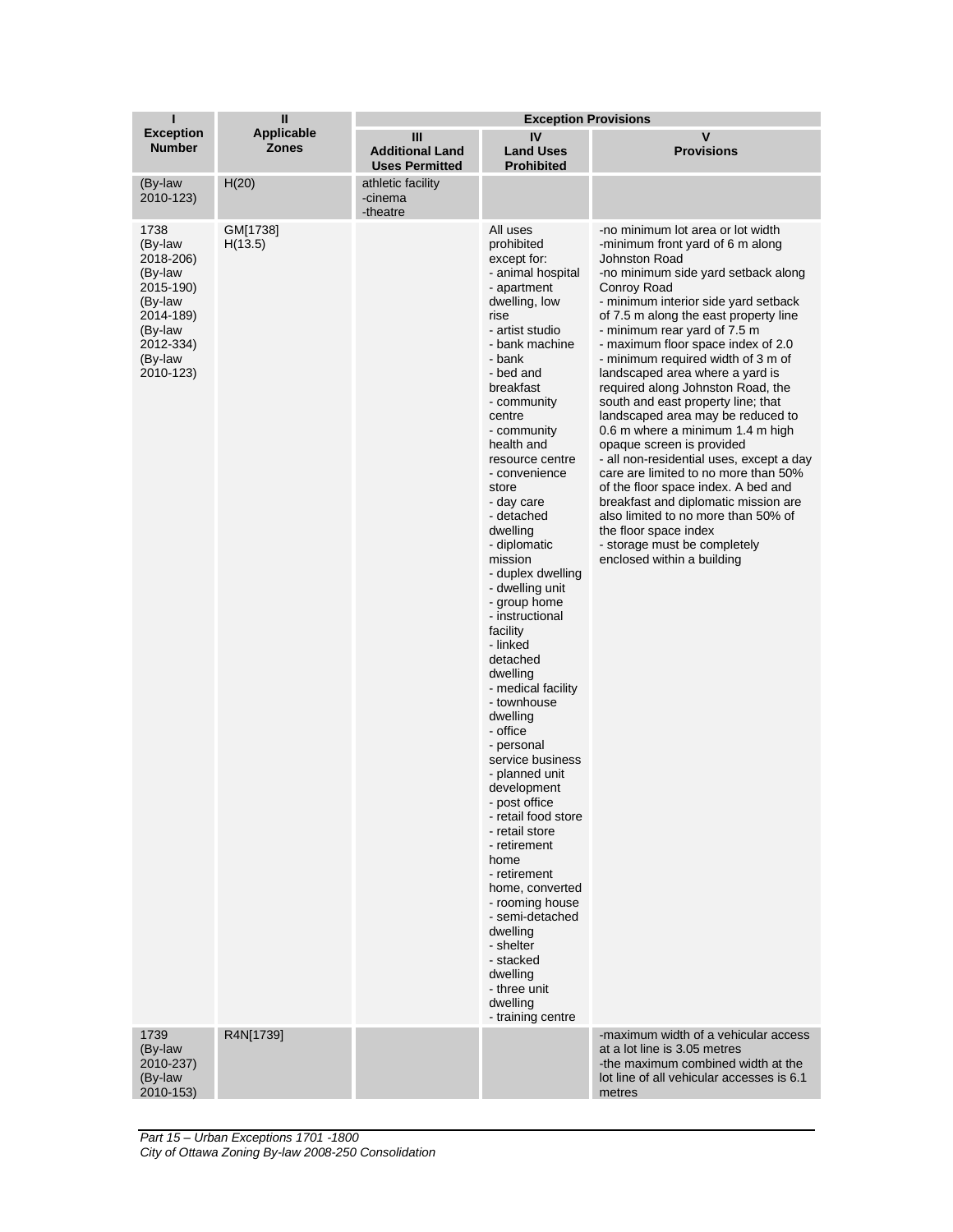| ī                                                                   | $\mathbf{I}$                      | <b>Exception Provisions</b>                                                                          |                                             |                                                                                                                                                                                                                                                                                                                                                                                  |  |
|---------------------------------------------------------------------|-----------------------------------|------------------------------------------------------------------------------------------------------|---------------------------------------------|----------------------------------------------------------------------------------------------------------------------------------------------------------------------------------------------------------------------------------------------------------------------------------------------------------------------------------------------------------------------------------|--|
| <b>Exception</b><br><b>Number</b>                                   | <b>Applicable</b><br><b>Zones</b> | Ш<br><b>Additional Land</b><br><b>Uses Permitted</b>                                                 | IV<br><b>Land Uses</b><br><b>Prohibited</b> | V<br><b>Provisions</b>                                                                                                                                                                                                                                                                                                                                                           |  |
| (By-law<br>2010-123)                                                |                                   |                                                                                                      |                                             | -despite the preceding provision,<br>vehicular accesses from public lanes<br>are not to be included in the<br>calculation of the maximum allowable<br>combined width of all vehicular<br>accesses at the lot line<br>-minimum landscaped strip of 1.5<br>metres, developed with soft<br>landscaping, is required between the<br>interior side lot line and a vehicular<br>access |  |
| 1740                                                                |                                   |                                                                                                      |                                             |                                                                                                                                                                                                                                                                                                                                                                                  |  |
| 1741<br>(By-law<br>2010-143)                                        | R2M[1741]<br>S252                 |                                                                                                      |                                             | - In Area A on Schedule 252 the<br>minimum yard setbacks for a<br>detached dwelling are as shown on<br>the schedule<br>- maximum building height: 10.5<br>metres                                                                                                                                                                                                                 |  |
| 1742<br>(By-law<br>2012-334)<br>(By-law<br>2010-150)                | R3YY[1742]                        |                                                                                                      |                                             | -minimum corner side yard setback for<br>detached, linked detached, semi-<br>detached and townhouse dwellings: 3<br>metres                                                                                                                                                                                                                                                       |  |
| 1743<br>(By-law<br>2010-151)                                        | R3Z[1743]                         |                                                                                                      |                                             | -minimum front yard setback: 5.25<br>metres<br>-minimum rear yard setback: 6<br>metres                                                                                                                                                                                                                                                                                           |  |
| 1744<br>(By-law<br>2010-151)                                        | R3Z[1744]                         |                                                                                                      |                                             | -minimum front yard setback: 4.5<br>metres<br>-minimum rear yard setback: 5.5<br>metres                                                                                                                                                                                                                                                                                          |  |
| 1745<br>(By-law<br>2010-151)                                        | R3Z[1745]                         |                                                                                                      |                                             | -minimum front yard setback: 6.9<br>metres<br>-minimum rear yard setback: 6<br>metres                                                                                                                                                                                                                                                                                            |  |
| 1746<br>(OMB<br>Order, File<br>#PL080959<br>issued June<br>1, 2010) | LC6[1746]                         | -car wash                                                                                            |                                             | -front and corner side yard setback: 0<br>metres<br>-rear and interior side yard setback: 6<br>metres<br>-maximum building height: 10.7<br>metres<br>-a building height in excess of 10.7<br>metres is permitted, to a maximum<br>height of 12.5 metres, subject to the<br>provisions in subsections 189(3), (4)<br>and $(5)$                                                    |  |
| 1747<br>(OMB<br>Order, File<br>#PL080959<br>issued June<br>1, 2010  | LC6[1747]                         |                                                                                                      |                                             | -front and corner side yard setback 0<br>metres<br>- rear and interior side yard setback:<br>6 metres<br>-maximum building height: 10.7<br>metres<br>-a building height in excess of 10.7<br>metres is permitted, to a maximum<br>height of 12.5 metres, subject to the<br>provisions in subsections 189(3), (4)<br>and $(5)$                                                    |  |
| 1748<br>(OMB<br>Order, File<br>#PL080959<br>issued June<br>1, 2010  | GM1[1748]<br>H(18.5)              | -amusement centre<br>-automobile service<br>station<br>-cinema<br>-theatre<br>-light industrial uses |                                             | -minimum front yard, corner side and<br>interior side yard setbacks: 5 m<br>-minimum rear yard setback: 12<br>metres<br>-loading may be located in any yard<br>-automobile service station permitted                                                                                                                                                                             |  |

*Part 15 – Urban Exceptions 1701 -1800 City of Ottawa Zoning By-law 2008-250 Consolidation*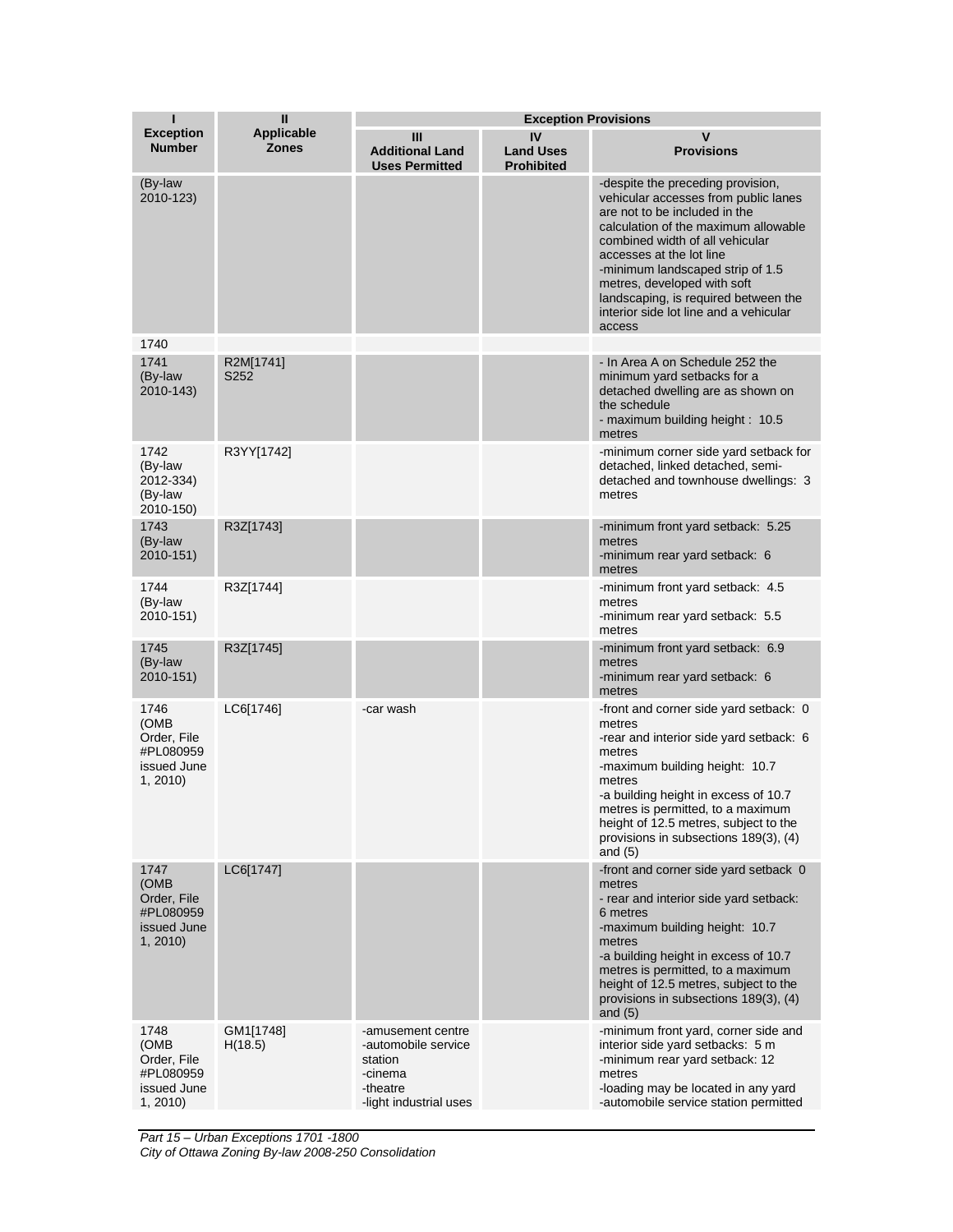| ī                                                                  | Ш                                 | <b>Exception Provisions</b>                                                                                                                                                                                                                                                                    |                                             |                                                                                                                                                                                                                                                                                                                                                                                                                                                                                                                                                                                                                                                                                                                                                                                                                                                                                                                                                                                                                                                                                   |
|--------------------------------------------------------------------|-----------------------------------|------------------------------------------------------------------------------------------------------------------------------------------------------------------------------------------------------------------------------------------------------------------------------------------------|---------------------------------------------|-----------------------------------------------------------------------------------------------------------------------------------------------------------------------------------------------------------------------------------------------------------------------------------------------------------------------------------------------------------------------------------------------------------------------------------------------------------------------------------------------------------------------------------------------------------------------------------------------------------------------------------------------------------------------------------------------------------------------------------------------------------------------------------------------------------------------------------------------------------------------------------------------------------------------------------------------------------------------------------------------------------------------------------------------------------------------------------|
| <b>Exception</b><br><b>Number</b>                                  | <b>Applicable</b><br><b>Zones</b> | Ш<br><b>Additional Land</b><br><b>Uses Permitted</b>                                                                                                                                                                                                                                           | IV<br><b>Land Uses</b><br><b>Prohibited</b> | V<br><b>Provisions</b>                                                                                                                                                                                                                                                                                                                                                                                                                                                                                                                                                                                                                                                                                                                                                                                                                                                                                                                                                                                                                                                            |
|                                                                    |                                   |                                                                                                                                                                                                                                                                                                |                                             | provided it is structurally integrated<br>into, clearly associated with and<br>secondary to a retail store limited to<br>the sales of automobile parts and<br>accessories                                                                                                                                                                                                                                                                                                                                                                                                                                                                                                                                                                                                                                                                                                                                                                                                                                                                                                         |
| 1749<br>(OMB<br>Order, File<br>#PL080959<br>issued June<br>1, 2010 | TM1[1749]<br>H(15)                |                                                                                                                                                                                                                                                                                                |                                             | -clause 197(1)(b) does not apply to<br>office use<br>-despite Section 54, restaurant, full-<br>service means a restaurant that sells,<br>serves and prepares on-site food and<br>beverages to patrons seated at tables,<br>for consumption on the premises,<br>- the construction of an enclosed<br>structure on the top roof level for the<br>sole purpose of providing amenity<br>area to occupants of the building at<br>301 Elgin Street that:<br>i) has a maximum height of 3.66<br>metres,<br>ii) has a maximum allowable floor area<br>of 265 $\rm m^2$ .<br>iii) must be setback 5 metres from the<br>east and west facing building line of<br>the roof level at the highest level of<br>the building; and<br>iv) must be setback 10 metres from<br>the north and south facing building<br>line of the roof level at the highest<br>level of the building                                                                                                                                                                                                                 |
| 1750<br>(By-law<br>2017-302)<br>(By-law<br>2010-183)               | R5B[1750]<br>H(23.5)              | -artist studio<br>- office<br>-payday loan<br>establishment<br>-personal service<br>business<br>-medical facility<br>-community health<br>and resource<br>centre<br>-retail store<br>-retail food store<br>-restaurant-full<br>service<br>-restaurant, fast-<br>food<br>-bank<br>-bank machine | -residential care<br>facility<br>-shelter   | -maximum gross floor area for all non-<br>residential uses: 280.0 m <sup>2</sup><br>-maximum gross floor area of 150.0<br>sq. m. for any one unit containing:<br>artist studio<br>office<br>personal service business<br>medical facility<br>retail store<br>retail food store<br>-maximum gross floor area of 75.0 sq.<br>m. for any one unit containing:<br>restaurant-full service<br>restaurant-fast food<br>-all non-residential uses must have<br>direct pedestrian access to and from<br>Kent Street<br>-minimum number of parking spaces<br>required per dwelling unit 0.25 spaces<br>-minimum number of parking spaces<br>required for non-residential use: 1.4<br>spaces per 100 $m2$<br>-maximum of three parking spaces<br>may have a minimum stall length of<br>4.4 metres<br>-minimum front yard setback: 1.8<br>metres<br>-minimum rear yard setback: 0 m<br>-minimum interior side yard setback: 0<br>metres<br>-the minimum required total amenity<br>area is $250.0 \text{ m}^2$ of which a minimum<br>of 100.0m <sup>2</sup> must be communal<br>amenity space |
| 1751                                                               | IG3[1751]                         | -recreational and                                                                                                                                                                                                                                                                              |                                             | -despite clauses 199(2)(b) and (c), the                                                                                                                                                                                                                                                                                                                                                                                                                                                                                                                                                                                                                                                                                                                                                                                                                                                                                                                                                                                                                                           |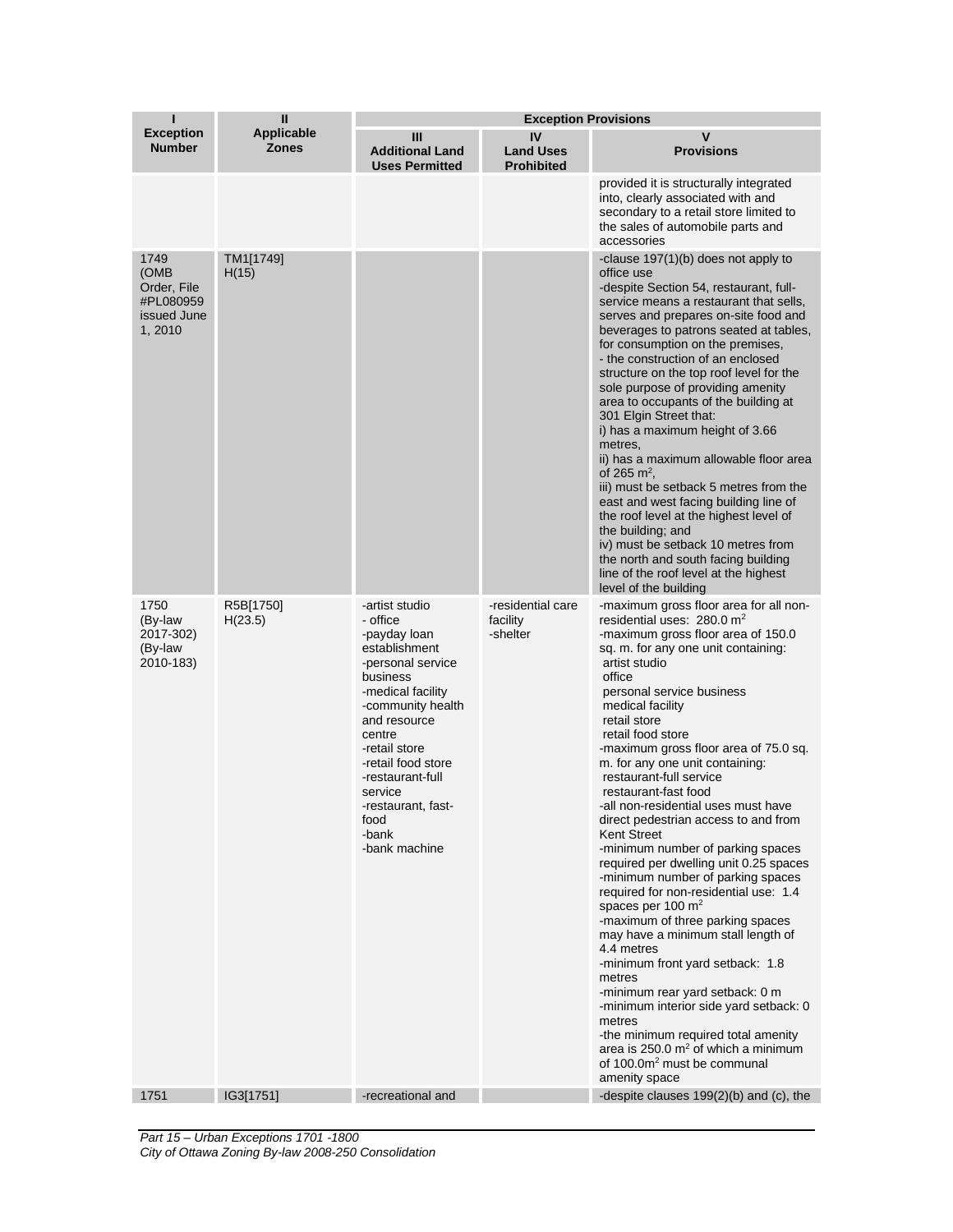| ı                                                                                                                                              | $\mathbf{I}$                      | <b>Exception Provisions</b>                          |                                                                                                                                         |                                                                                                                                                                                                                                                                                                                                                                                                                                                                                                                                                                                                                                                                                                                                                                                                                                                                                                                                                                                                                                                                                                                                                                                                                                                                                                                                                                                                                                                                                                                                                                                                                                                                                                                                            |  |
|------------------------------------------------------------------------------------------------------------------------------------------------|-----------------------------------|------------------------------------------------------|-----------------------------------------------------------------------------------------------------------------------------------------|--------------------------------------------------------------------------------------------------------------------------------------------------------------------------------------------------------------------------------------------------------------------------------------------------------------------------------------------------------------------------------------------------------------------------------------------------------------------------------------------------------------------------------------------------------------------------------------------------------------------------------------------------------------------------------------------------------------------------------------------------------------------------------------------------------------------------------------------------------------------------------------------------------------------------------------------------------------------------------------------------------------------------------------------------------------------------------------------------------------------------------------------------------------------------------------------------------------------------------------------------------------------------------------------------------------------------------------------------------------------------------------------------------------------------------------------------------------------------------------------------------------------------------------------------------------------------------------------------------------------------------------------------------------------------------------------------------------------------------------------|--|
| <b>Exception</b><br><b>Number</b>                                                                                                              | <b>Applicable</b><br><b>Zones</b> | Ш<br><b>Additional Land</b><br><b>Uses Permitted</b> | IV<br><b>Land Uses</b><br><b>Prohibited</b>                                                                                             | V<br><b>Provisions</b>                                                                                                                                                                                                                                                                                                                                                                                                                                                                                                                                                                                                                                                                                                                                                                                                                                                                                                                                                                                                                                                                                                                                                                                                                                                                                                                                                                                                                                                                                                                                                                                                                                                                                                                     |  |
| (By-law<br>2010-226)                                                                                                                           |                                   | athletic facility<br>-sports arena                   |                                                                                                                                         | maximum combined gross floor area<br>of the uses listed in Column III<br>(Additional Land Uses Permitted) is<br>6,100 $m2$                                                                                                                                                                                                                                                                                                                                                                                                                                                                                                                                                                                                                                                                                                                                                                                                                                                                                                                                                                                                                                                                                                                                                                                                                                                                                                                                                                                                                                                                                                                                                                                                                 |  |
| 1752<br>(By-law<br>2017-302)<br>(By-law<br>2011-151)<br>(By-law<br>2010-231)<br>(By-law<br>2010-213)                                           | IP4[1752]                         | -retail store limited<br>to an art gallery           |                                                                                                                                         | -retail store, limited to an art gallery is<br>permitted subject to a maximum gross<br>floor area of 300 $m2$                                                                                                                                                                                                                                                                                                                                                                                                                                                                                                                                                                                                                                                                                                                                                                                                                                                                                                                                                                                                                                                                                                                                                                                                                                                                                                                                                                                                                                                                                                                                                                                                                              |  |
| 1753<br>(By-law<br>2020-291)<br>(By-law<br>2012-334)<br>(OMB<br>Order, File<br># PL070478<br>and<br>#PL071188,<br>issued<br>August 12,<br>2010 | R4B[1753]<br>S254                 |                                                      | All uses except<br>for:<br>- townhouse<br>dwelling<br>-planned unit<br>development<br>semi-detached<br>dwelling<br>-stacked<br>dwelling | -the land zoned R4B[1753] S254 will<br>be considered one lot for zoning<br>purposes, notwithstanding the lawful<br>division of a lot pursuant to the<br>Planning Act, as amended, the<br>Condominium Act, as amended, or<br>any other similar legislation, only<br>when the land is developed with the<br>stacked dwelling use, but not when<br>developed with that use in<br>combination with any other permitted<br>use in the zone<br>-the provisions of Section 58 - Flood<br>Plain Hazard Overlay, do not apply<br>-the front yard is that yard abutting<br><b>Sweetnam Drive</b><br>-the corner side yard is that yard<br>abutting Harry Douglas Drive<br>-the rear yard is that yard opposite the<br>front yard<br>-the interior side yard is that yard<br>opposite the corner side yard<br>-on land zoned $R4B[1753]$ S254, a<br>"stacked dwelling" means a<br>"townhouse dwelling" where the whole<br>of a dwelling is divided vertically<br>above and below grade, into three or<br>more separate dwelling units, each<br>such dwelling unit having an<br>independent entrance directly from<br>outside the building, and which is also<br>divided horizontally into separate<br>dwelling units but which does not<br>exceed a building height of three and<br>one-half storeys<br>For a stacked dwelling use the<br>following provisions apply:<br>-the only parking permitted within the<br>front yard is that area shown as Area<br>A on Schedule 254<br>-minimum lot frontage: 24 metres<br>-minimum corner side yard setback: 6<br>metres<br>-minimum interior side yard setback:<br>6.0 metres<br>-minimum rear yard setback: 7.5<br>metres<br>-minimum lot area: 900 $m2$<br>- minimum required dwelling unit area<br>is: |  |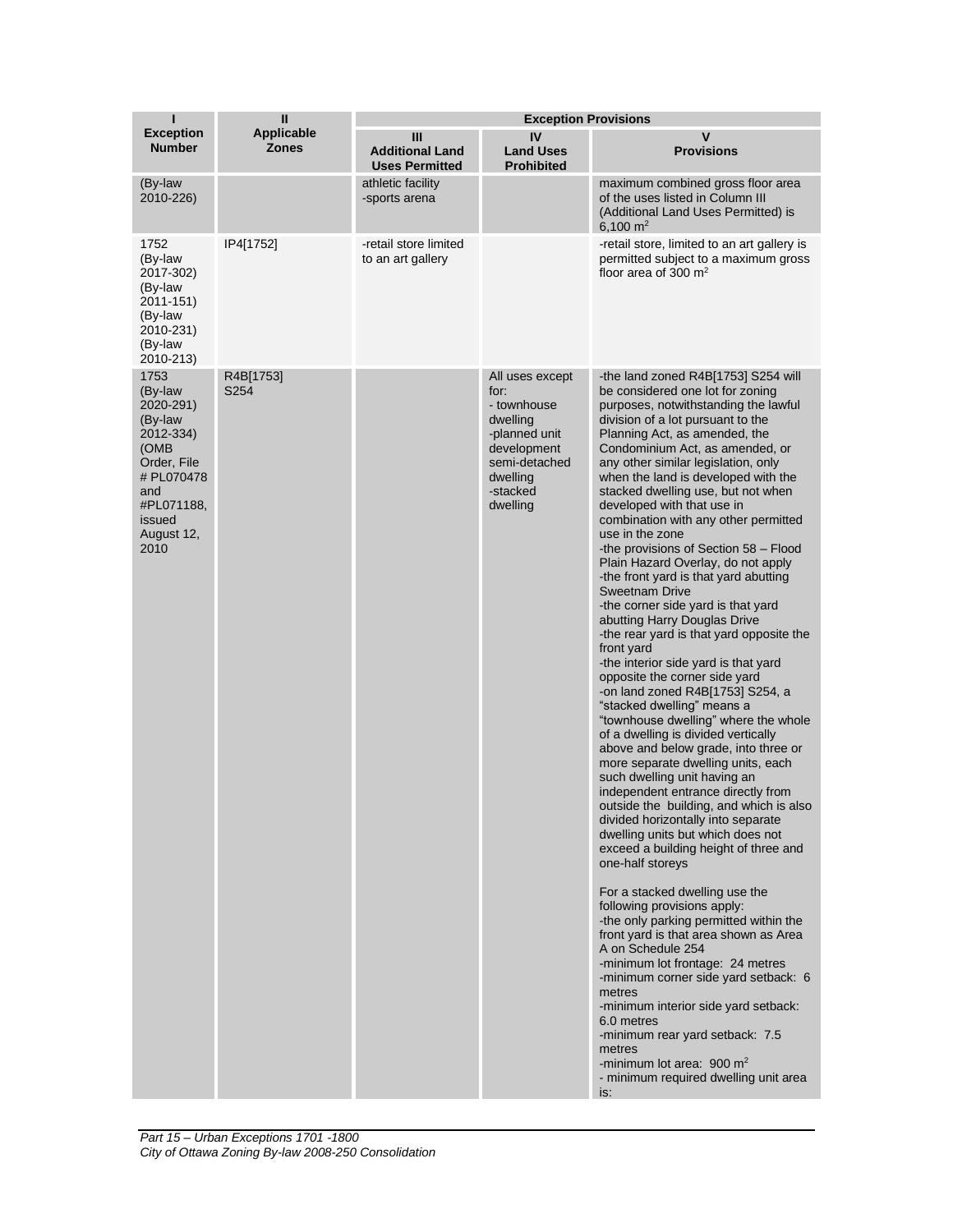|                                   | П                                 | <b>Exception Provisions</b>                                                                      |                                             |                                                                                                                                                                                                                                                                                                                                                                                                                                                                                                                                                                                                                                                                                                                                                                                                                                                                                                                                                                                                                                                                                                                                                                                                                                                                                                                                                        |  |
|-----------------------------------|-----------------------------------|--------------------------------------------------------------------------------------------------|---------------------------------------------|--------------------------------------------------------------------------------------------------------------------------------------------------------------------------------------------------------------------------------------------------------------------------------------------------------------------------------------------------------------------------------------------------------------------------------------------------------------------------------------------------------------------------------------------------------------------------------------------------------------------------------------------------------------------------------------------------------------------------------------------------------------------------------------------------------------------------------------------------------------------------------------------------------------------------------------------------------------------------------------------------------------------------------------------------------------------------------------------------------------------------------------------------------------------------------------------------------------------------------------------------------------------------------------------------------------------------------------------------------|--|
| <b>Exception</b><br><b>Number</b> | <b>Applicable</b><br><b>Zones</b> | Ш<br><b>Additional Land</b><br><b>Uses Permitted</b>                                             | IV<br><b>Land Uses</b><br><b>Prohibited</b> | ۷<br><b>Provisions</b>                                                                                                                                                                                                                                                                                                                                                                                                                                                                                                                                                                                                                                                                                                                                                                                                                                                                                                                                                                                                                                                                                                                                                                                                                                                                                                                                 |  |
|                                   |                                   |                                                                                                  |                                             | - 50 m <sup>2</sup> for a one bedroom unit<br>$-65$ m <sup>2</sup> for a two bedroom unit<br>-minimum landscaped area: 25%<br>-maximum lot coverage: 25%<br>-maximum building height: 15 metres<br>For townhouse dwelling and semi-<br>detached dwelling uses the following<br>provisions apply:<br>-minimum lot frontage per dwelling<br>unit: 6.5 metres<br>-minimum interior side yard setbacks:<br>2 metres on either side of the main<br>building, and 0 metres on the common<br>side<br>-minimum rear yard setback: 7.5<br>metres<br>-minimum lot area 200 $m2$ per dwelling<br>unit<br>-minimum required dwelling unit area<br>is: 93 $m2$<br>- minimum landscaped area: 30%<br>-maximum lot coverage: 40%<br>-maximum building height: 11 m<br>Despite Section 107 and Table 107:<br>-minimum required width of driveways<br>and driveway aisles is 6.0 m<br>Despite Table 110:<br>-minimum required width of a<br>landscape buffer of a parking lot<br>abutting a residential zone is: 1.0 m<br>-minimum required width of a<br>landscape buffer of a parking lot<br>abutting a street is 2.5 m<br>Despite Table 131:<br>-minimum setback for any wall of a<br>residential use building to a private<br>way is 1.49 m, and where a garbage<br>enclosure is located on such a wall<br>the minimum setback to the private<br>way is 0.69 metres |  |
| 1754<br>(By-law<br>2010-233)      | R4S[1754]                         | -artist studio<br>-instructional<br>facility, ancillary to<br>an artist studio<br>-dwelling unit |                                             | -an artist studio and ancillary<br>instructional facility are only permitted<br>when one dwelling unit with a<br>minimum gross floor area of 125m <sup>2</sup><br>exists in the building<br>-the combined total maximum gross<br>floor area of an artist studio and<br>ancillary instructional facility is 65m <sup>2</sup><br>-maximum permitted number of<br>students attending the instructional<br>facility at any given time: 4<br>-minimum number of required parking<br>spaces for an artist studio and<br>ancillary instructional facility: 1                                                                                                                                                                                                                                                                                                                                                                                                                                                                                                                                                                                                                                                                                                                                                                                                  |  |
| 1755<br>(By-law<br>2010-237)      | R4Z[1755]                         |                                                                                                  |                                             | -for a duplex dwelling:<br>(i) minimum lot area: $440m^2$<br>(ii) minimum lot width: 10m<br>(iii) minimum rear yard setback: 7m<br>-for a duplex dwelling, stacked<br>dwelling or apartment dwelling, low                                                                                                                                                                                                                                                                                                                                                                                                                                                                                                                                                                                                                                                                                                                                                                                                                                                                                                                                                                                                                                                                                                                                              |  |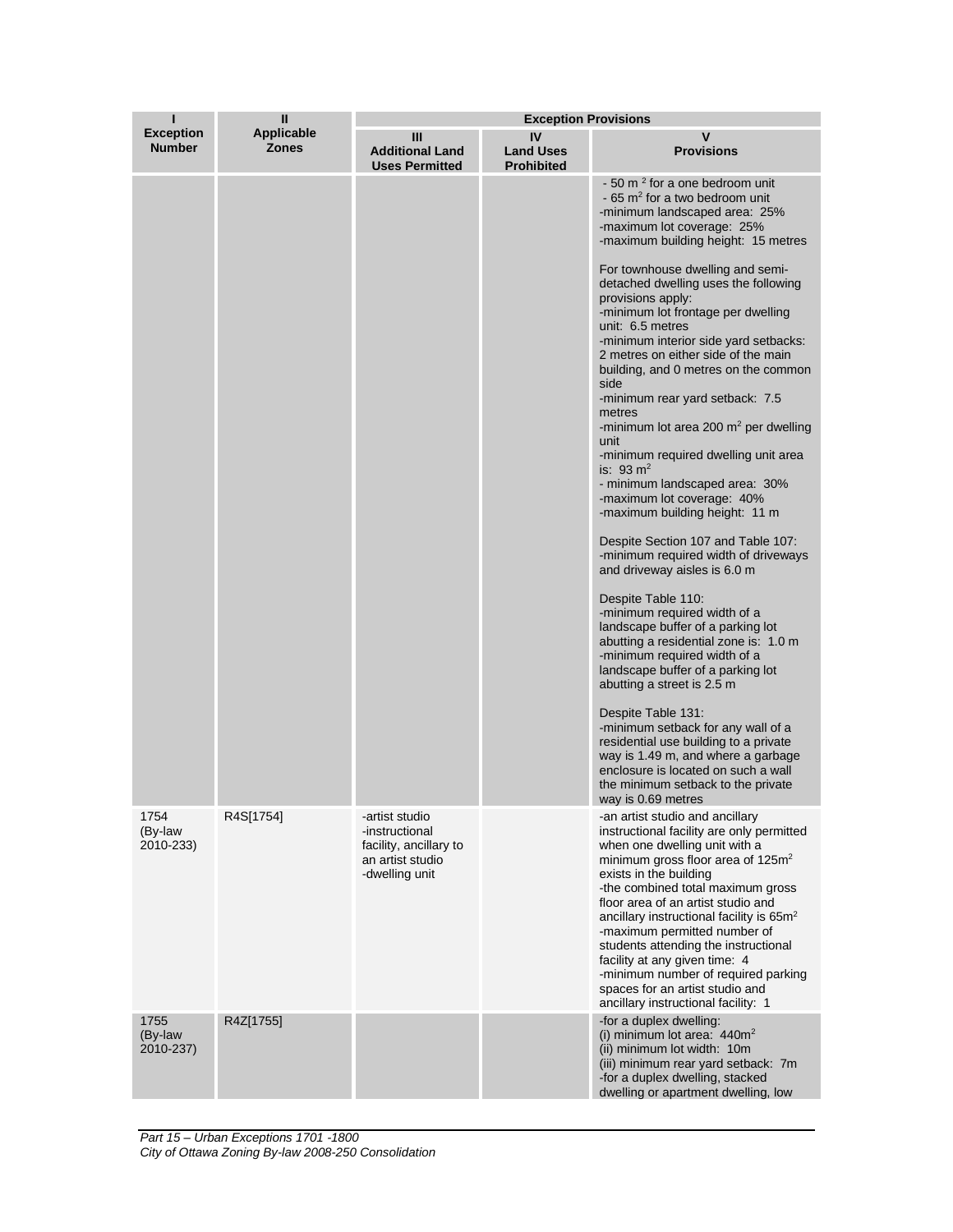| ı                                                                                                               | Ш                          | <b>Exception Provisions</b>                                                                                                                                       |                                                                                                                                                                                                                                                                                                                                                                                                                                                                                                                                                                                                          |                                                                                                                                                                                                                                                                                                                                                |  |
|-----------------------------------------------------------------------------------------------------------------|----------------------------|-------------------------------------------------------------------------------------------------------------------------------------------------------------------|----------------------------------------------------------------------------------------------------------------------------------------------------------------------------------------------------------------------------------------------------------------------------------------------------------------------------------------------------------------------------------------------------------------------------------------------------------------------------------------------------------------------------------------------------------------------------------------------------------|------------------------------------------------------------------------------------------------------------------------------------------------------------------------------------------------------------------------------------------------------------------------------------------------------------------------------------------------|--|
| <b>Exception</b><br><b>Number</b>                                                                               | Applicable<br><b>Zones</b> | Ш<br><b>Additional Land</b><br><b>Uses Permitted</b>                                                                                                              | IV<br><b>Land Uses</b><br><b>Prohibited</b>                                                                                                                                                                                                                                                                                                                                                                                                                                                                                                                                                              | $\mathsf{v}$<br><b>Provisions</b>                                                                                                                                                                                                                                                                                                              |  |
|                                                                                                                 |                            |                                                                                                                                                                   |                                                                                                                                                                                                                                                                                                                                                                                                                                                                                                                                                                                                          | rise of 4 units:<br>(i) minimum total amenity area: 70m <sup>2</sup><br>(ii) minimum private amenity area: 4<br>$m2$ per dwelling unit with a 2m clear<br>diameter<br>(iii) minimum required parking: 1.5<br>spaces per dwelling unit<br>-maximum building height for a<br>stacked dwelling or apartment<br>dwelling, low rise of 4 units: 11m |  |
| 1756                                                                                                            | Reserved for future<br>use |                                                                                                                                                                   |                                                                                                                                                                                                                                                                                                                                                                                                                                                                                                                                                                                                          |                                                                                                                                                                                                                                                                                                                                                |  |
| 1757                                                                                                            | Reserved for future<br>use |                                                                                                                                                                   |                                                                                                                                                                                                                                                                                                                                                                                                                                                                                                                                                                                                          |                                                                                                                                                                                                                                                                                                                                                |  |
| 1758<br>(By-law<br>2019-41)<br>(By-law<br>2010-230)                                                             | GM[1758]                   |                                                                                                                                                                   | All uses except:<br>-animal care<br>establishment<br>-animal hospital<br>-artist studio<br>-bank<br>-bank machine<br>-catering<br>establishment<br>-community<br>centre<br>-convenience<br>store<br>-day care<br>-drive-through<br>facility<br>-instructional<br>facility<br>-library<br>-medical facility<br>-municipal<br>service centre<br>-nightclub<br>-office<br>-personal<br>brewing facility<br>-personal<br>service business<br>-post office<br>-recreational and<br>athletic facility<br>-restaurant<br>-retail food store<br>-retail store<br>-service and<br>repair shop<br>-training centre | -a landscaped area of 1.0 metre in<br>width must abut the southern and<br>western boundaries of the zone                                                                                                                                                                                                                                       |  |
| 1759<br>(By-law<br>2010-234)                                                                                    | I1A[1759]/<br>R3Z[937]     |                                                                                                                                                                   |                                                                                                                                                                                                                                                                                                                                                                                                                                                                                                                                                                                                          | -minimum distance between a rear lot<br>line and a portable: 4 metres                                                                                                                                                                                                                                                                          |  |
| 1760<br>(By-law<br>2020-291)<br>(By-law<br>2017-302)<br>(By-law<br>2016-249)<br>(By-law<br>2016-131)<br>(By-law | R4A[1760]                  | -artist studio<br>-bank<br>-day care<br>-instructional facility<br>-medical facility<br>-office<br>-payday loan<br>establishment<br>-personal service<br>business |                                                                                                                                                                                                                                                                                                                                                                                                                                                                                                                                                                                                          | For apartment dwelling, low rise and<br>stacked dwelling uses:<br>-minimum lot width: 30m<br>-minimum lot area: $1600 \text{ m}^2$<br>-minimum front yard setback: 0m<br>-minimum rear yard setback: 5m<br>-minimum side yard setback: 3.0m<br>-minimum building separation<br>distance: 4.5m<br>-maximum building height: 13m or 4            |  |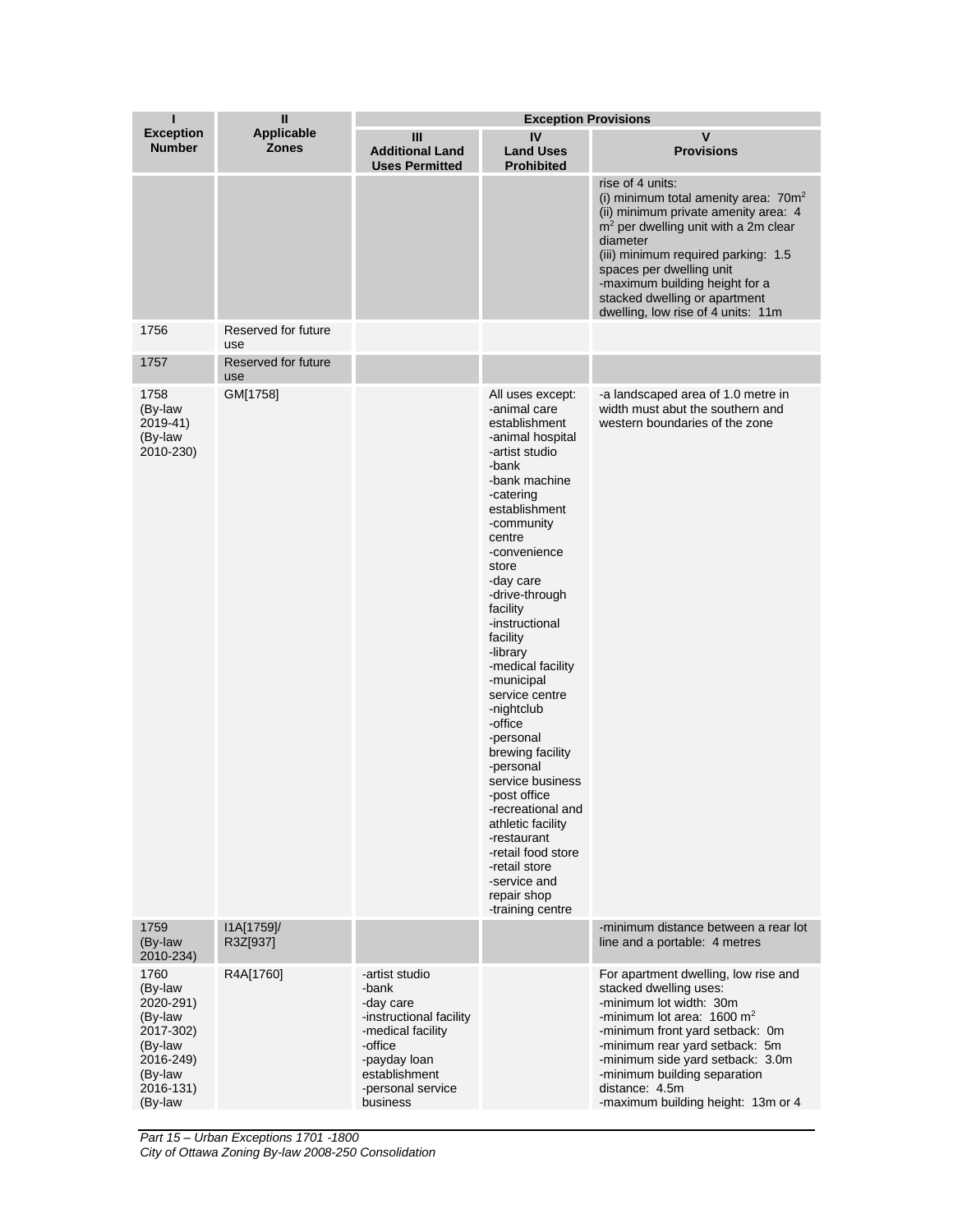| ı                                                                                                 | $\mathbf{I}$                      | <b>Exception Provisions</b>                          |                                             |                                                                                                                                                                                                                                                                                                                                                                                                                                                                                                                                                                                                                                                                                                                                                                                                                                                                                                                                                                                                                                                                                                                                                                                                                                                                                                                        |  |
|---------------------------------------------------------------------------------------------------|-----------------------------------|------------------------------------------------------|---------------------------------------------|------------------------------------------------------------------------------------------------------------------------------------------------------------------------------------------------------------------------------------------------------------------------------------------------------------------------------------------------------------------------------------------------------------------------------------------------------------------------------------------------------------------------------------------------------------------------------------------------------------------------------------------------------------------------------------------------------------------------------------------------------------------------------------------------------------------------------------------------------------------------------------------------------------------------------------------------------------------------------------------------------------------------------------------------------------------------------------------------------------------------------------------------------------------------------------------------------------------------------------------------------------------------------------------------------------------------|--|
| <b>Exception</b><br><b>Number</b>                                                                 | <b>Applicable</b><br><b>Zones</b> | Ш<br><b>Additional Land</b><br><b>Uses Permitted</b> | IV<br><b>Land Uses</b><br><b>Prohibited</b> | ٧<br><b>Provisions</b>                                                                                                                                                                                                                                                                                                                                                                                                                                                                                                                                                                                                                                                                                                                                                                                                                                                                                                                                                                                                                                                                                                                                                                                                                                                                                                 |  |
| 2015-307)<br>(By-law<br>2010-312)<br>(By-law<br>2010-234)                                         |                                   | -service and repair<br>shop                          |                                             | storeys<br>-maximum of 12 units per stacked<br>dwelling building<br>-maximum permitted cumulative gross<br>floor area of non-residential uses is<br>2787 $m2$ which may be distributed<br>among the following zones:<br>MC[1642], MC[1646], R4A[1760] and<br>MC[2343]<br>- Despite the property being located in<br>Area C on Schedule 1A the minimum<br>parking rates for non-residential uses<br>in Area B of Table 101 apply.<br>-Notwithstanding the previous<br>provision the following non-residential<br>uses have the following minimum<br>parking rates, where permitted:<br>Instructional Facility: 1.7 parking<br>spaces per 100 square metres of<br>gross floor area;<br>Office: 1.2 parking spaces per 100<br>square metres of gross floor area;<br>Medical Facility: 2.6 parking spaces<br>per 100 square metres of gross floor<br>area;<br>Personal Service Business: 1.7<br>parking spaces per 100 square metres<br>of gross floor area;<br>-The maximum number of surface<br>parking spaces for all non-residential<br>uses must not exceed a limit of four<br>spaces per 100 metres of gross floor<br>area.<br>-Residential visitor parking spaces<br>may be used as provided and required<br>parking for retail store, restaurant and<br>personal service business uses<br>located on the same lot. |  |
| 1761<br>(By-law<br>2016-249)<br>(OMB<br>Order, File<br># PL091189<br>issued<br>March 15,<br>2011) | R5B[1761]<br>S <sub>255</sub>     |                                                      |                                             | On land zoned R5B[1761] S255:<br>-maximum permitted building height:<br>as per Schedule 255<br>-the 10 <sup>th</sup> storey of any building may<br>only be used for amenity space and<br>mechanical equipment<br>-despite Section 64 no structural<br>projections are permitted above the<br>10 <sup>th</sup> storey of any building<br>-despite subclause 107(1)(a)(ii), the<br>minimum width of a driveway<br>providing access to a parking lot or<br>parking garage for a double traffic<br>lane is 6.0 metres<br>-despite clause 110(1)(a) and Table<br>110, Row (b), the minimum required<br>width of the landscaped buffer to be<br>provided for those surface parking<br>spaces located along the easterly lot<br>line is 0.9 metres<br>-the land shown as Areas A and B on<br>Attachment 1 to this by-law are and<br>will remain one lot for zoning<br>purposes, notwithstanding the lawful<br>division of a lot pursuant to the<br>Planning Act, as amended, the                                                                                                                                                                                                                                                                                                                                              |  |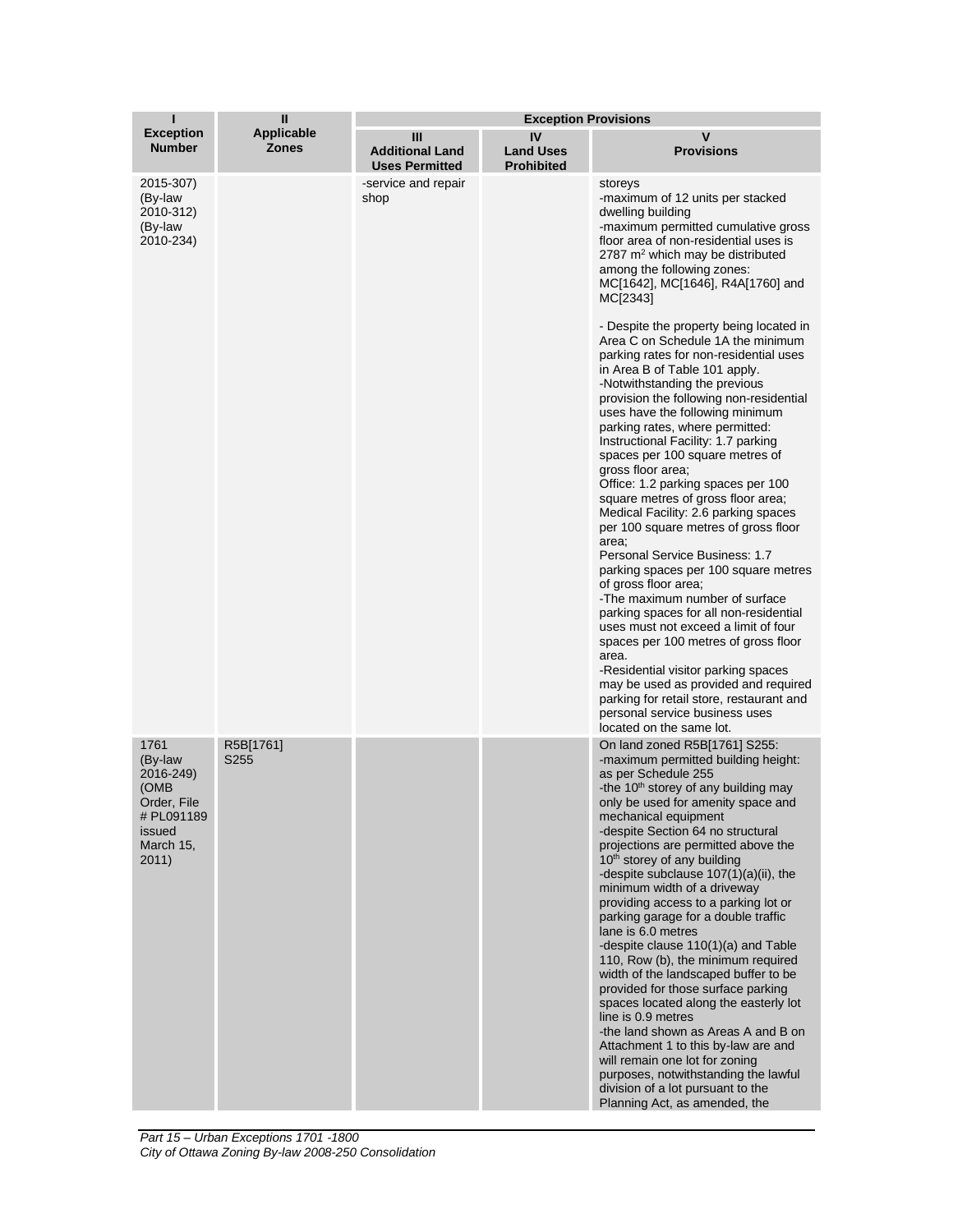| П                                                                                                   | $\mathbf{I}$                                                    | <b>Exception Provisions</b>                          |                                                                                                                                                                                                                                                                                    |                                                                                                                                                                                                                                                                                                                                                                                                                                                                                                                                                                                                                                                                                                                                                                                                                                                                                                                                                                                                                                                                                                                                                                                                                                                                                                                                                                                                                                                    |
|-----------------------------------------------------------------------------------------------------|-----------------------------------------------------------------|------------------------------------------------------|------------------------------------------------------------------------------------------------------------------------------------------------------------------------------------------------------------------------------------------------------------------------------------|----------------------------------------------------------------------------------------------------------------------------------------------------------------------------------------------------------------------------------------------------------------------------------------------------------------------------------------------------------------------------------------------------------------------------------------------------------------------------------------------------------------------------------------------------------------------------------------------------------------------------------------------------------------------------------------------------------------------------------------------------------------------------------------------------------------------------------------------------------------------------------------------------------------------------------------------------------------------------------------------------------------------------------------------------------------------------------------------------------------------------------------------------------------------------------------------------------------------------------------------------------------------------------------------------------------------------------------------------------------------------------------------------------------------------------------------------|
| <b>Exception</b><br><b>Number</b>                                                                   | <b>Applicable</b><br><b>Zones</b>                               | Ш<br><b>Additional Land</b><br><b>Uses Permitted</b> | IV<br><b>Land Uses</b><br><b>Prohibited</b>                                                                                                                                                                                                                                        | V<br><b>Provisions</b>                                                                                                                                                                                                                                                                                                                                                                                                                                                                                                                                                                                                                                                                                                                                                                                                                                                                                                                                                                                                                                                                                                                                                                                                                                                                                                                                                                                                                             |
|                                                                                                     |                                                                 |                                                      |                                                                                                                                                                                                                                                                                    | Condominium Act, as amended or any<br>other similar legislation                                                                                                                                                                                                                                                                                                                                                                                                                                                                                                                                                                                                                                                                                                                                                                                                                                                                                                                                                                                                                                                                                                                                                                                                                                                                                                                                                                                    |
| 1762<br>(By-law<br>2016-249)<br>(By-law<br>2010-275)                                                | R5B[1762]<br>H(30)                                              | -office limited to a<br>diplomatic mission           |                                                                                                                                                                                                                                                                                    | -despite subclause $107(1)(a)(ii)$ , the<br>minimum width of a driveway<br>providing access to a parking lot or<br>parking garage for a double traffic<br>lane is 6.0 metres<br>-the land zoned R5B[1762] H(30) and<br>R5B[1761] S255 are and will remain<br>one lot for zoning purposes,<br>notwithstanding the lawful division of a<br>lot pursuant to the Planning Act, as<br>amended, the Condominium Act, as<br>amended or any other similar<br>legislation<br>-despite clause 110(1)(a) and Table<br>110, Row (b), the minimum required<br>width of the landscaped buffer to be<br>provided for those surface parking<br>spaces located along the easterly lot<br>line is 0.9 metres                                                                                                                                                                                                                                                                                                                                                                                                                                                                                                                                                                                                                                                                                                                                                         |
| 1763<br>(Subject to<br><b>By-law</b><br>$2021 - 64$<br>(By-law<br>2019-235)<br>(By-law<br>2010-367) | TM[1763]<br>S256-h<br>R5B[1763]<br>S256-h<br>01[1763]<br>S256-h |                                                      | In the<br>TM[1763]S256<br>zone:<br>-hotel<br>-above ground<br>parking garage<br>-parking lot as<br>a principal use<br>-rooming<br>house<br>-rooming<br>house,<br>converted<br>In the<br>R5B[1763]S256<br>zone:<br>-rooming<br>house<br>-rooming<br>house,<br>converted<br>-shelter | -all new buildings must be located<br>within the hatched areas shown on<br>Schedule 256<br>-subsection 164(1), Table 164A Row<br>X, Columns VII through XII<br>inclusive do not apply<br>-subsections 197(3), Table 197<br>Rows (c) through (g) inclusive do<br>not apply<br>-subsection 197(4) does not apply<br>-no new buildings are permitted in<br>the area shown as "Area Where<br>New Buildings are Prohibited" on<br>Schedule 256<br>-despite the above provisions:<br>(i) permitted projections are<br>allowed in the area described as<br>"Area Where New Buildings are<br>Prohibited"<br>(ii) a building located within the<br>hatched areas to the south of the<br>existing building on Schedule 256<br>may be connected to the existing<br>building on the lot by a structure<br>having a maximum height of nine<br>metres, a maximum width of 41.2<br>metres and a maximum length<br>between the buildings of 11.4<br>metres and this structure may only<br>connect to the southerly wall of the<br>existing building and must be made<br>of transparent material<br>-maximum permitted building<br>heights are as set out on Schedule<br>256<br>-The lands zoned with exceptions<br>1763 and 2570 are considered one<br>lot for zoning purposes<br>-The lot line abutting Richmond<br>Road is deemed the front lot line<br>-despite clause 100(1)(a) parking<br>spaces for non-residential uses<br>within the TM[1763]S256 zone may |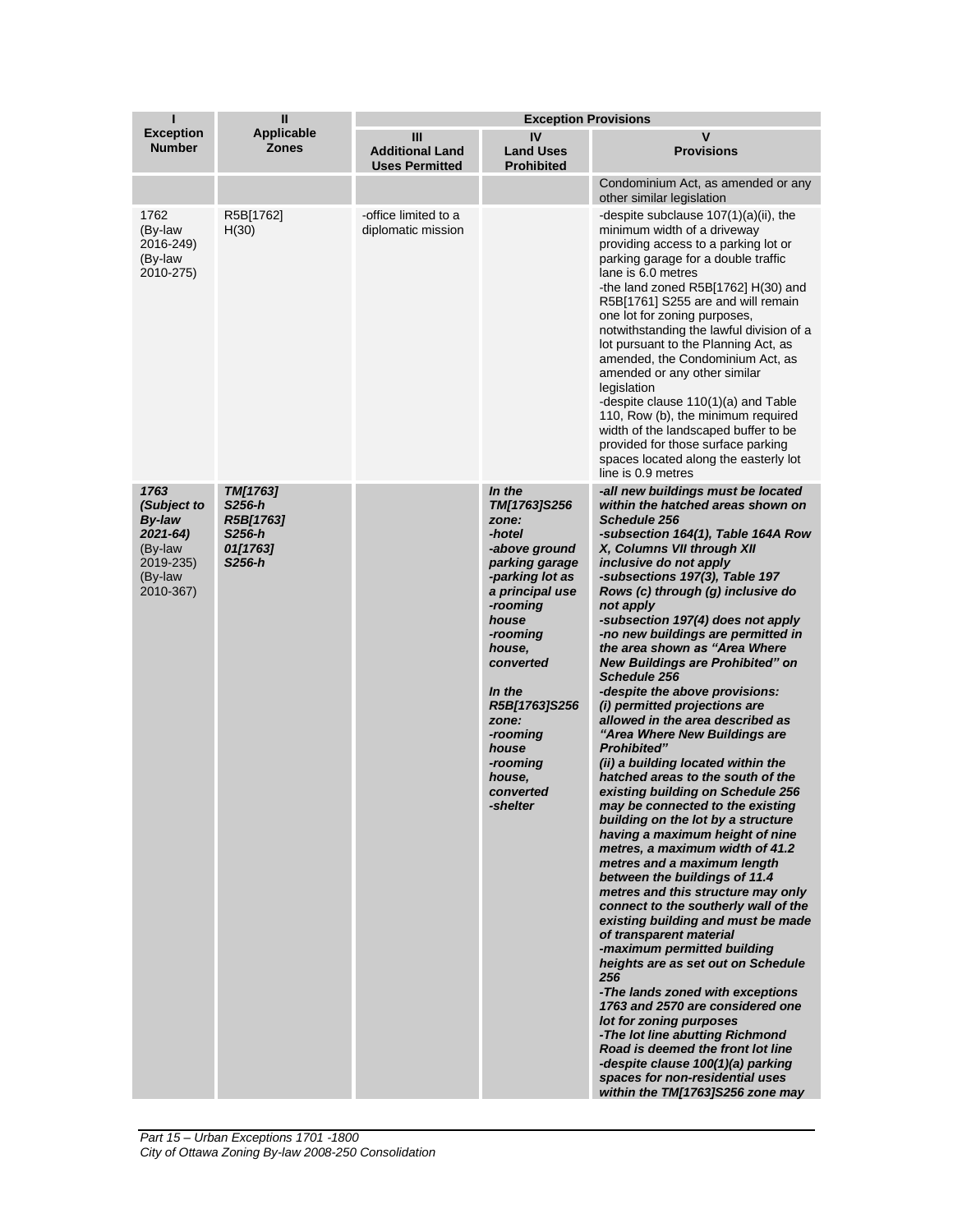| ı                                 | Ш                                 | <b>Exception Provisions</b>                          |                                             |                                                                                                                                                                                                                                                                                                                                                                                                                                                                                                                                                                                                                                                                                                                                                                                                                                                                                                                                                                                                                                                                                                                                                                                                                                                                                                                                                                                                                                                                                                                                                                                                                                                                                                                                                                                                                                                                                                                                                                                                                                                                                                                                                                                                                                                                                                                                        |
|-----------------------------------|-----------------------------------|------------------------------------------------------|---------------------------------------------|----------------------------------------------------------------------------------------------------------------------------------------------------------------------------------------------------------------------------------------------------------------------------------------------------------------------------------------------------------------------------------------------------------------------------------------------------------------------------------------------------------------------------------------------------------------------------------------------------------------------------------------------------------------------------------------------------------------------------------------------------------------------------------------------------------------------------------------------------------------------------------------------------------------------------------------------------------------------------------------------------------------------------------------------------------------------------------------------------------------------------------------------------------------------------------------------------------------------------------------------------------------------------------------------------------------------------------------------------------------------------------------------------------------------------------------------------------------------------------------------------------------------------------------------------------------------------------------------------------------------------------------------------------------------------------------------------------------------------------------------------------------------------------------------------------------------------------------------------------------------------------------------------------------------------------------------------------------------------------------------------------------------------------------------------------------------------------------------------------------------------------------------------------------------------------------------------------------------------------------------------------------------------------------------------------------------------------------|
| <b>Exception</b><br><b>Number</b> | <b>Applicable</b><br><b>Zones</b> | Ш<br><b>Additional Land</b><br><b>Uses Permitted</b> | IV<br><b>Land Uses</b><br><b>Prohibited</b> | v<br><b>Provisions</b>                                                                                                                                                                                                                                                                                                                                                                                                                                                                                                                                                                                                                                                                                                                                                                                                                                                                                                                                                                                                                                                                                                                                                                                                                                                                                                                                                                                                                                                                                                                                                                                                                                                                                                                                                                                                                                                                                                                                                                                                                                                                                                                                                                                                                                                                                                                 |
|                                   |                                   |                                                      |                                             | be included in the calculation of<br>and used as visitor parking spaces<br>for residential uses on the lot<br>-maximum permitted total<br>cumulative number of parking<br>spaces, including required visitor<br>parking, for all retirement homes<br>located within the R5B[1763]S256<br>zone: 65 parking spaces<br>-in the R5B[1763] S256 zone all<br>dwelling units located on the<br>ground floor of a building and<br>containing windows facing the rear<br>lot line or an interior side lot line<br>must have their principal access<br>oriented towards that lot line.<br>-within the hatched area located to<br>the north of the existing building on<br>Schedule 256 all non-residential<br>uses located on the ground floor of<br>a building must have direct<br>pedestrian access to the outdoors.<br>-clause 85(3)(a) does not apply<br>-section 113 does not apply<br>-the holding symbol will not be<br>removed until such time as an<br>application for Site Plan Approval<br>has been approved and a Site Plan<br>Agreement is registered on title.<br>-as part of its approval of the Site<br>Plan, the City requires, in addition<br>to any other requirements not<br>specifically listed herein, that the<br>following requirements be fulfilled<br>to the satisfaction of the General<br><b>Manager of Planning and Growth</b><br><b>Management or Planning and</b><br><b>Environment Committee, whichever</b><br>the case may be:<br>(a) public rights-of-way and<br>easements over all the lands<br>described on Schedule 256 as<br>"Area Where New Buildings are<br>Prohibited" and not occupied by<br>permitted projections or by outdoor<br>commercial patios;<br>(b) two separate public rights of<br>way to be established through the<br>mixed-use commercial building<br>along Richmond Road frontage.<br>One passageway must be a<br>minimum of nine metres wide and<br>the other must be a minimum of<br>nine metres wide and the other<br>must be a minimum of six metres<br>wide. They both must be a<br>minimum of eight metres high;<br>(c) a substantially landscaped<br>public walkway from the Byron<br><b>Street Linear Park to Richmond</b><br>Road and as part of this walkway.<br>the existing row of mature maple<br>trees must be preserved and<br>incorporated into the pathway<br>system; |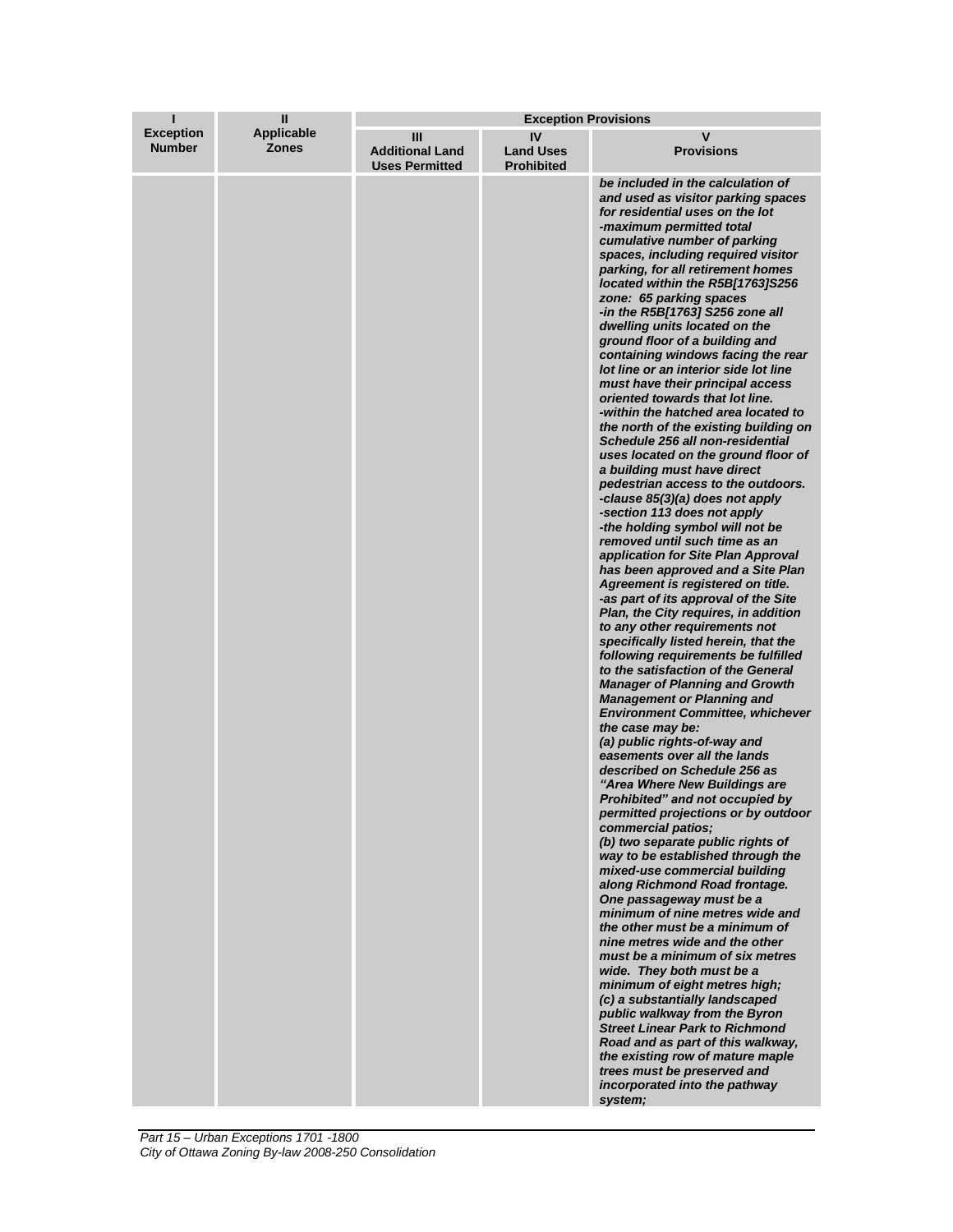| п                                 | Ш                                 | <b>Exception Provisions</b>                          |                                             |                                                                                                                                                                                                                                                                                                                                                                                                                                                                                                                                                                                                                                                                                                                                                                                                                                                                                                                                                                                                                                                                                                                                                                                                                                                                                                                                                                                                                                                                                                                                                                                                                                                                                                                                                                                                                                                                                                                                                                                                                                                                                                                                                                                                                                                                                                                                         |
|-----------------------------------|-----------------------------------|------------------------------------------------------|---------------------------------------------|-----------------------------------------------------------------------------------------------------------------------------------------------------------------------------------------------------------------------------------------------------------------------------------------------------------------------------------------------------------------------------------------------------------------------------------------------------------------------------------------------------------------------------------------------------------------------------------------------------------------------------------------------------------------------------------------------------------------------------------------------------------------------------------------------------------------------------------------------------------------------------------------------------------------------------------------------------------------------------------------------------------------------------------------------------------------------------------------------------------------------------------------------------------------------------------------------------------------------------------------------------------------------------------------------------------------------------------------------------------------------------------------------------------------------------------------------------------------------------------------------------------------------------------------------------------------------------------------------------------------------------------------------------------------------------------------------------------------------------------------------------------------------------------------------------------------------------------------------------------------------------------------------------------------------------------------------------------------------------------------------------------------------------------------------------------------------------------------------------------------------------------------------------------------------------------------------------------------------------------------------------------------------------------------------------------------------------------------|
| <b>Exception</b><br><b>Number</b> | <b>Applicable</b><br><b>Zones</b> | Ш<br><b>Additional Land</b><br><b>Uses Permitted</b> | IV<br><b>Land Uses</b><br><b>Prohibited</b> | v<br><b>Provisions</b>                                                                                                                                                                                                                                                                                                                                                                                                                                                                                                                                                                                                                                                                                                                                                                                                                                                                                                                                                                                                                                                                                                                                                                                                                                                                                                                                                                                                                                                                                                                                                                                                                                                                                                                                                                                                                                                                                                                                                                                                                                                                                                                                                                                                                                                                                                                  |
|                                   |                                   |                                                      |                                             | (d) additional landscaping on the<br>subject property where appropriate<br>and new trees must have a<br>minimum calliper of 70 mm, unless<br>otherwise specified;<br>(e) that the ground floor uses of the<br>building to be built along Richmond<br>Road have direct access from the<br>ground floor on both the Richmond<br>Road façade and the southern<br>façade facing the historic<br><b>Monastery;</b><br>(f) vehicular access to the property<br>be provided in a safe and functional<br>manner and the location of<br>vehicular access must be approved<br>by the City;<br>(g) that the Owner agree to<br>undertake and pay for any required<br>modifications to the road network<br>affected by the proposal;<br>(h) with a view to incorporating the<br>characteristic found along<br><b>Traditional Mainstreets in Ottawa,</b><br>and the surrounding<br>neighbourhood, the facades of all<br>buildings will be subject to Site<br><b>Plan Control approval and will be</b><br>reviewed with respect to materials,<br>colours, complementary building<br>finishes, exterior treatments, the<br>incorporation of podiums,<br>setbacks, transitions in height,<br>changes in relief and overall design<br>and the Secondary Plan Built Form<br><b>Guidelines for Westboro Village</b><br>and East Village;<br>(i) if the building on Richmond<br>Road is all one height in metres, or<br>the same number of stories, the<br>building on Richmond Road must<br>be designed to look like a minimum<br>of three different buildings;<br>(j) assurance that parking is<br>provided in accordance with the<br>Zoning By-law No. 2008-250, as<br>amended, but not in an abundance<br>so as to result in a reduction in the<br>use of alternative forms of<br>transportation.<br>-in addition to the above, the<br>holding symbol will not be removed<br>until such time as Council has<br>considered a report to impose a<br>special rate to permit the<br>acquisition of the lands outlined in<br>black on Schedule 256, less land<br>taken as parkland under the<br>Planning Act, section 42 and no<br>development shall be permitted on<br>the lands outlined in black on<br><b>Schedule 256 until Council has</b><br>considered the report, and;<br>(a) if Council has not approved the<br>acquisition of the lands outlined in |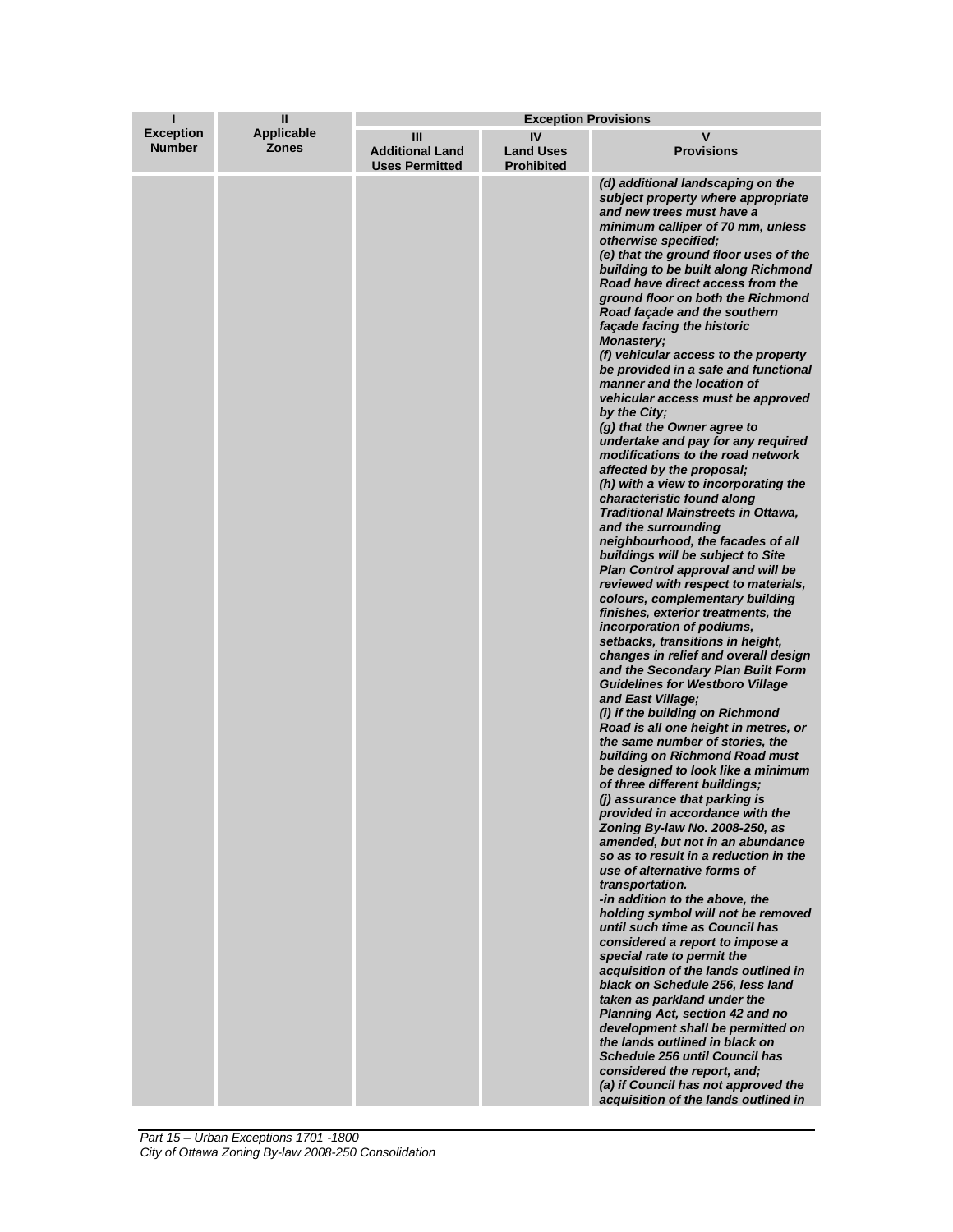| ı                                                                                                                           | Ш                                 | <b>Exception Provisions</b>                                                                                                                                                                                                        |                                                                                                                                         |                                                                                                                                                                                                                                                                                                                                                                                                                                                                                                                                                                                                                                            |  |
|-----------------------------------------------------------------------------------------------------------------------------|-----------------------------------|------------------------------------------------------------------------------------------------------------------------------------------------------------------------------------------------------------------------------------|-----------------------------------------------------------------------------------------------------------------------------------------|--------------------------------------------------------------------------------------------------------------------------------------------------------------------------------------------------------------------------------------------------------------------------------------------------------------------------------------------------------------------------------------------------------------------------------------------------------------------------------------------------------------------------------------------------------------------------------------------------------------------------------------------|--|
| <b>Exception</b><br><b>Number</b>                                                                                           | <b>Applicable</b><br><b>Zones</b> | Ш<br><b>Additional Land</b><br><b>Uses Permitted</b>                                                                                                                                                                               | IV<br><b>Land Uses</b><br><b>Prohibited</b>                                                                                             | $\mathsf{v}$<br><b>Provisions</b>                                                                                                                                                                                                                                                                                                                                                                                                                                                                                                                                                                                                          |  |
|                                                                                                                             |                                   |                                                                                                                                                                                                                                    |                                                                                                                                         | black on Schedule 256, less lands<br>to be acquired under section 42,<br>and a special rate to permit the<br>acquisition by 31 March 2011, the<br>above provision will be deemed to<br>be void and of no effect; or,<br>(b) if Council has approved the land<br>acquisition of the lands outlined in<br>black on Schedule 256, less lands<br>to be acquired under Section 42,<br>and the special rate by 31 March<br>2011, this provision shall remain in<br>effect until 31 March 2014.                                                                                                                                                   |  |
| 1764 - 1767                                                                                                                 | Reserved for future<br>use        |                                                                                                                                                                                                                                    |                                                                                                                                         |                                                                                                                                                                                                                                                                                                                                                                                                                                                                                                                                                                                                                                            |  |
| 1768<br>(By-law<br>2012-32)<br>(By-law<br>2010-293)                                                                         | R4N[1768]                         | -residential care<br>facility<br>-retail store limited<br>to a pharmacy                                                                                                                                                            |                                                                                                                                         | -the use "residential care facility" is<br>subject to the zoning provisions of an<br>"apartment dwelling, low-rise" in the<br>R4N subzone<br>-Despite Section 109(3)(a), five<br>parking spaces are permitted within<br>the provided front yard<br>-the following applies to a retail store<br>limited to a pharmacy as a principal<br>use:<br>i) maximum gross floor area: 200 m <sup>2</sup><br>(ii) must be located in the same<br>building as a residential care facility<br>(iii) may not include the sale of non-<br>pharmaceutical products<br>(iv) may not include a display area<br>(v) must be located below the ground<br>floor |  |
| 1769<br>(By-law<br>2019-311)<br>(By-law<br>2015-190)<br>(By-law<br>2014-189)<br>(By-law<br>2014-94)<br>(By-law<br>2010-307) | I1A[1769]                         | -detached dwelling<br>-semi-detached<br>dwelling<br>-linked detached<br>dwelling<br>-three-unit dwelling<br>-stacked dwelling<br>-planned unit<br>development<br>-diplomatic mission<br>-duplex dwelling<br>-townhouse<br>dwelling | -rooming house                                                                                                                          | -for the additional land uses permitted<br>in Column III (Additional Land Uses<br>Permitted), the Zone Provisions for<br>the R4 zone and the provisions for the<br>R4A subzone shall apply<br>-despite the provisions for the R4A<br>subzone, the minimum lot width for a<br>townhouse dwelling is 5 metres                                                                                                                                                                                                                                                                                                                                |  |
| 1770<br>(By-law<br>2010-307)                                                                                                | MC6[1770]<br>F(2.0)<br>H(18.5)    | -restaurant, full-<br>service<br>-restaurant, take-<br>out                                                                                                                                                                         |                                                                                                                                         |                                                                                                                                                                                                                                                                                                                                                                                                                                                                                                                                                                                                                                            |  |
| 1771                                                                                                                        | Reserved for future<br>use        |                                                                                                                                                                                                                                    |                                                                                                                                         |                                                                                                                                                                                                                                                                                                                                                                                                                                                                                                                                                                                                                                            |  |
| 1772                                                                                                                        | Reserved for future<br>use        |                                                                                                                                                                                                                                    |                                                                                                                                         |                                                                                                                                                                                                                                                                                                                                                                                                                                                                                                                                                                                                                                            |  |
| 1773<br>(By-law<br>2020-291)<br>(By-law<br>2020-289)<br>(By-law<br>2014-189)<br>(By-law<br>2012-334)                        | R4A[1773]                         | -retirement home                                                                                                                                                                                                                   | -detached<br>dwelling<br>-duplex dwelling<br>-linked-detached<br>dwelling<br>-park<br>-retirement<br>home, converted<br>-rooming house, | The provisions for townhouse<br>dwellings with attached garage<br>abutting a lane are:<br>-minimum lot width: 5.0m per dwelling<br>unit<br>-minimum lot area: 110m <sup>2</sup> per<br>dwelling unit<br>-maximum lot coverage: 65%<br>-minimum front yard setback: 3.0m                                                                                                                                                                                                                                                                                                                                                                    |  |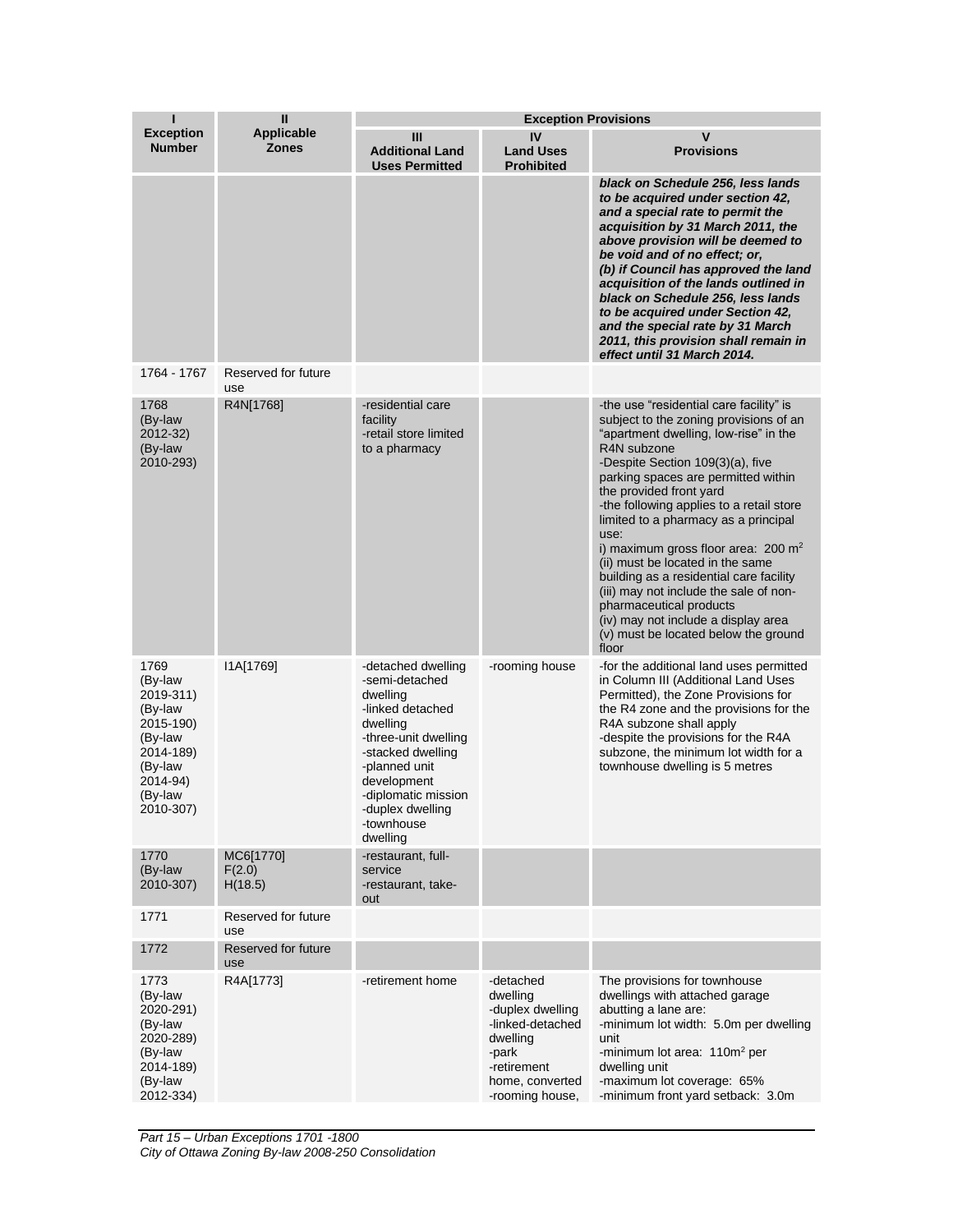| н                                 | Ш                                 | <b>Exception Provisions</b>                          |                                                                                                   |                                                                                                                                                                                                                                                                                                                                                                                                                                                                                                                                                                                                                                                                                                                                                                                                                                                                                                                                                                                                                                                                                                                                                                                                                                                                                                                                                                                                                                                                                                                                                                                                                                                                                                                                                                                                                                                                                                                                                                                                                                                     |  |
|-----------------------------------|-----------------------------------|------------------------------------------------------|---------------------------------------------------------------------------------------------------|-----------------------------------------------------------------------------------------------------------------------------------------------------------------------------------------------------------------------------------------------------------------------------------------------------------------------------------------------------------------------------------------------------------------------------------------------------------------------------------------------------------------------------------------------------------------------------------------------------------------------------------------------------------------------------------------------------------------------------------------------------------------------------------------------------------------------------------------------------------------------------------------------------------------------------------------------------------------------------------------------------------------------------------------------------------------------------------------------------------------------------------------------------------------------------------------------------------------------------------------------------------------------------------------------------------------------------------------------------------------------------------------------------------------------------------------------------------------------------------------------------------------------------------------------------------------------------------------------------------------------------------------------------------------------------------------------------------------------------------------------------------------------------------------------------------------------------------------------------------------------------------------------------------------------------------------------------------------------------------------------------------------------------------------------------|--|
| <b>Exception</b><br><b>Number</b> | <b>Applicable</b><br><b>Zones</b> | Ш<br><b>Additional Land</b><br><b>Uses Permitted</b> | IV<br><b>Land Uses</b><br><b>Prohibited</b>                                                       | v<br><b>Provisions</b>                                                                                                                                                                                                                                                                                                                                                                                                                                                                                                                                                                                                                                                                                                                                                                                                                                                                                                                                                                                                                                                                                                                                                                                                                                                                                                                                                                                                                                                                                                                                                                                                                                                                                                                                                                                                                                                                                                                                                                                                                              |  |
| (By-law<br>2010-312)              |                                   |                                                      | converted<br>-secondary<br>dwelling unit<br>-semi-detached<br>dwelling<br>-three-unit<br>dwelling | -minimum interior side yard setback:<br>1.5 <sub>m</sub><br>-minimum building separation<br>distance: 3.0m<br>-minimum corner side yard setback:<br>3.0 <sub>m</sub><br>-minimum corner side yard setback:<br>3.0 <sub>m</sub><br>-minimum rear yard setback: 0m<br>-maximum building height: 11m<br>Provisions for attached garage<br>accessory to and located at the rear of<br>a townhouse dwelling are:<br>-maximum size of garage: 6.5m deep<br>x 7.0m wide<br>-minimum yard setback from rear lane<br>or private road: 0.6m<br>-minimum interior side yard setback:<br>0.6m if detached or 0.0m if attached to<br>neighbouring garage<br>-minimum corner side yard setback:<br>3.0 <sub>m</sub><br>-minimum rear yard setback: n/a<br>General provisions:<br>-unenclosed covered porch may<br>project 2.0m into a front yard as long<br>as the steps attached come no closer<br>than 0.5m to the property line<br>-maximum units per building: 8 units<br>-a deck is permitted on the garage<br>roof<br>- the maximum width of 50% of the<br>rear lot line does not apply, and the<br>1.0 rear yard setback does not apply<br>-the maximum width of 50% of the<br>rear lot line does not apply, and the<br>1.0 rear yard setback does not apply<br>The provisions for townhouse dwelling<br>are:<br>-minimum lot width: 6.0m per dwelling<br>unit<br>-minimum lot area: 150m <sup>2</sup> per<br>dwelling unit<br>-maximum lot coverage: 55%<br>-minimum front yard setback for<br>dwelling: 3.0m<br>-minimum front yard setback for<br>garage: 4.0m<br>-minimum interior side yard setback:<br>1.5 <sub>m</sub><br>-minimum building separation<br>distance: 3.0m<br>-minimum rear yard setback: 6.0m<br>-maximum building height: 11.0<br>-unenclosed covered porch may<br>project 2.0m into a front yard as long<br>as the steps attached come no closer<br>than 0.5m to the property line<br>-minimum distance between the main<br>elevation of garage to the nearest<br>edge of the sidewalk is 6.0m<br>-maximum of 6 units per building |  |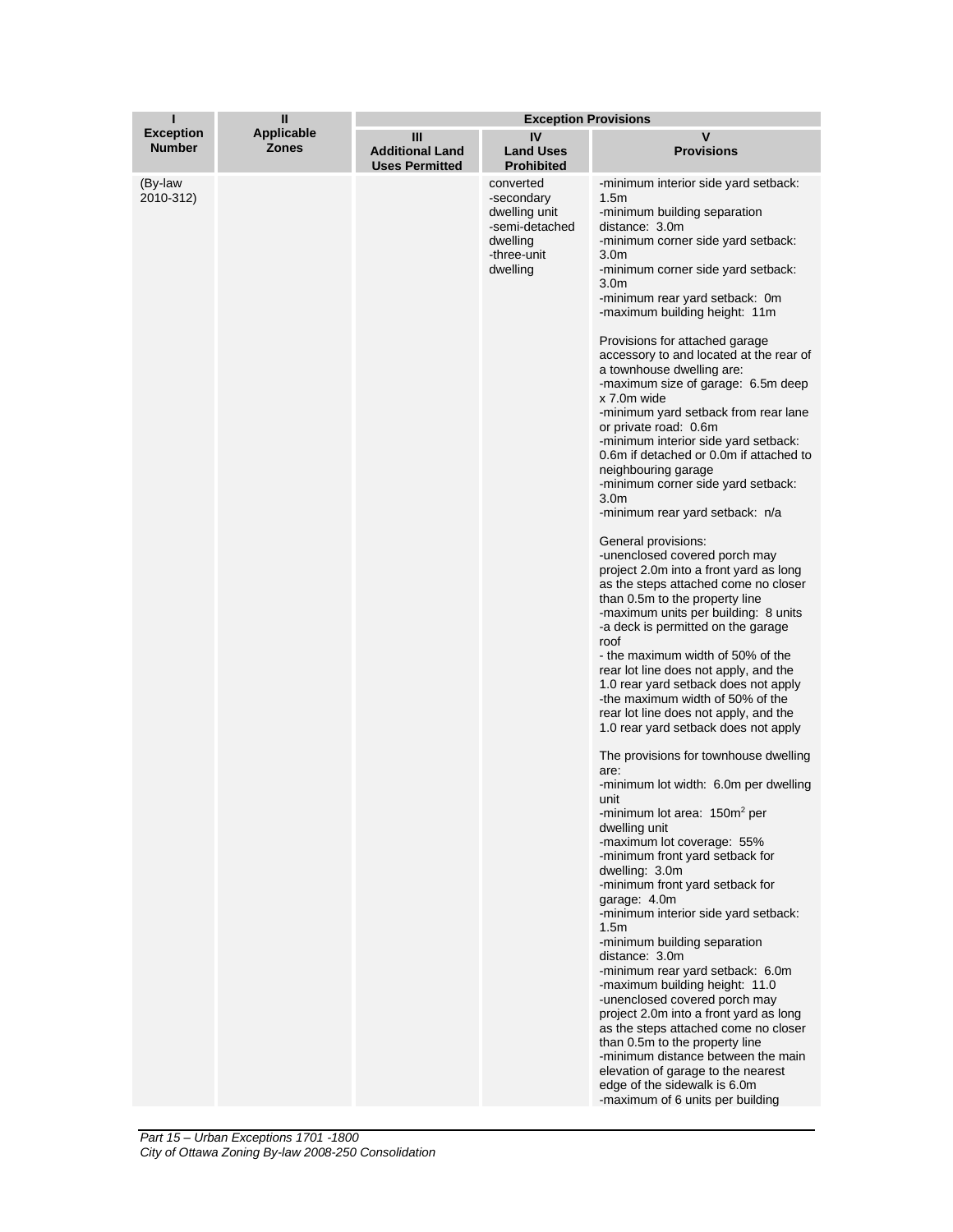|                                                                                                                             | $\mathbf{I}$               | <b>Exception Provisions</b>                          |                                                                                                                                                                                                                                              |                                                                                                                                                                                                                                                                                                                                                                                                                                                                                                                                                                                                                                                                                                                                                                                                                                                                                                                                                                                                                                                                                                                                                                                                                                                                                                                                                                                                                                                                                                                      |  |
|-----------------------------------------------------------------------------------------------------------------------------|----------------------------|------------------------------------------------------|----------------------------------------------------------------------------------------------------------------------------------------------------------------------------------------------------------------------------------------------|----------------------------------------------------------------------------------------------------------------------------------------------------------------------------------------------------------------------------------------------------------------------------------------------------------------------------------------------------------------------------------------------------------------------------------------------------------------------------------------------------------------------------------------------------------------------------------------------------------------------------------------------------------------------------------------------------------------------------------------------------------------------------------------------------------------------------------------------------------------------------------------------------------------------------------------------------------------------------------------------------------------------------------------------------------------------------------------------------------------------------------------------------------------------------------------------------------------------------------------------------------------------------------------------------------------------------------------------------------------------------------------------------------------------------------------------------------------------------------------------------------------------|--|
| <b>Exception</b><br><b>Number</b>                                                                                           | <b>Applicable</b><br>Zones | Ш<br><b>Additional Land</b><br><b>Uses Permitted</b> | IV<br><b>Land Uses</b><br><b>Prohibited</b>                                                                                                                                                                                                  | v<br><b>Provisions</b>                                                                                                                                                                                                                                                                                                                                                                                                                                                                                                                                                                                                                                                                                                                                                                                                                                                                                                                                                                                                                                                                                                                                                                                                                                                                                                                                                                                                                                                                                               |  |
|                                                                                                                             |                            |                                                      |                                                                                                                                                                                                                                              | The provisions for apartment dwelling<br>low rise and stacked dwelling are:<br>-minimum lot width: 30m<br>-minimum lot area: $4046m2$<br>-minimum front yard setback: 3.0m<br>-minimum side yard setback: 3.0m<br>-minimum building separation<br>distance: 4.5m<br>-minimum rear yard setback: 7.5m<br>-maximum building height: 13m or 4<br>storeys<br>-minimum number of parking spaces<br>required is: 1.0 spaces per unit<br>-maximum of 12 units per stacked<br>dwelling building                                                                                                                                                                                                                                                                                                                                                                                                                                                                                                                                                                                                                                                                                                                                                                                                                                                                                                                                                                                                                              |  |
| 1774<br>By-law<br>2020-291)<br>(By-law<br>2020-289)<br>(By-law<br>2014-189)<br>(By-law<br>2012-334)<br>(By-law<br>2010-312) | R4A[1774]                  |                                                      | -detached<br>dwelling<br>-duplex dwelling<br>-linked-detached<br>dwelling<br>-park<br>-retirement<br>home, converted<br>-rooming house,<br>converted<br>-secondary<br>dwelling unit<br>-semi-detached<br>dwelling<br>-three-unit<br>dwelling | The provisions for townhouse<br>dwellings with attached garage<br>abutting a lane are:<br>-minimum lot width: 5.0m per dwelling<br>unit<br>-minimum lot area: 110m <sup>2</sup> per<br>dwelling unit<br>-maximum lot coverage: 65%<br>-minimum front yard setback: 3.0m<br>-minimum interior side yard setback:<br>1.5 <sub>m</sub><br>-minimum building separation<br>distance: 3.0m<br>-minimum corner side yard setback:<br>3.0 <sub>m</sub><br>-minimum corner side yard setback:<br>3.0 <sub>m</sub><br>-minimum rear yard setback: 0m<br>-maximum building height: 11m<br>Provisions for attached garage<br>accessory to and located at the rear of<br>a townhouse dwelling are:<br>-maximum size of garage: 6.5m deep<br>x 7.0m wide<br>-minimum yard setback from rear lane<br>or private road: 0.6m<br>-minimum interior side yard setback:<br>0.6m if detached or 0.0m if attached to<br>neighbouring garage<br>-minimum corner side yard setback:<br>3.0 <sub>m</sub><br>-minimum rear yard setback: n/a<br>General provisions:<br>-unenclosed covered porch may<br>project 2.0m into a front yard as long<br>as the steps attached come no closer<br>than 0.5m to the property line<br>-maximum units per building: 8 units<br>-a deck is permitted on the garage<br>roof<br>-the maximum width of 50% of the<br>rear lot line does not apply, and the<br>1.0 rear yard setback does not apply<br>The provisions for apartment dwelling<br>low rise and stacked dwelling are:<br>-minimum lot width: 30m |  |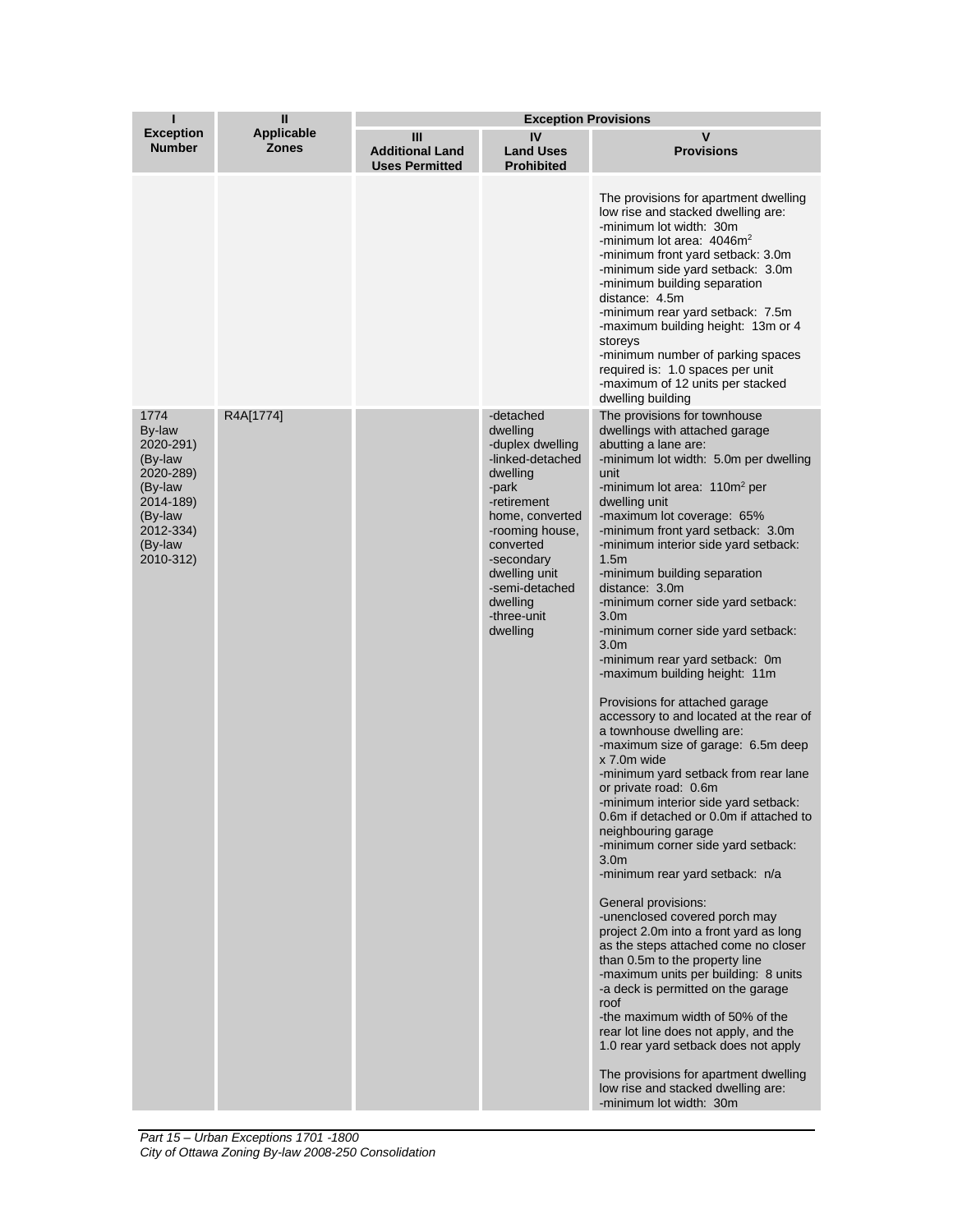| ı                                                                                                                           | Ш<br><b>Applicable</b><br><b>Zones</b> | <b>Exception Provisions</b>                          |                                                                                                                                                                                                                                              |                                                                                                                                                                                                                                                                                                                                                                                                                                                                                                                                                                                                                                                                                                                                                                                                                                                                                                                                                                                                                                                                                         |  |
|-----------------------------------------------------------------------------------------------------------------------------|----------------------------------------|------------------------------------------------------|----------------------------------------------------------------------------------------------------------------------------------------------------------------------------------------------------------------------------------------------|-----------------------------------------------------------------------------------------------------------------------------------------------------------------------------------------------------------------------------------------------------------------------------------------------------------------------------------------------------------------------------------------------------------------------------------------------------------------------------------------------------------------------------------------------------------------------------------------------------------------------------------------------------------------------------------------------------------------------------------------------------------------------------------------------------------------------------------------------------------------------------------------------------------------------------------------------------------------------------------------------------------------------------------------------------------------------------------------|--|
| <b>Exception</b><br><b>Number</b>                                                                                           |                                        | Ш<br><b>Additional Land</b><br><b>Uses Permitted</b> | IV<br><b>Land Uses</b><br><b>Prohibited</b>                                                                                                                                                                                                  | $\mathbf v$<br><b>Provisions</b>                                                                                                                                                                                                                                                                                                                                                                                                                                                                                                                                                                                                                                                                                                                                                                                                                                                                                                                                                                                                                                                        |  |
|                                                                                                                             |                                        |                                                      |                                                                                                                                                                                                                                              | -minimum lot area: $4046m2$<br>-minimum front yard setback: 3.0m<br>-minimum side yard setback: 3.0m<br>-minimum building separation<br>distance: 4.5m<br>-minimum rear yard setback: 7.5m<br>-maximum building height: 13m or 4<br>storevs<br>-minimum number of parking spaces<br>required is: 1.0 spaces per unit<br>-maximum of 12 units per stacked<br>dwelling building                                                                                                                                                                                                                                                                                                                                                                                                                                                                                                                                                                                                                                                                                                           |  |
| 1775<br>(By-law<br>2020-291)<br>(By-law<br>2014-189)<br>(By-law<br>2010-312)                                                | R4A[1775]                              | -retirement home                                     | -detached<br>dwelling<br>-duplex dwelling<br>-linked-detached<br>dwelling<br>-park<br>-retirement<br>home, converted<br>-rooming house,<br>converted<br>-secondary<br>dwelling unit<br>-semi-detached<br>dwelling<br>-three-unit<br>dwelling | The provisions for apartment dwelling,<br>low rise and stacked dwelling are:<br>-minimum lot width: 30m<br>-minimum lot area: $4046m2$<br>-minimum front yard setback: 3.0m<br>-minimum side yard setback: 3.0m<br>-minimum building separation<br>distance: 3m<br>-minimum rear yard setback: 7.5m<br>-maximum building height: 13m or 4<br>storeys<br>-minimum number of parking spaces<br>required is: 1.0 spaces per unit<br>-maximum of 12 units per stacked<br>dwelling building                                                                                                                                                                                                                                                                                                                                                                                                                                                                                                                                                                                                  |  |
| 1776<br>By-law<br>2020-291)<br>(By-law<br>2020-289)<br>(By-law<br>2014-189)<br>(By-law<br>2012-334)<br>(By-law<br>2010-312) | R4A[1776]                              |                                                      | -detached<br>dwelling<br>-duplex dwelling<br>-linked-detached<br>dwelling<br>-park<br>-retirement<br>home, converted<br>-rooming house,<br>converted<br>-secondary<br>dwelling unit<br>-semi-detached<br>dwelling<br>-three-unit<br>dwelling | The provisions for townhouse<br>dwellings with attached garage<br>abutting a lane are:<br>-minimum lot width: 5.0m per dwelling<br>unit<br>-minimum lot area: 110m <sup>2</sup> per<br>dwelling unit<br>-maximum lot coverage: 65%<br>-minimum front yard setback: 3.0m<br>-minimum interior side yard setback:<br>1.5 <sub>m</sub><br>-minimum building separation<br>distance: 3.0m<br>-minimum corner side yard setback:<br>3.0m<br>-minimum rear yard setback: 0m<br>-maximum building height: 11m<br>Provisions for attached garage<br>accessory to and located at the rear of<br>a townhouse dwelling are:<br>-maximum size of garage: 6.5m deep<br>x 7.0m wide<br>-minimum yard setback from rear lane<br>or private road: 0.6m<br>-minimum interior side yard setback:<br>0.6m if detached or 0.0m if attached to<br>neighbouring garage<br>-minimum corner side yard setback:<br>3.0 <sub>m</sub><br>-minimum rear yard setback: n/a<br>General provisions:<br>-unenclosed covered porch may<br>project 2.0m into a front yard as long<br>as the steps attached come no closer |  |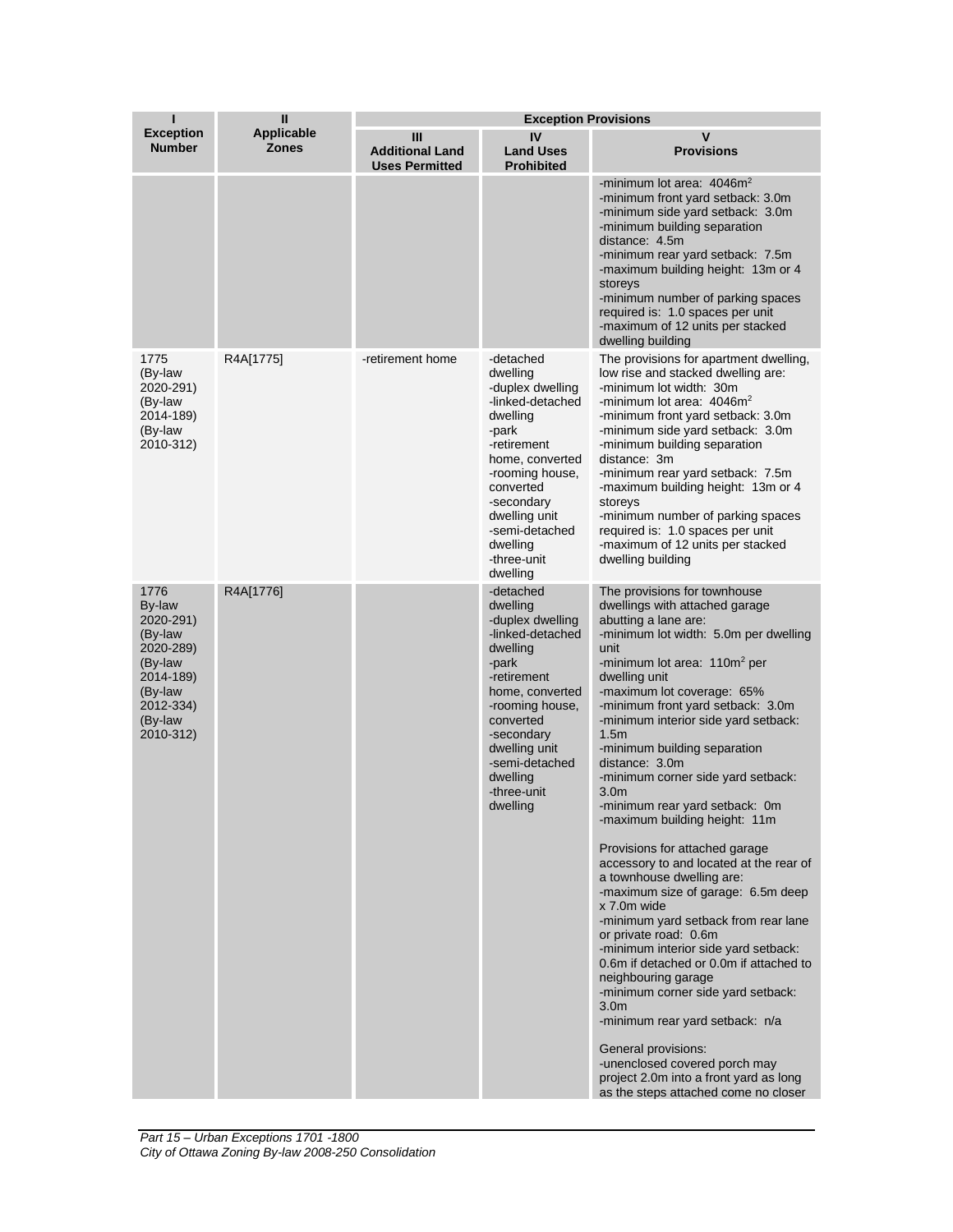| ı                                                                           | Ш                                 | <b>Exception Provisions</b>                                                                                                                                                                                                                                                                                                                                 |                                             |                                                                                                                                                                                                                                                                                                                                                                                                                                                                                                                                                                                                                                                                                                                                                                                                                                                                                                                                                                                                                                                                                                                                                                       |  |
|-----------------------------------------------------------------------------|-----------------------------------|-------------------------------------------------------------------------------------------------------------------------------------------------------------------------------------------------------------------------------------------------------------------------------------------------------------------------------------------------------------|---------------------------------------------|-----------------------------------------------------------------------------------------------------------------------------------------------------------------------------------------------------------------------------------------------------------------------------------------------------------------------------------------------------------------------------------------------------------------------------------------------------------------------------------------------------------------------------------------------------------------------------------------------------------------------------------------------------------------------------------------------------------------------------------------------------------------------------------------------------------------------------------------------------------------------------------------------------------------------------------------------------------------------------------------------------------------------------------------------------------------------------------------------------------------------------------------------------------------------|--|
| <b>Exception</b><br><b>Number</b>                                           | <b>Applicable</b><br><b>Zones</b> | Ш<br><b>Additional Land</b><br><b>Uses Permitted</b>                                                                                                                                                                                                                                                                                                        | IV<br><b>Land Uses</b><br><b>Prohibited</b> | V<br><b>Provisions</b>                                                                                                                                                                                                                                                                                                                                                                                                                                                                                                                                                                                                                                                                                                                                                                                                                                                                                                                                                                                                                                                                                                                                                |  |
|                                                                             |                                   |                                                                                                                                                                                                                                                                                                                                                             |                                             | than 0.5m to the property line<br>-maximum units per building: 8 units<br>-a deck is permitted on the garage<br>roof<br>-the maximum width of 50% of the<br>rear lot line does not apply, and the<br>1.0 rear yard setback does not apply<br>The provisions for apartment dwelling<br>low rise and stacked dwelling are:<br>-minimum lot width: 30m<br>-minimum lot area: $4046m^2$<br>-minimum front yard setback: 3.0m<br>-minimum side yard setback: 3.0m<br>-minimum building separation<br>distance: 4.5m<br>-minimum rear yard setback: 7.5m<br>-maximum building height: 13m or 4<br>storeys<br>-minimum number of parking spaces<br>required is: 1.0 spaces per unit<br>-maximum of 12 units per stacked<br>dwelling building                                                                                                                                                                                                                                                                                                                                                                                                                                 |  |
| 1777<br>(By-law<br>2019-41)<br>(By-law<br>2017-302)<br>(By-law<br>2010-349) | R5B[1777]<br>S260                 | -artist studio<br>-bank<br>-bank machine<br>-community centre<br>-convenience store<br>-day care<br>-instructional facility<br>-library<br>-medical facility<br>-payday loan<br>establishment<br>-personal brewing<br>facility<br>-personal service<br>business<br>-post office<br>-production studio<br>-restaurant<br>-retail food store<br>-retail store |                                             | -minimum required landscaped area:<br>40% of the lot area of which 20% must<br>be located at grade<br>-minimum required front and rear yard<br>setbacks: 0.0 m<br>-minimum required interior side yard<br>setback is 2.25 m<br>-minimum required corner side yard<br>setback: 1.75 m<br>-minimum required number of visitor<br>parking spaces: 0.087 spaces per<br>dwelling unit<br>-maximum permitted number of<br>resident and visitor parking spaces:<br>1.1 spaces per dwelling unit<br>-minimum required number of parking<br>spaces for non-residential uses: 0<br>spaces<br>-maximum of 10 parking spaces may<br>be provided as tandem parking<br>spaces<br>-all permitted non-residential uses<br>must:<br>(a) be located in a mixed-use building<br>also containing residential uses;<br>(b) only be located on the ground<br>floor;<br>(c) face either Champagne Avenue<br>South or Hickory Street; and,<br>(d) have their principal access<br>oriented towards and entering onto a<br>yard that abuts either Champagne<br>Avenue South or Hickory Street<br>-lands within the R5B[1777] S260<br>zone shall be considered as one lot<br>for zoning purposes |  |
| 1778<br>(By-law<br>2016-249)<br>(By-law<br>2010-339)                        | TM[1778]<br>S <sub>261</sub>      |                                                                                                                                                                                                                                                                                                                                                             |                                             | -clause 197(1)(b) only applies to a<br>building wall facing Bank Street<br>-subclause 197(3)(d)(i) and clause<br>$197(3)(e)$ do not apply<br>-clause 197(4)(d) does not apply and                                                                                                                                                                                                                                                                                                                                                                                                                                                                                                                                                                                                                                                                                                                                                                                                                                                                                                                                                                                     |  |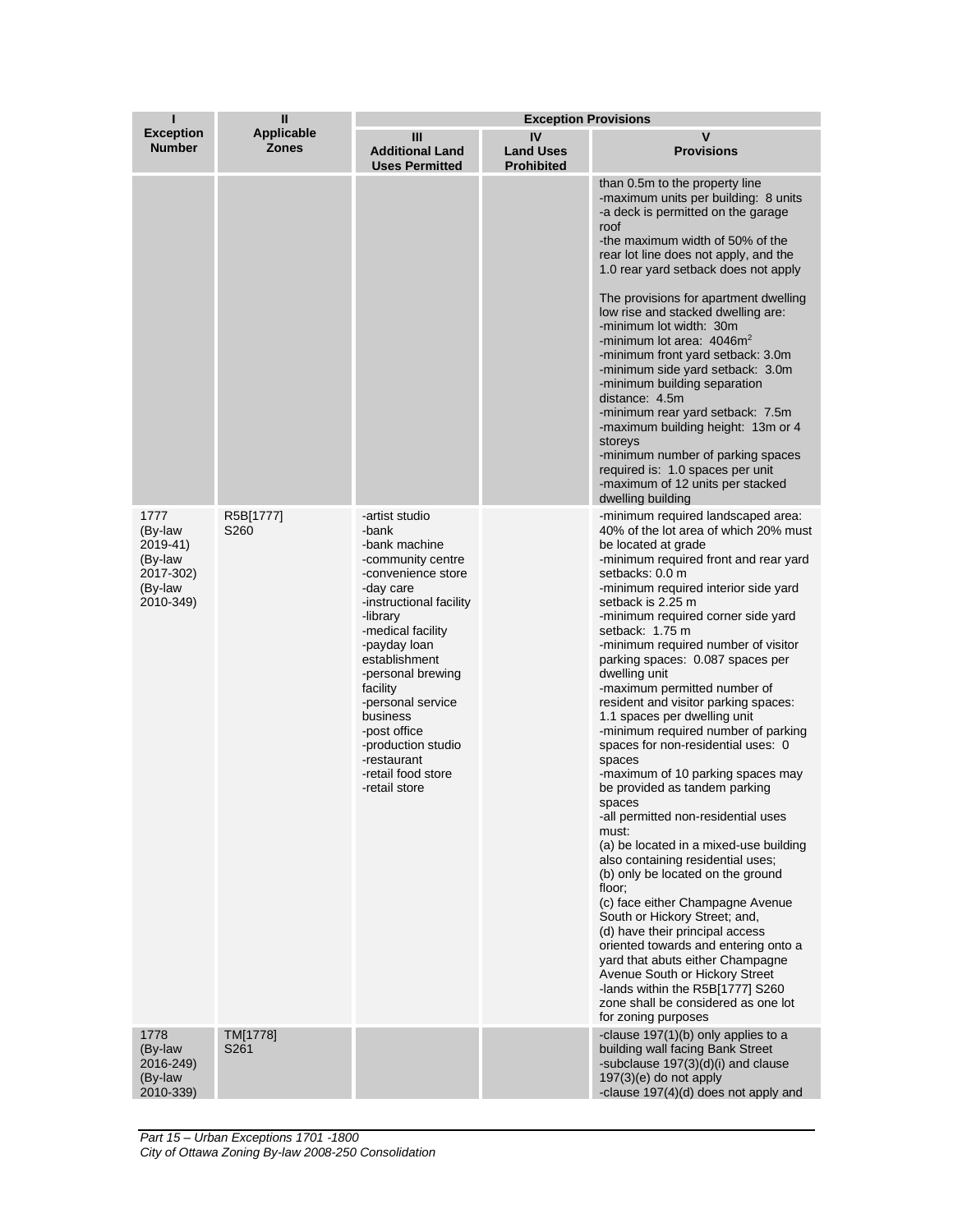| ı                                                       | $\mathbf{I}$                      |                                                      | <b>Exception Provisions</b>                                                                                                          |                                                                                                                                                                                                                                                                                                                                                                                                                                                                                                                                                                                                                                                                                                                                                                                                                                                                                                                                             |  |  |
|---------------------------------------------------------|-----------------------------------|------------------------------------------------------|--------------------------------------------------------------------------------------------------------------------------------------|---------------------------------------------------------------------------------------------------------------------------------------------------------------------------------------------------------------------------------------------------------------------------------------------------------------------------------------------------------------------------------------------------------------------------------------------------------------------------------------------------------------------------------------------------------------------------------------------------------------------------------------------------------------------------------------------------------------------------------------------------------------------------------------------------------------------------------------------------------------------------------------------------------------------------------------------|--|--|
| <b>Exception</b><br><b>Number</b>                       | <b>Applicable</b><br><b>Zones</b> | Ш<br><b>Additional Land</b><br><b>Uses Permitted</b> | IV<br><b>Land Uses</b><br><b>Prohibited</b>                                                                                          | v<br><b>Provisions</b>                                                                                                                                                                                                                                                                                                                                                                                                                                                                                                                                                                                                                                                                                                                                                                                                                                                                                                                      |  |  |
|                                                         |                                   |                                                      |                                                                                                                                      | the maximum front yard setback<br>applies only to that part of a building<br>that is less than 15 metres in height<br>-subclause $197(3)(g)(ii)$ does not<br>apply and maximum permitted<br>building heights are as set out on<br>Schedule 261<br>-despite Section 65, Table 65, Row<br>6(b), the maximum size and extent of<br>projection of an uncovered balcony is<br>2 metres and may be as close as 0<br>metres to any lot line<br>-maximum building heights set out on<br>Schedule 261 do not apply to<br>projections permitted under Section<br>65<br>-minimum required number of visitor<br>parking spaces for the balance of the<br>dwelling units over 12 dwelling units is<br>0.1 spaces per dwelling unit<br>-minimum required number of parking<br>spaces for a non-residential use that<br>(i) has a gross floor area of less than<br>700 $m2$ and, (ii) is located on the<br>ground floor of a building: 0 parking<br>spaces |  |  |
| 1779<br>(By-law<br>2016-249)<br>(By-law<br>$2011 - 13$  | AM5[1779]                         | -retirement home                                     | -car wash<br>-drive-through<br>facility<br>-stacked<br>dwelling<br>-parking lot as a<br>principle use<br>-service and<br>repair shop | -minimum front and corner side yard<br>setback for any part of a building<br>above 11 m in height: 6 m<br>-maximum permitted front and corner<br>side yard setback for any part of a<br>building wall 11 m or less in height<br>where the front or side lot abuts:<br>a) Montreal Road: 25 m from<br>centreline of Montreal Road<br>b) Other streets: 3.0 m from street lot<br>line<br>-the wall at grade facing a public<br>street shall have 50% of its facade<br>comprised of windows and entrances<br>and, in the case of a corner lot, the<br>entrance may be in an angle at corner<br>walls facing a street intersection                                                                                                                                                                                                                                                                                                              |  |  |
| 1780<br>(By-law<br>2016-249)<br>(By-law)<br>$2011 - 13$ | R4T[1780]                         |                                                      | -detached<br>dwelling<br>-linked-detached<br>dwelling<br>-semi-detached<br>dwelling<br>-duplex<br>dwellings                          | -any yard abutting a public pedestrian<br>pathway is deemed to be a corner<br>side yard<br>-minimum front and corner side yard<br>setback: 2.5 m<br>-minimum interior side yard setback:<br>a) abutting an R1, R2, R3 or R4 zone:<br>7.5 <sub>m</sub><br>b) all other cases: 4.5 m<br>-minimum rear yard setback: 5.5 m<br>-the front doors of all dwelling units<br>must be located in a wall directly<br>facing either a public street or<br>pedestrian pathway<br>-exterior parking spaces and aisles<br>leading to a parking space must not<br>be located:<br>a) closer than 12.0 metres to a<br>dwelling<br>b) in any required yard, or in a<br>provided front or corner side yard                                                                                                                                                                                                                                                     |  |  |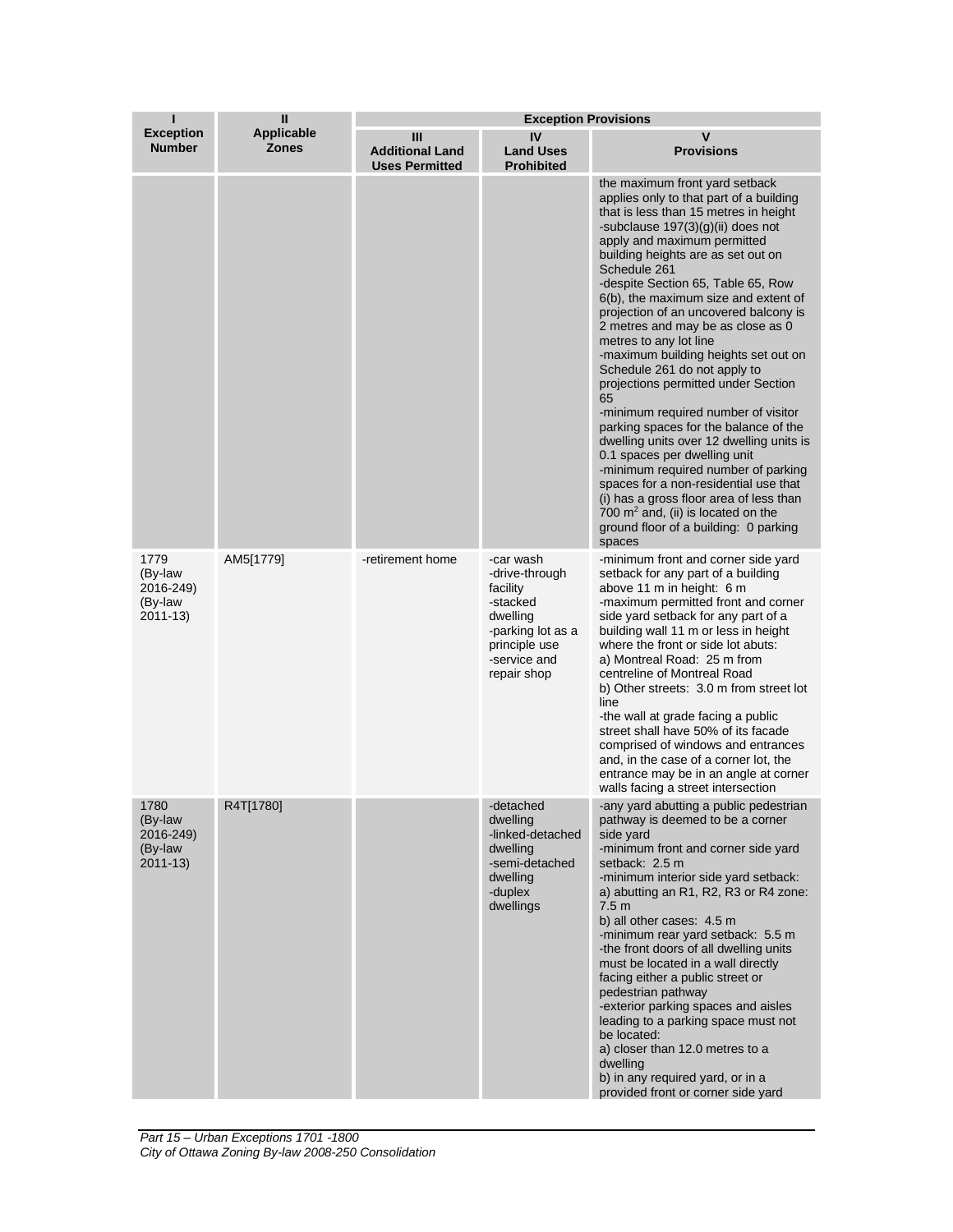| ı                                                                                                                                               | $\mathbf{I}$                      | <b>Exception Provisions</b>                          |                                             |                                                                                                                                                                                                                      |  |
|-------------------------------------------------------------------------------------------------------------------------------------------------|-----------------------------------|------------------------------------------------------|---------------------------------------------|----------------------------------------------------------------------------------------------------------------------------------------------------------------------------------------------------------------------|--|
| <b>Exception</b><br><b>Number</b>                                                                                                               | <b>Applicable</b><br><b>Zones</b> | Ш<br><b>Additional Land</b><br><b>Uses Permitted</b> | IV<br><b>Land Uses</b><br><b>Prohibited</b> | v<br><b>Provisions</b>                                                                                                                                                                                               |  |
|                                                                                                                                                 |                                   |                                                      |                                             | -despite Schedule 1A, for the purpose<br>of calculating all required parking, the<br>lands zoned R4T[1780] are subject to<br>the rates set out in Section 101, Table<br>101, Column III for Area B on<br>Schedule 1A |  |
| 1781<br>(By-law<br>2013-32)<br>(OMB<br>Order, File<br>#PL101333,<br>issued<br>March 3,<br>2011)<br>(By-law<br>2010-334)                         | R1VV[1781]                        |                                                      |                                             | -maximum building height: 14 metres                                                                                                                                                                                  |  |
| 1782<br>(OMB<br>Order, File<br>#PL101333,<br>issued<br>March 3,<br>2011)<br>(By-law<br>2010-334)                                                | R1VV[1782]                        |                                                      |                                             | -maximum building height: 14 metres                                                                                                                                                                                  |  |
| 1783<br>(By-law<br>2013-32)<br>(By-law<br>2012-334)<br>(OMB<br>Order, File<br>#PL101333,<br>issued<br>March 3,<br>2011)<br>(By-law<br>2010-334) | R3V[1783]                         |                                                      |                                             | -maximum building height for semi-<br>detached and townhouse dwellings:<br>14 metres<br>-minimum lot size for semi-detached<br>and townhouse dwellings: 140 square<br>metres                                         |  |
| 1784<br>(By-law<br>2012-334)<br>(OMB<br>Order, File<br>#PL101333,<br>issued<br>March 3,<br>2011)<br>(By-law<br>2010-334)                        | R3V[1784]                         |                                                      |                                             | -maximum building height: 14 metres<br>-minimum lot area for semi-detached<br>and townhouse dwellings: 140 square<br>metres                                                                                          |  |
| 1785<br>(By-law<br>2020-289)<br>(OMB<br>Order, File<br>#PL101333,<br>issued<br>March 3,<br>2011)<br>(By-law<br>2010-334)                        | R3V[1785]                         |                                                      |                                             | - the interior side yard and rear yard<br>setbacks for a planned unit<br>development are: 3.0 metres                                                                                                                 |  |
| 1786<br>(By-law                                                                                                                                 | R5C[1786]-h                       |                                                      | -detached<br>dwelling                       | -with the exception of a temporary<br>stormwater management facility, all                                                                                                                                            |  |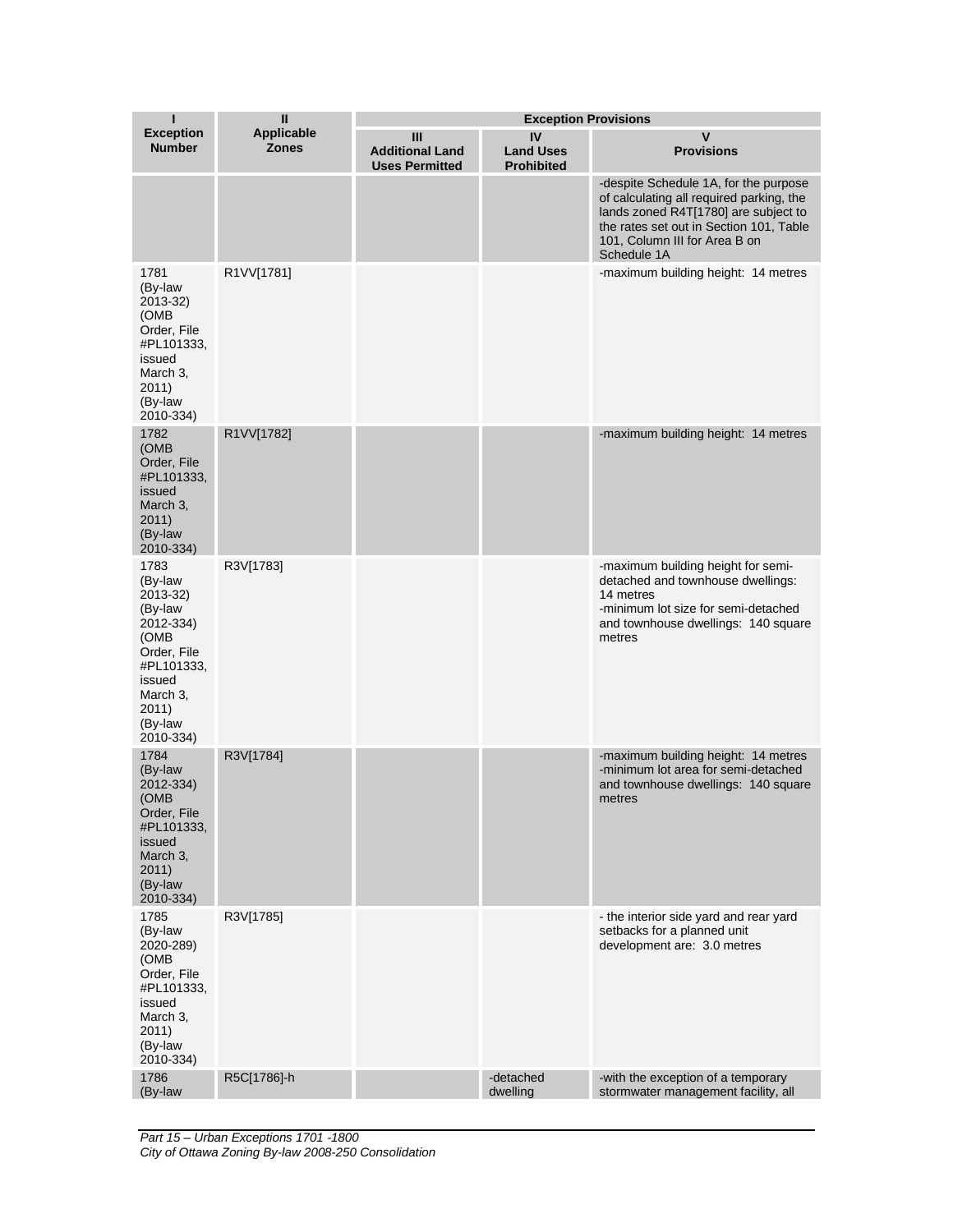| н                                                                                                                            | Ш                                                                                                  | <b>Exception Provisions</b>                          |                                                                                                                                     |                                                                                                                                                                                                                                                                                                                                                                                                                                                                                                                                                                                                                                                                                                                                                                                                                                                                                                                                                                                                                                                                                                                                                                                                                                                                                                                                                                                                                                                                                                                                                                                                                                                                                                                                                                                                                                                                                                                                                                  |  |
|------------------------------------------------------------------------------------------------------------------------------|----------------------------------------------------------------------------------------------------|------------------------------------------------------|-------------------------------------------------------------------------------------------------------------------------------------|------------------------------------------------------------------------------------------------------------------------------------------------------------------------------------------------------------------------------------------------------------------------------------------------------------------------------------------------------------------------------------------------------------------------------------------------------------------------------------------------------------------------------------------------------------------------------------------------------------------------------------------------------------------------------------------------------------------------------------------------------------------------------------------------------------------------------------------------------------------------------------------------------------------------------------------------------------------------------------------------------------------------------------------------------------------------------------------------------------------------------------------------------------------------------------------------------------------------------------------------------------------------------------------------------------------------------------------------------------------------------------------------------------------------------------------------------------------------------------------------------------------------------------------------------------------------------------------------------------------------------------------------------------------------------------------------------------------------------------------------------------------------------------------------------------------------------------------------------------------------------------------------------------------------------------------------------------------|--|
| <b>Exception</b><br><b>Number</b>                                                                                            | <b>Applicable</b><br><b>Zones</b>                                                                  | Ш<br><b>Additional Land</b><br><b>Uses Permitted</b> | IV<br><b>Land Uses</b><br><b>Prohibited</b>                                                                                         | V<br><b>Provisions</b>                                                                                                                                                                                                                                                                                                                                                                                                                                                                                                                                                                                                                                                                                                                                                                                                                                                                                                                                                                                                                                                                                                                                                                                                                                                                                                                                                                                                                                                                                                                                                                                                                                                                                                                                                                                                                                                                                                                                           |  |
| 2013-32)<br>(By-law<br>2012-334)<br>(OMB<br>Order, File<br>#PL101333,<br>issued<br>March 3,<br>2011)<br>(By-law<br>2010-334) |                                                                                                    |                                                      | -duplex dwelling<br>-linked-detached<br>dwelling<br>-townhouse<br>dwelling<br>-semi-detached<br>dwelling<br>-three-unit<br>dwelling | permitted uses are prohibited until the<br>holding symbol is removed<br>-the holding symbol may be removed<br>only at such time as an ultimate<br>stormwater management facility to<br>serve the subject lands, has been<br>constructed to the satisfaction of the<br>General Manager, Planning and<br><b>Growth Management</b>                                                                                                                                                                                                                                                                                                                                                                                                                                                                                                                                                                                                                                                                                                                                                                                                                                                                                                                                                                                                                                                                                                                                                                                                                                                                                                                                                                                                                                                                                                                                                                                                                                  |  |
| 1787<br>(By-law<br>2010-351)                                                                                                 | GM24[1787]F(1.0)<br>S <sub>263</sub><br>GM24[1787]F(1.0)<br>S263-h1<br>GM24[1787]F(1.0)<br>S263-h2 |                                                      |                                                                                                                                     | 1.On land zoned<br>GM24[1787]F(1.0)S263;<br>GM24[1787]F(1.0)S263-h1,<br>GM24[1787]F(1.0)S263-h2 the<br>following provisions apply:<br>a. Required parking may be located in<br>the adjacent GM[52] zone;<br>b. Minimum required building setback<br>from St. Laurent Boulevard is 3.5<br>metres:<br>c. Maximum permitted setback from<br>St. Laurent Boulevard is 4.5 m:<br>d. Minimum required number of<br>parking spaces is 2.5 per 100 $m2$ of<br>gross leasable floor area (GLFA);<br>e. Maximum permitted number of<br>parking spaces is 4.85 per 100 $m2$ of<br>GLFA;<br>f. Notwithstanding "e", the maximum<br>permitted number of parking spaces<br>for an office use is 2.2 spaces per 100<br>$m2$ of GLFA;<br>g. Notwithstanding "d", the minimum<br>permitted number of parking spaces<br>for an office use is zero spaces per<br>100 $m2$ of GLFA;<br>h. The lot shall be treated as one-lot<br>for zoning purposes, should there be<br>any future divisions of the property;<br>i. Maximum building height will be in<br>accordance with Schedule 263;<br>j. Notwithstanding "i", the maximum<br>building height within 20 m of a<br>residential zone is 11 m;<br>k. All buildings located within 10<br>metres of a public street must be<br>occupied at grade level by permitted<br>non-residential or residential uses to a<br>minimum distance of 20 metres from<br>the building facade facing the public<br>street, and a minimum of 75% of the<br>surface area of the facade at grade<br>level must be occupied by transparent<br>windows and operable doors that are<br>open to the public during all regular<br>business hours:<br>I. An above-grade level parking<br>garage is not permitted within 10<br>metres of a public street;<br>m. All non-residential uses located on<br>the ground floor of a building located<br>as per "k" must provide direct<br>pedestrian access toward the street<br>n. Notwithstanding "d" and "e" above, |  |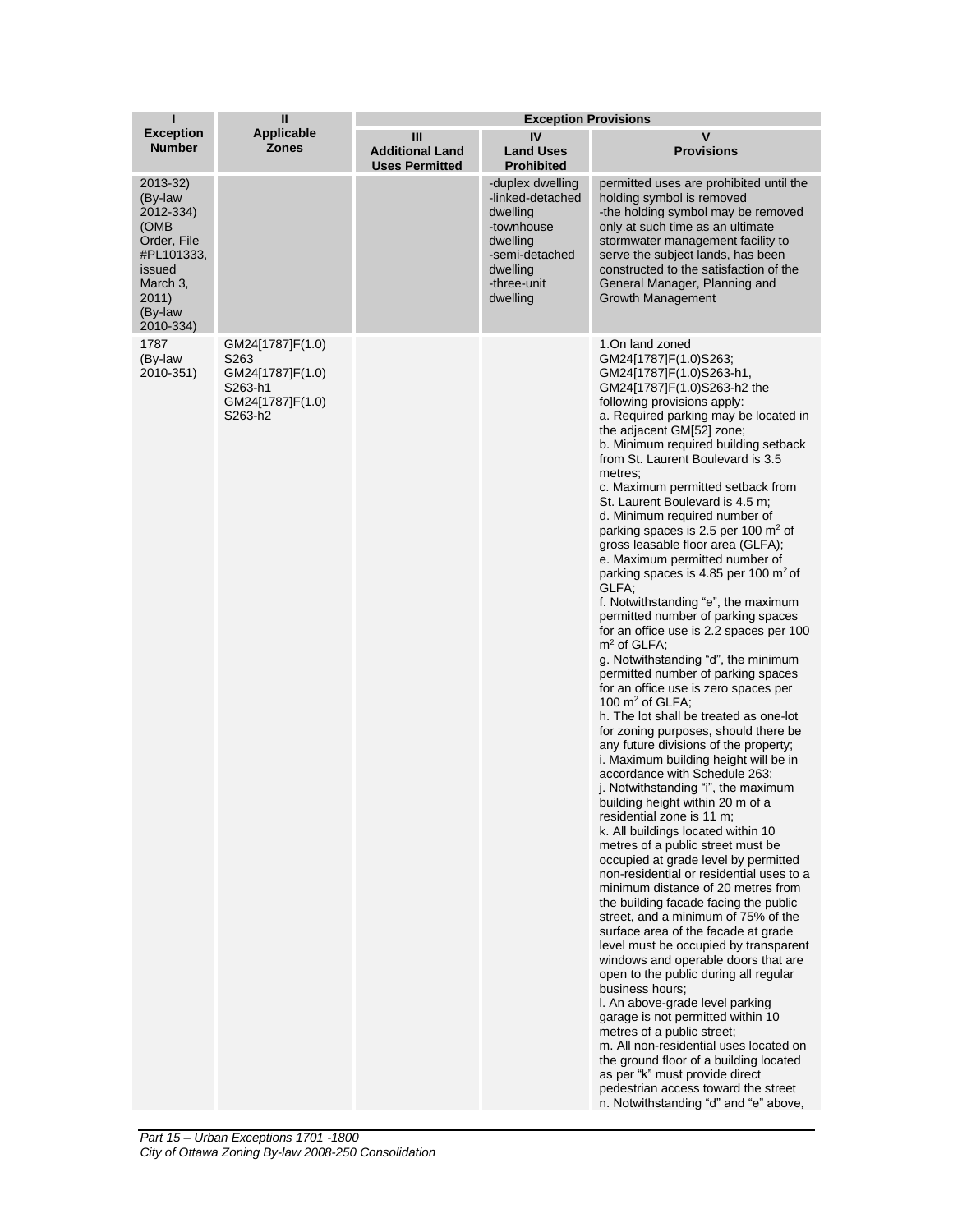| ı                                 | Ш                          | <b>Exception Provisions</b>                          |                                             |                                                                                                                                                                                                                                                                                                                                                                                                                                                                                                                                                                                                                                                                                                                                                                                                                                                                                                                                                                                                                                                                                                                                                                                                                                                                                                                                                                                                                                                                                                                                                                                                                                                                                                                                                                                                                                                                                                                                                                                                                                                                                                                                                                                                                                                                                                                                                                                                                    |
|-----------------------------------|----------------------------|------------------------------------------------------|---------------------------------------------|--------------------------------------------------------------------------------------------------------------------------------------------------------------------------------------------------------------------------------------------------------------------------------------------------------------------------------------------------------------------------------------------------------------------------------------------------------------------------------------------------------------------------------------------------------------------------------------------------------------------------------------------------------------------------------------------------------------------------------------------------------------------------------------------------------------------------------------------------------------------------------------------------------------------------------------------------------------------------------------------------------------------------------------------------------------------------------------------------------------------------------------------------------------------------------------------------------------------------------------------------------------------------------------------------------------------------------------------------------------------------------------------------------------------------------------------------------------------------------------------------------------------------------------------------------------------------------------------------------------------------------------------------------------------------------------------------------------------------------------------------------------------------------------------------------------------------------------------------------------------------------------------------------------------------------------------------------------------------------------------------------------------------------------------------------------------------------------------------------------------------------------------------------------------------------------------------------------------------------------------------------------------------------------------------------------------------------------------------------------------------------------------------------------------|
| <b>Exception</b><br><b>Number</b> | Applicable<br><b>Zones</b> | Ш<br><b>Additional Land</b><br><b>Uses Permitted</b> | IV<br><b>Land Uses</b><br><b>Prohibited</b> | ۷<br><b>Provisions</b>                                                                                                                                                                                                                                                                                                                                                                                                                                                                                                                                                                                                                                                                                                                                                                                                                                                                                                                                                                                                                                                                                                                                                                                                                                                                                                                                                                                                                                                                                                                                                                                                                                                                                                                                                                                                                                                                                                                                                                                                                                                                                                                                                                                                                                                                                                                                                                                             |
|                                   |                            |                                                      |                                             | the provisions set out in point 2 below<br>apply to all residential uses.<br>2. (i) 500 Coventry Road zoned<br>GM24[1787]F(1.0) S263-h1: the "h1"<br>holding symbol will not be lifted until<br>all agreements required outlining the<br>details of the relocation of Coventry<br>Road to the north and west sides of<br>525 and 535 Coventry Road have<br>been executed;<br>2(ii) 525 and 535 Coventry Road<br>zoned GM24[1787]F(1.0)S263-h2:<br>the "h2" holding symbol will not be<br>lifted until Coventry Road has been<br>relocated and constructed to City<br>standards to the north and west sides<br>of 525 and 535 Coventry Road.<br>3(i) the following additional zone<br>provisions will apply to all lands zoned<br>GM24[1787]S263 F(1.0) after the<br>lifting of the -h1 and -h2 holding<br>symbol:<br>a. The maximum permitted GLFA for<br>all retail uses is 139,000 $m2$<br>b. Notwithstanding "3(i)a", the<br>maximum GLFA for all retail uses may<br>exceed 139,000 $m^2$ when building(s)<br>are provided along the easterly edge<br>of the property, that contain at grade<br>level permitted non-residential uses<br>with direct pedestrian access to St.<br>Laurent Boulevard, covering a<br>minimum of 20 metres of the buildable<br>area measured westerly from the lot<br>line abutting St. Laurent Blvd. and for<br>a minimum distance of equal to 65%<br>of the frontage along St. Laurent<br>Blvd., and of 65%, a minimum of 30<br>metres measured southerly along St.<br>Laurent Blvd. from Coventry Road<br>must be occupied by building(s);<br>c. The maximum total combination of<br>GLFA for all non-residential uses plus<br>Gross Floor Area for all residential<br>uses is 170,000 $m^2$ ;<br>d. Notwithstanding "3(i)c", the<br>maximum total combination of GLFA<br>for all non-residential uses plus Gross<br>Floor Area for all residential uses<br>GLFA may exceed 170,000 $m2$ when<br>building(s) are provided along the<br>easterly edge of the property, that<br>contain at grade level permitted non-<br>residential uses with direct pedestrian<br>access to St. Laurent Boulevard,<br>covering a minimum of 20 metres of<br>the buildable area measured westerly<br>from the lot line abutting St. Laurent<br>Boulevard and for a minimum distance<br>equal to 65% of the frontage along St.<br>Laurent Blvd., and of that 65% a<br>minimum of 30 metres measured |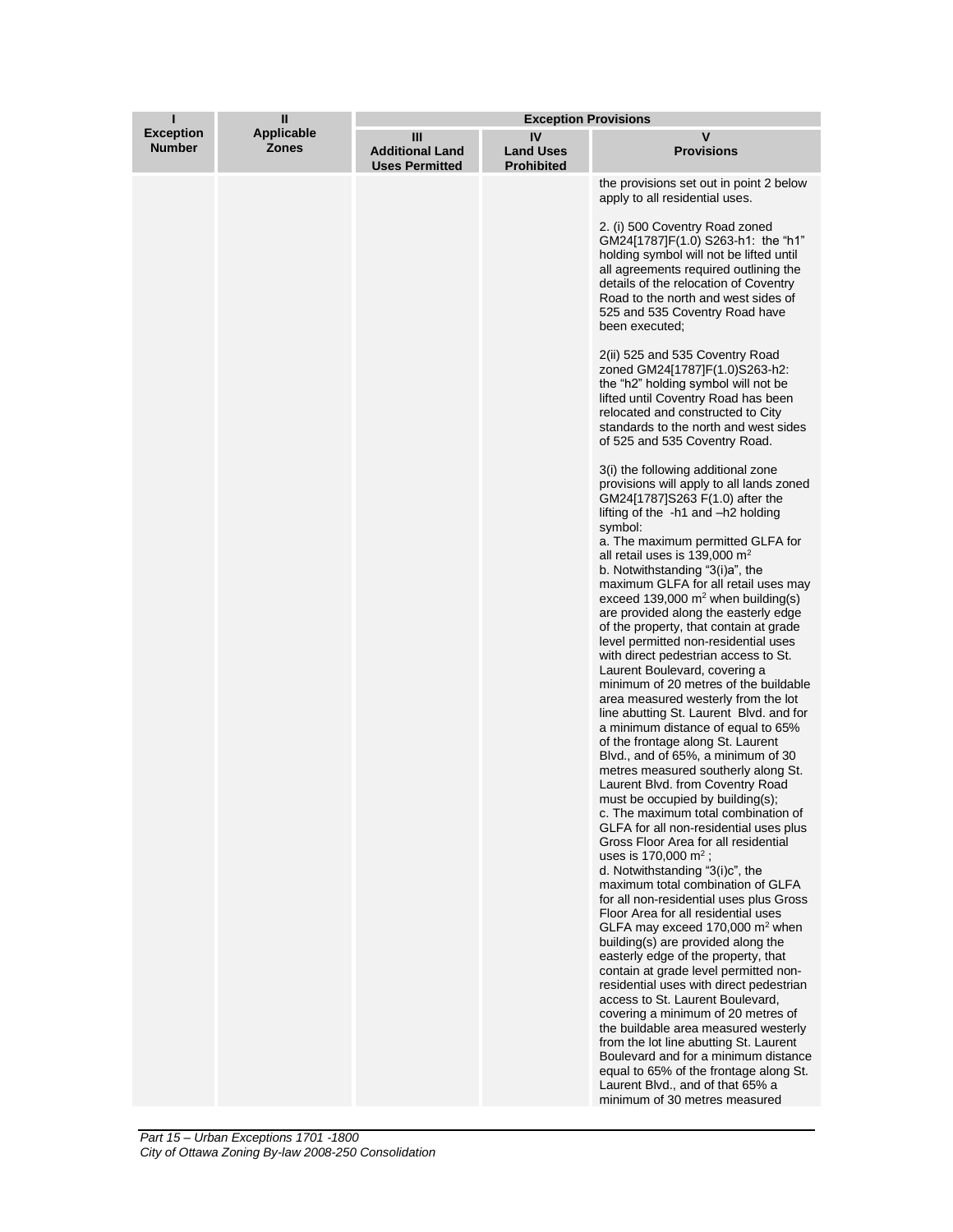| ı                                                    | $\mathbf{I}$                      | <b>Exception Provisions</b>                                                                                                                                                                                                                                                         |                                                                                                         |                                                                                                                                                                                                                                                                                                                                                                                                                                                                                                                                                                                                                                                                                                                                                                                                                                                                                                                                                                                                                                                                                                                                                                                                                                                                                                    |  |
|------------------------------------------------------|-----------------------------------|-------------------------------------------------------------------------------------------------------------------------------------------------------------------------------------------------------------------------------------------------------------------------------------|---------------------------------------------------------------------------------------------------------|----------------------------------------------------------------------------------------------------------------------------------------------------------------------------------------------------------------------------------------------------------------------------------------------------------------------------------------------------------------------------------------------------------------------------------------------------------------------------------------------------------------------------------------------------------------------------------------------------------------------------------------------------------------------------------------------------------------------------------------------------------------------------------------------------------------------------------------------------------------------------------------------------------------------------------------------------------------------------------------------------------------------------------------------------------------------------------------------------------------------------------------------------------------------------------------------------------------------------------------------------------------------------------------------------|--|
| <b>Exception</b><br><b>Number</b>                    | <b>Applicable</b><br><b>Zones</b> | Ш<br><b>Additional Land</b><br><b>Uses Permitted</b>                                                                                                                                                                                                                                | IV<br><b>Land Uses</b><br><b>Prohibited</b>                                                             | $\mathsf{v}$<br><b>Provisions</b>                                                                                                                                                                                                                                                                                                                                                                                                                                                                                                                                                                                                                                                                                                                                                                                                                                                                                                                                                                                                                                                                                                                                                                                                                                                                  |  |
|                                                      |                                   |                                                                                                                                                                                                                                                                                     |                                                                                                         | southerly along St. Laurent Blvd. from<br>Coventry Road must be occupied by<br>building(s).                                                                                                                                                                                                                                                                                                                                                                                                                                                                                                                                                                                                                                                                                                                                                                                                                                                                                                                                                                                                                                                                                                                                                                                                        |  |
| 1788<br>(By-law<br>2010-362)                         | R1WW[1788]                        | -three unit dwelling                                                                                                                                                                                                                                                                |                                                                                                         |                                                                                                                                                                                                                                                                                                                                                                                                                                                                                                                                                                                                                                                                                                                                                                                                                                                                                                                                                                                                                                                                                                                                                                                                                                                                                                    |  |
| 1789<br>(By-law<br>2015-103)<br>(By-law<br>2010-365) | R5B[1789]<br>F(3.0)               | -personal service<br>business, limited to<br>barber shop,<br>beauty parlour, or<br>dry cleaner's<br>distribution station<br>-place of assembly,<br>limited to a club<br>-retail store, limited<br>to a drug store,<br>florist shop, or<br>news stand<br>-restaurant<br>-parking lot |                                                                                                         | -a principal use parking lot is<br>permitted as a temporary use effective<br>March 25, 2015 and expiring March<br>24, 2018<br>-a principal use parking lot is only<br>permitted on the lot with another<br>permitted use<br>-for a building or structure accessory<br>to a principal use parking lot:<br>(i) The minimum required front yard<br>setback is 1.2 metres; and<br>(ii) The minimum required interior side<br>yard setback is 0 metres<br>-tandem parking and attendant<br>parking are permitted within a<br>principal use parking lot<br>-despite Table 110, the minimum<br>required width of a landscaped buffer<br>for a parking lot:<br>(i) Abutting a street: 1.2 metres.<br>(ii) Where the lot line abuts an existing<br>parking lot on an adjacent lot: 0<br>metres.<br>-section 109(3) does not apply<br>-additional permitted uses other than a<br>parking lot and a place of assembly<br>limited to a club are only permitted:<br>(i) in the ground floor or basement of a<br>building containing dwelling units, or<br>(ii) Within the existing single-storey<br>building, and<br>(iii) Within an addition up to 150<br>square metres within the existing<br>single-storey building<br>-subsection 85(3) does not apply<br>-there is no required parking for a<br>restaurant |  |
| 1790<br>(By-law<br>2012-334)<br>(By-law<br>2010-355) | R3YY[1790]S264                    |                                                                                                                                                                                                                                                                                     | All uses except:<br>-detached<br>dwelling<br>-townhouse<br>dwelling<br>-home based<br>business<br>-park | For detached dwellings:<br>-minimum lot area: $220 \text{ m}^2$<br>-minimum lot width: 10 metres<br>-minimum front yard setback: as per<br>schedule 264<br>-minimum corner side yard setback:<br>2.5 metres<br>For townhouse dwellings:<br>-minimum lot area: $81 \text{ m}^2$<br>-minimum lot width: 6.0 metres<br>-minimum front yard setback: as per<br>schedule 264<br>-minimum rear yard setback: when<br>units are attached back to back as<br>well as side to side, no setback<br>required<br>-minimum corner side yard setback:<br>2.5 metres<br>-parking requirement for home-based<br>business in a townhouse dwelling: 1<br>parking space required only when an                                                                                                                                                                                                                                                                                                                                                                                                                                                                                                                                                                                                                         |  |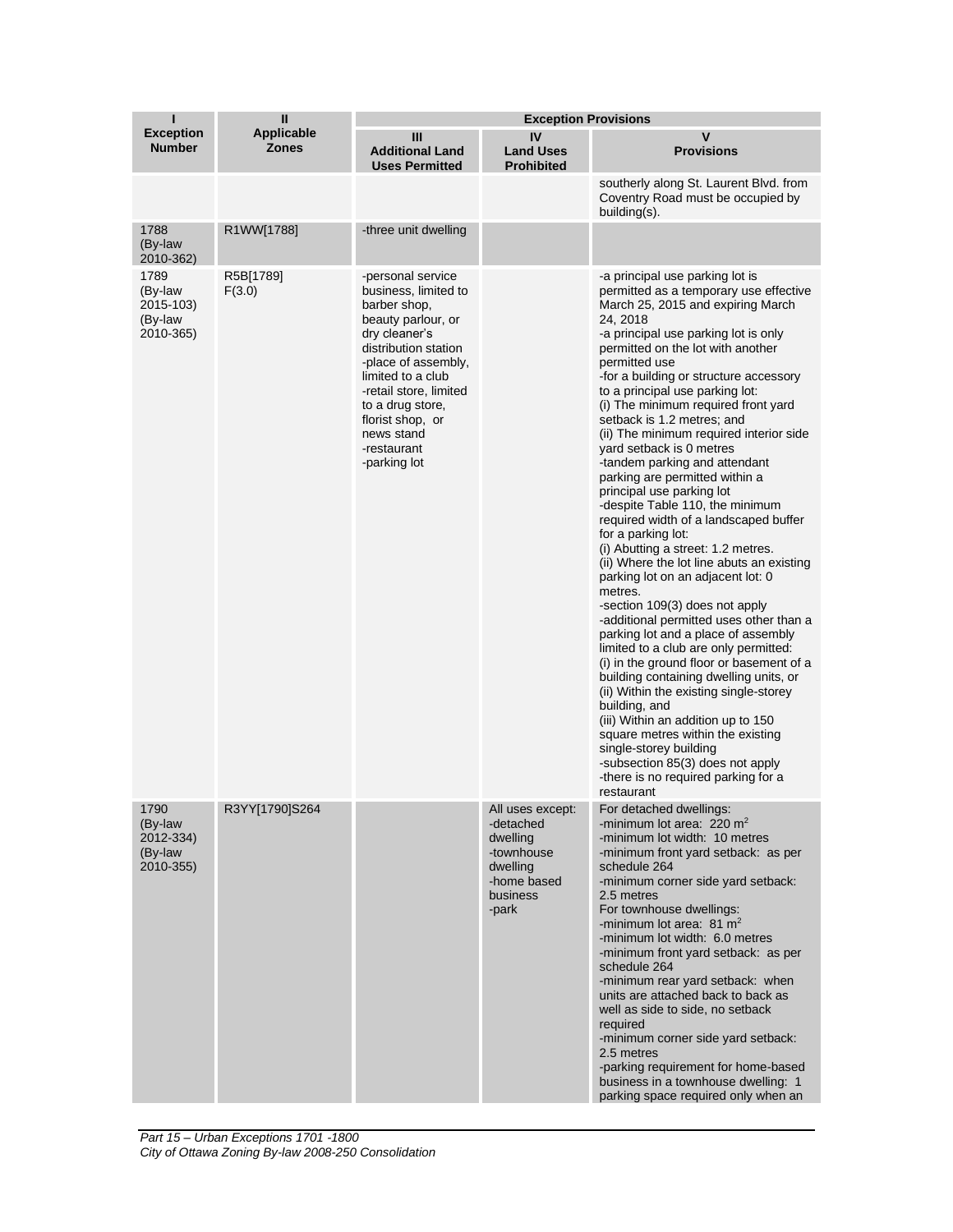| п                                                                           | $\mathbf{I}$                      | <b>Exception Provisions</b>                          |                                             |                                                                                                                                                                                                                                                                                                                                                                                                                                                                                                                                                                                                                                                                                                                                                                                                                                                                                               |  |
|-----------------------------------------------------------------------------|-----------------------------------|------------------------------------------------------|---------------------------------------------|-----------------------------------------------------------------------------------------------------------------------------------------------------------------------------------------------------------------------------------------------------------------------------------------------------------------------------------------------------------------------------------------------------------------------------------------------------------------------------------------------------------------------------------------------------------------------------------------------------------------------------------------------------------------------------------------------------------------------------------------------------------------------------------------------------------------------------------------------------------------------------------------------|--|
| <b>Exception</b><br><b>Number</b>                                           | <b>Applicable</b><br><b>Zones</b> | Ш<br><b>Additional Land</b><br><b>Uses Permitted</b> | IV<br><b>Land Uses</b><br><b>Prohibited</b> | v<br><b>Provisions</b>                                                                                                                                                                                                                                                                                                                                                                                                                                                                                                                                                                                                                                                                                                                                                                                                                                                                        |  |
|                                                                             |                                   |                                                      |                                             | on-site, non-resident employee is<br>involved<br>-an attached garage must be a<br>minimum of 6.0 metres from a<br>sidewalk that was provided as part of<br>a plan of subdivision<br>-despite Section 57, the size of the<br>required corner sight triangle will be<br>as per the approved plan of<br>subdivision<br>-despite the permitted projections in<br>Table 65 the following is permitted:<br>1. ornamental elements such as<br>cornices, eaves, eave-troughs and<br>gutters, all may project a maximum of<br>1.0 metre into a required yard but<br>must be at least 0.2 metres away from<br>any side lot line.<br>2. steps may project into a required<br>front or corner side yard a maximum<br>of 2.5 metres but must be at least 0.5<br>metres away from a lot line,<br>3. an air conditioner condenser may<br>be located in a front yard when units<br>are attached back to back. |  |
| 1791<br>(By-law<br>2014-289)<br>(By-law<br>2011-18)                         | Reserved for future<br>use        |                                                      |                                             |                                                                                                                                                                                                                                                                                                                                                                                                                                                                                                                                                                                                                                                                                                                                                                                                                                                                                               |  |
| 1792<br>(OMB<br>Order, File<br>#PL081391,<br>issued<br>January 14,<br>2011) | R1CC[1792]                        |                                                      |                                             | -minimum lot width: 13.27 m<br>-minimum lot area: $575 \text{ m}^2$<br>-minimum front yard setback: 7.5 m<br>-maximum building height: 8 m                                                                                                                                                                                                                                                                                                                                                                                                                                                                                                                                                                                                                                                                                                                                                    |  |
| 1793<br>(OMB<br>Order, File<br>#PL081391,<br>issued<br>January 14,<br>2011) | R1CC[1793]                        |                                                      |                                             | -minimum rear yard setback: 2 m<br>-minimum front yard setback: 7.5 m<br>-minimum interior side yard setback:<br>4.5 <sub>m</sub><br>-minimum corner side yard setback:<br>7.5 <sub>m</sub><br>-maximum building height: 8 m                                                                                                                                                                                                                                                                                                                                                                                                                                                                                                                                                                                                                                                                  |  |
| 1794<br>(OMB<br>Order, File<br>#PL081391,<br>issued<br>January 14,<br>2011) | R1CC[1794]                        |                                                      |                                             | -minimum lot width: 15.1 m<br>-minimum lot area: 555 $m2$<br>-minimum front yard setback: 7.5 m<br>-minimum interior side yard setback<br>from the southern side lot line: 3 m<br>-maximum building height: 8 m                                                                                                                                                                                                                                                                                                                                                                                                                                                                                                                                                                                                                                                                               |  |
| 1795<br>(By-law<br>$2011 - 14$                                              | R4V[1795]                         |                                                      |                                             | -minimum required number of parking<br>spaces: 0.7 per dwelling unit                                                                                                                                                                                                                                                                                                                                                                                                                                                                                                                                                                                                                                                                                                                                                                                                                          |  |
| 1796<br>(By-law<br>$2011 - 16$                                              | R1FF[1796]                        | -place of worship                                    |                                             | -a portion of the abutting public lane<br>extending 1.6 m in depth measured<br>perpendicularly from and running<br>along the entirety of the interior side<br>lot line may be included in the<br>calculation of lot area, lot coverage<br>and the interior side yard setback<br>-tandem parking is permitted<br>-maximum permitted gross floor area                                                                                                                                                                                                                                                                                                                                                                                                                                                                                                                                           |  |